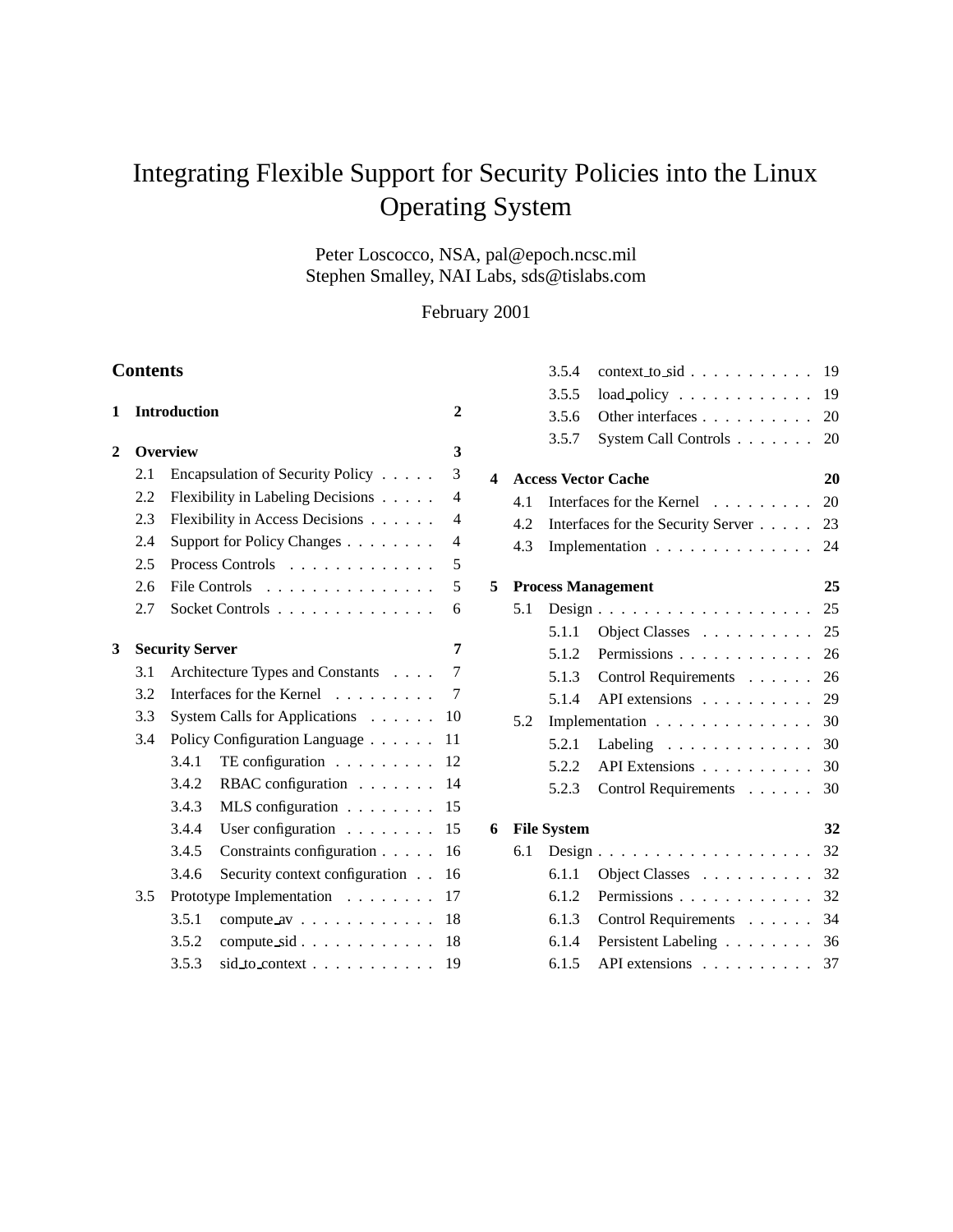|   | 6.2 |                    | Implementation                                     | 37 |
|---|-----|--------------------|----------------------------------------------------|----|
|   |     | 6.2.1              | Labeling                                           | 37 |
|   |     | 6.2.2              | API extensions $\ldots$                            | 38 |
|   |     | 6.2.3              | Control Requirements                               | 39 |
| 7 |     |                    | <b>Other File System Types</b>                     | 41 |
|   | 7.1 | Procfs             | .                                                  | 41 |
|   |     | 7.1.1              | Procfs Analysis                                    | 41 |
|   |     | 7.1.2              | Procfs Labeling Design                             | 42 |
|   |     |                    | 7.1.3 Procfs Labeling Implementation.              | 43 |
|   | 7.2 |                    | Devpts $\ldots \ldots \ldots \ldots \ldots \ldots$ | 43 |
|   | 7.3 |                    | NFS client support                                 | 44 |
| 8 |     | <b>Networking</b>  |                                                    | 44 |
|   | 8.1 |                    |                                                    | 44 |
|   |     | 8.1.1              | Object Classes                                     | 44 |
|   |     | 8.1.2              | Permissions                                        | 45 |
|   |     | 8.1.3              | Control Requirements                               | 46 |
|   |     | 8.1.4              | API extensions                                     | 48 |
|   | 8.2 |                    | Implementation                                     | 50 |
|   |     | 8.2.1              | Labeling $\ldots \ldots \ldots \ldots$             | 50 |
|   |     | 8.2.2              | API extensions                                     | 52 |
|   |     | 8.2.3              | Control Requirements                               | 52 |
| 9 |     | <b>System VIPC</b> |                                                    | 55 |
|   | 9.1 |                    | $Design \dots \dots \dots \dots \dots \dots \dots$ | 55 |
|   |     | 9.1.1              | Object Classes                                     | 55 |
|   |     | 9.1.2              | Permissions                                        | 55 |
|   |     |                    | 9.1.3 Control Requirements                         | 56 |
|   |     | 9.1.4              | API extensions                                     | 57 |
|   | 9.2 |                    | Implementation                                     | 57 |
|   |     | 9.2.1              | Labeling $\ldots \ldots \ldots \ldots$             | 57 |
|   |     |                    | $9.2.2$ API Extensions                             | 57 |
|   |     | 9.2.3              | Control Requirements                               | 58 |
|   |     |                    | <b>10 System Call Review</b>                       | 58 |
|   |     |                    | 10.1 Process Management                            | 58 |
|   |     | 10.1.1             | Scheduling                                         | 58 |
|   |     |                    | 10.1.2 Sessions and Process Groups                 | 58 |
|   |     |                    | 10.1.3 User and Group Identity                     | 59 |

| 10.1.4 Capabilities 59              |  |
|-------------------------------------|--|
| 10.1.5 Timers 59                    |  |
| 10.1.6 Resource Limits and Usage 59 |  |
| 10.1.7 Other Process Calls 59       |  |
| 10.2 Memory Management 60           |  |
| 10.3 File System 60                 |  |
| 10.4 Kernel Modules 61              |  |
| 10.5 System Operations 61           |  |
|                                     |  |

**11 To Do 62**

# **Abstract**

The protection mechanisms of current mainstream operating systems are inadequate to support confidentiality and integrity requirements for end systems. To address this problem, the National Security Agency (NSA) worked with Secure Computing Corporation (SCC) to develop a strong, flexible mandatory access control architecture based on Type Enforcement. The architecture, now called Flask, was prototyped in the Mach and Fluke research operating systems. The NSA is now integrating the Flask architecture into the Linux operating system to transfer the technology to a larger developer and user community. NAI Labs, SCC, and MITRE are assisting the NSA in this integration. This paper presents the design and implementation for integrating the security mechanisms of the Flask architecture into the Linux kernel.

# **1 Introduction**

End systems must be able to enforce the separation of information based on confidentiality and integrity requirements to provide system security. Operating system security mechanisms are the foundation for ensuring such separation. Unfortunately, existing mainstream operating systems lack the critical security feature required for enforcing separation: mandatory access control [4]. As a consequence, application security mechanisms are vulnerable to tampering and bypass, and malicious or flawed applications can easily cause failures in system security.

To address this problem, the National Security Agency (NSA) worked with Secure Computing Corporation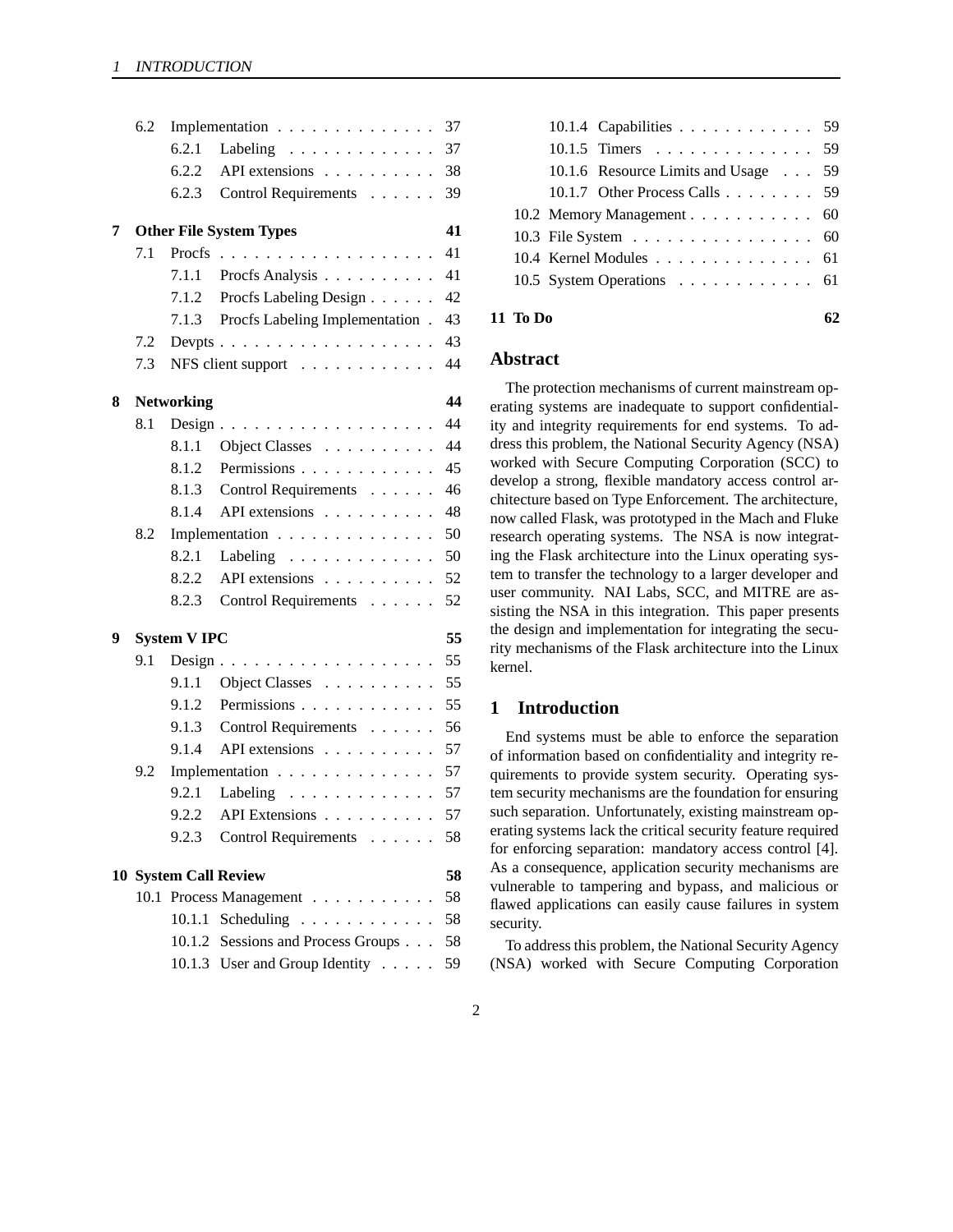(SCC) to research a strong, flexible mandatory access control architecture based on *Type Enforcement* [1], a mechanism first developed for the LOCK system [6]. The NSA and SCC developed two Mach-based prototypes of the architecture: DTMach [2] and DTOS [5]. The NSA and SCC then worked with the University of Utah's Flux research group to transfer the architecture to the Fluke research operating system. During the transfer, the architecture was enhanced to provide better support for dynamic security policies [8]. This enhanced architecture was named *Flask*. The NSA is now integrating the Flask architecture into the Linux operating system to transfer the technology to a larger developer and user community.

Researchers in the NSA's Information Assurance Research Office have implemented the architecture in the major subsystems of the Linux kernel, including mandatory access controls for operations on processes, files, and sockets. The Secure Execution Environments (SEE) group at NAI Labs is working with the NSA in further developing and configuring this security-enhanced Linux system. SCC and MITRE are assisting the NSA in developing application security policies and enhanced utility programs.

This paper describes work by the NSA and NAI Labs in integrating the security mechanisms of the Flask architecture into the Linux kernel. The paper begins by providing an overview of the Flask architecture and its Linux kernel implementation in Section 2. The design and implementation of two new operating system components, the security server and the access vector cache (AVC), are then described in detail in Section 3 and Section 4. Then, the design and implementation of security enhancements to each of the existing Linux operating system components are described in detail.

## **2 Overview**

This section provides an overview of the Flask architecture and its Linux kernel implementation. It begins with a discussion of how the security policy is encapsulated in Flask. The section then discusses how Flask supports flexibility in labeling and access decisions. The ability of Flask to support policy changes is then described. It then describes the mandatory access controls provided for processes, files, and sockets.

# **2.1 Encapsulation of Security Policy**

In the Flask architecture, the security policy logic is encapsulated within a separate component of the operating system with a general interface for obtaining security policy decisions. This separate component is referred to as the *security server* due to its origins as a user-space server running on a microkernel. In the Linux implementation, the security server is merely a kernel subsystem. The other kernel subsystems are referred to as *object managers* in the architecture.

The Flask architecture specifies the interfaces provided by the security server to object managers. The implementation of the security server, including any policy language it may support, are not specified by the architecture. The Linux implementation of the Flask security server defines a security policy that is a combination of Type Enforcement (TE), role-based access control (RBAC), and optionally multi-level security (MLS). The Linux security server has an associated policy language. A configuration written in this language is compiled by a separate program called checkpolicy into a binary representation read by the security server at boot time.

Since the content and format of security labels are dependent on the particular security policy, the Flask architecture defines two policy-independent data types for security labels: the security context and the security identifier. A security context is a variable-length string representation of the security label. Internally, the security server stores a security context as a structure using a private data type. A security identifier (SID) is an integer that is mapped by the security server to a security context. Flask object managers are responsible for binding security labels to their objects, so they bind SIDs to active kernel objects. The file system object manager must also maintain a persistent binding between files and security contexts. Since the object managers handle SIDs and security contexts opaquely, a change in the format or content of security labels does not require any changes to the object managers.

In the Linux implementation, a security context consists of a user identity, a role, a type, and optionally a MLS level or range. Roles are only relevant for processes, so file security contexts have a generic *object r* role. The security server only provides SIDs for security contexts with legal combinations of user, role, type, and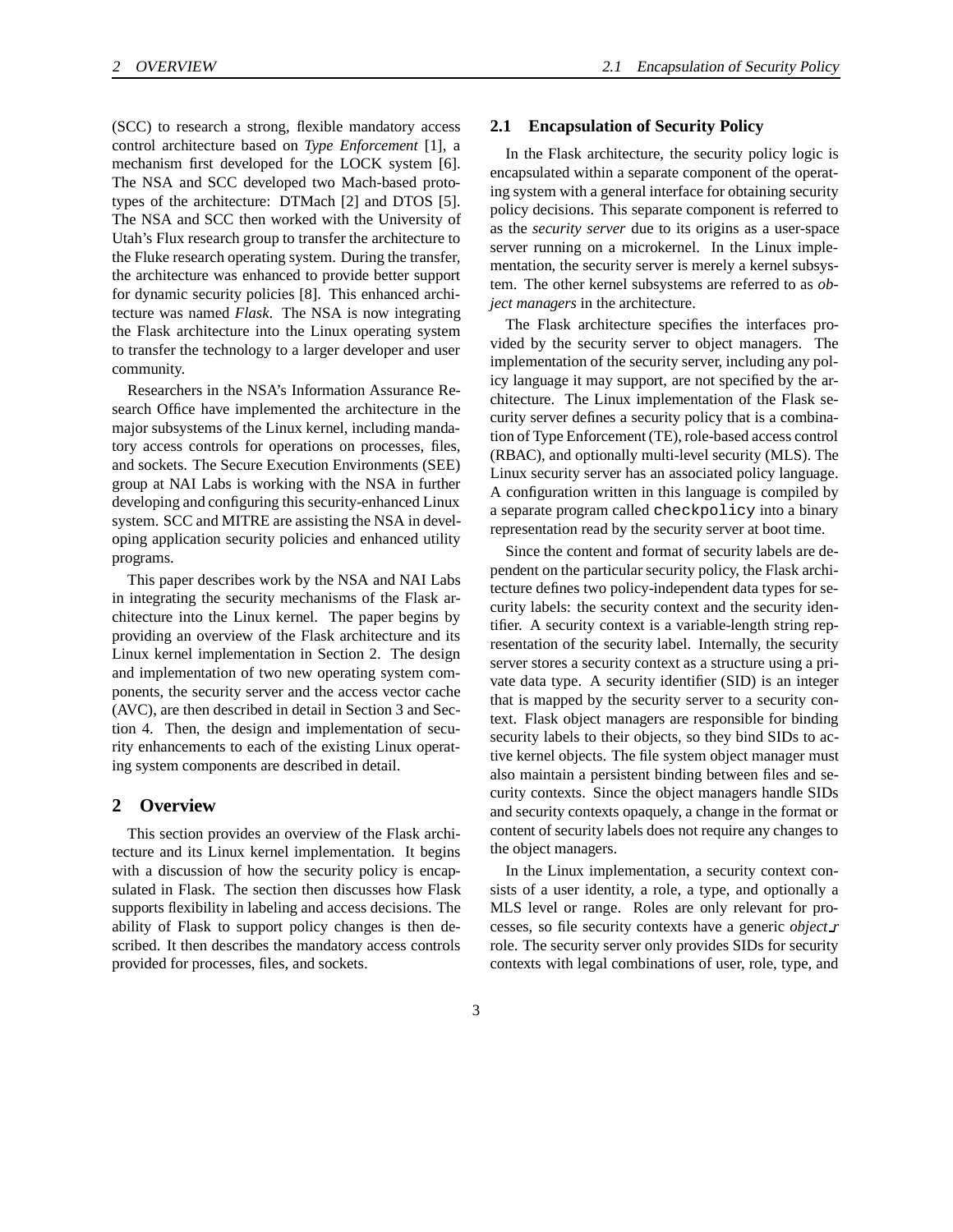level or range. The individual attributes of the security context are not manipulated by the object managers.

#### **2.2 Flexibility in Labeling Decisions**

When a Flask object manager requires a label for a new object, it consults the security server to obtain a labeling decision based on the label of the creating subject, the label of a related object, and the class of the new object. For program execution, the Flask process manager obtainsthe label for the transformed process based on the current label of the process and the label of the program executable. For file creation, the Flask file system object manager obtains the label for the new file based on the label of the creating process, the label of the parent directory, and the kind of file being created. The security server may compute the new label based on these inputs and may also use other external information.

In the Linux implementation, the security server may be configured to automatically cause changes in the role or domain attributes of a process based on the role and domain of the process and the type of the program. By default, the role and domain of a process is not changed by program execution. The Linux security server may also be configured to use specified types for new files based on the domain of the process, the type of the parent directory, and the kind of file. A new file inherits the same type as its parent directory by default. For objects where there is only one relevant SID, object managers typically do not consult the security server. Instead, they merely use this SID as the SID for the new object. Pipes, file descriptions, and sockets inherit the SID of the creating process, and output messages inherit the SID of the sending socket.

#### **2.3 Flexibility in Access Decisions**

Object managers consult the Flask security server to obtain access decisions based on a pair of labels and an object class. The label pair is usually the label of a subject and the label of an object, but some access decisions may control relationships among object pairs. Each object class has a set of associated permissions. These permission sets are represented by a bitmap called an *access vector*. Flask defines a distinct permission for each service, and when a service accesses multiple objects, Flask defines a separate permission to control access to

each object. For example, when a file is unlinked, Flask checks *remove name* permission to the directory and *unlink* permission to the file.

The use of object classes in access requests allows distinct permission sets to be defined for each kind of object based on the particular services that are supported by the object. It also allows the security policy to make distinctions based on the kind of object, so that access to a device special file can be distinguished from access to a regular file and access to a raw IP socket can be distinguished from access to a UDP or TCP socket.

#### **2.4 Support for Policy Changes**

The Flask architecture includes an access vector cache (AVC) component that stores the access decision computations provided by the security server for subsequent use by the object managers. An object manager may further reduce the cost of a permission check by storing references to the appropriate entry in the AVC with its objects. As a result, most permission checks can occur without even incurring the cost of an extra function call.

The Flask AVC provides an interface to the security server for managing the cache as needed for policy changes. Sequence numbers are used to address the potential interleaving of access decision computations and policy change notifications. When the AVC receives a policy change notification, it updates its own state and then invokes callback functions registered by the object managers to update any permissions retained in the state of the object managers. For example, permissions may be retained in the access rights in page tables or in the flags on an open file description. After updating the state of the object managers and the state of the AVC to conform to the policy change, the AVC notifies the security server that the transition to the new policy has been completed.

In the Linux implementation of Flask, many permissions are revalidated on use, such as permissions for reading and writing files and permissions for communicating on an established connection. Consequently, policy changes for these permissions are automatically recognized and enforced without the need for object manager callbacks. Permissions can be efficiently revalidated by object managers using references to entries in the AVC. However, the revalidation of permissions on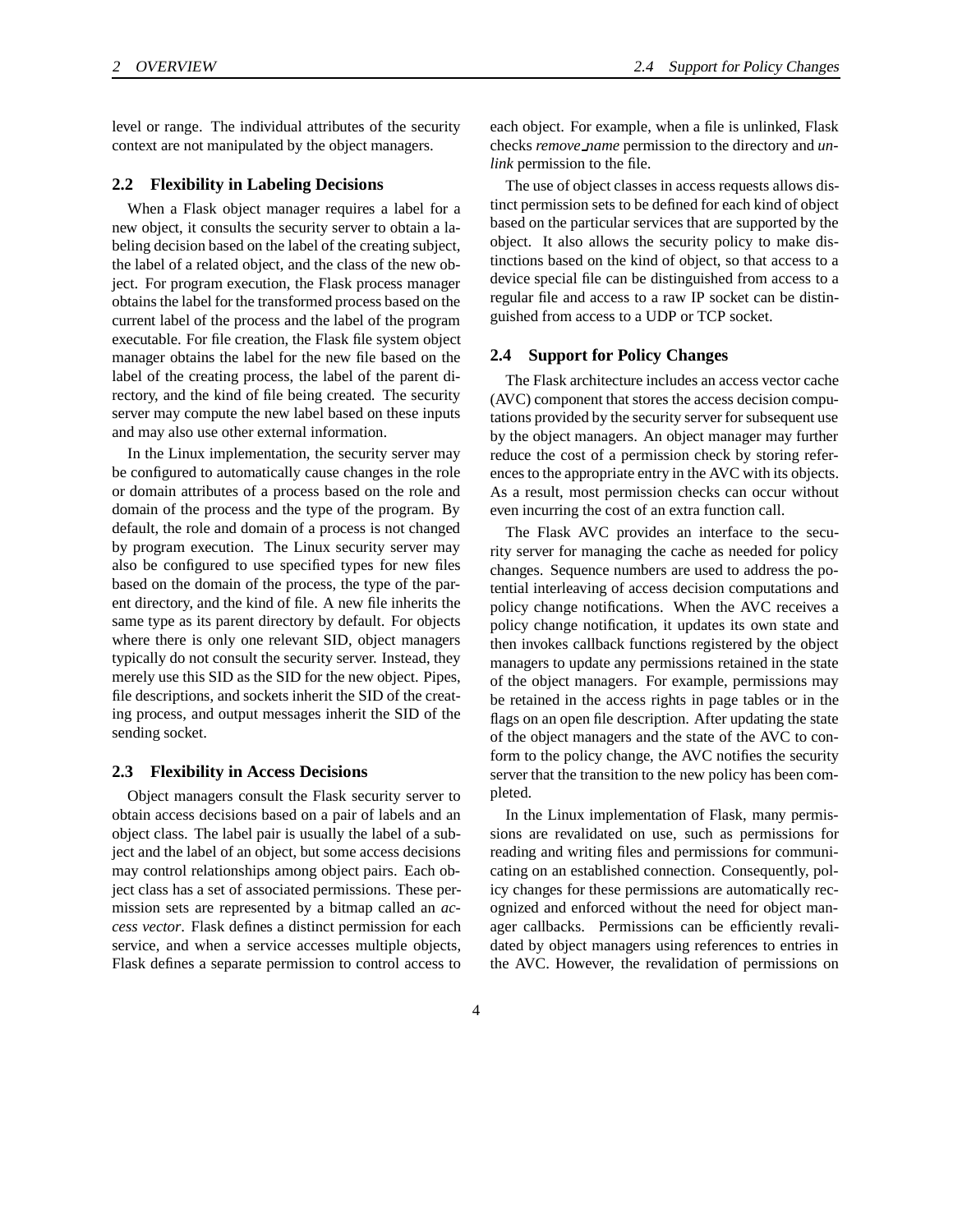use is not adequate for revoking access to mapped file pages in the Linux page cache. The current implementation does invalidate the appropriate page cache entries when a file is relabeled, but a callback has not yet been defined to invalidate the appropriate page cache entries when a policy change notification is received.

The Linux implementation of the Flask security server provides an interface for changing the security policy configuration at runtime. The *security load policy* call may be used to read a new policy configuration from a file. After loading the new policy configuration, the security server updates its SID mapping, invalidating any SIDs that are no longer authorized, and resets the AVC. Subsequent permission checks on processes and objects with invalid SIDs always fail, preventing any further accesses by such processes and any further accesses to such objects. Support for automatically relabeling these processes and objects to a label that is accessible to administrators has not yet been implemented.

# **2.5 Process Controls**

Flask provides several controls over the ability to change the label of a process. The security label of a process is only allowed to change upon program execution so that the inheritance of state and the initialization of the process in the new label can be controlled. Flask controls the ability of a process to transition to a new security label upon program execution through the *transition* permission, and it controls what programs may be used to perform such transitions through the *entrypoint* permission. It also controls the ability of a process to inherit open file descriptions across a transition.

Flask provides strong controls over the full set of code that can be executed by a process through the process *execute* permission. This permission is checked between the label of the transformed process and the label of the executable on every program execution. It is also checked when an ELF or script interpreter is executed, and when a file is memory-mapped with execute access (i.e. a shared library). This process *execute* permission differs from the separate *entrypoint* permission, which only controls what programs may be used to enter a new label. It also differs from the file *execute* permission, which only controls what programs may be initiated by a process, regardless of whether the process label

is changed by the execution.

Flask controls the sending of signals, including the ability to indirectly send a signal via asynchronous I/O. It also controls the ability to trace another process, including the ability to continue tracing a process when a transition occurs. Flask controls several additional process management services, such as *fork*, *wait*, *setpgid*, *getpgid*, *getsid*, *setpriority*, *getpriority*, and the *sched* calls. These controls are described further in Section 5.1.

Flask provides an equivalent permission for each Linux capability. This allows the security policy to control the use of capabilities. Flask could be extended to provide a finer-grained replacement mechanism for capabilities. Such a mechanism was developed for one of Flask's predecessors, the DTOS system. This mechanism permitted privileges to be granted based on both the attributes of the process and the attributes of the relevant object, *e.g.* discretionary read override could be granted to a particular set of files. Since the mechanism obtained privilege decisions from the Flask security server, management of privileges was centralized and verification that privileges were granted appropriately was straightforward.

## **2.6 File Controls**

Since open file descriptions may be inherited across *execve* or transferred through UNIX socket IPC, Flask labels and controls open file descriptions. An open file description is labeled with the SID of its creating process, since its state is usually treated as part of the private state of the process. It is important to distinguish between the label of an open file description and the label of the file it references. A read operation on a file changes the file offset in the open file description, so it may be necessary to prevent a process from reading a file using an open file description received or inherited from another process even though the process is allowed to directly open and read the file.

Flask labels file systems and controls services that manipulate file systems, including calls for mounting and unmounting file systems, the *statfs* call and the file creation calls. Flask controls the mounting of file systems through several permission checks. It requires that the process have *mounton* permission to the mount point directory and *mount* permission to the file system. It also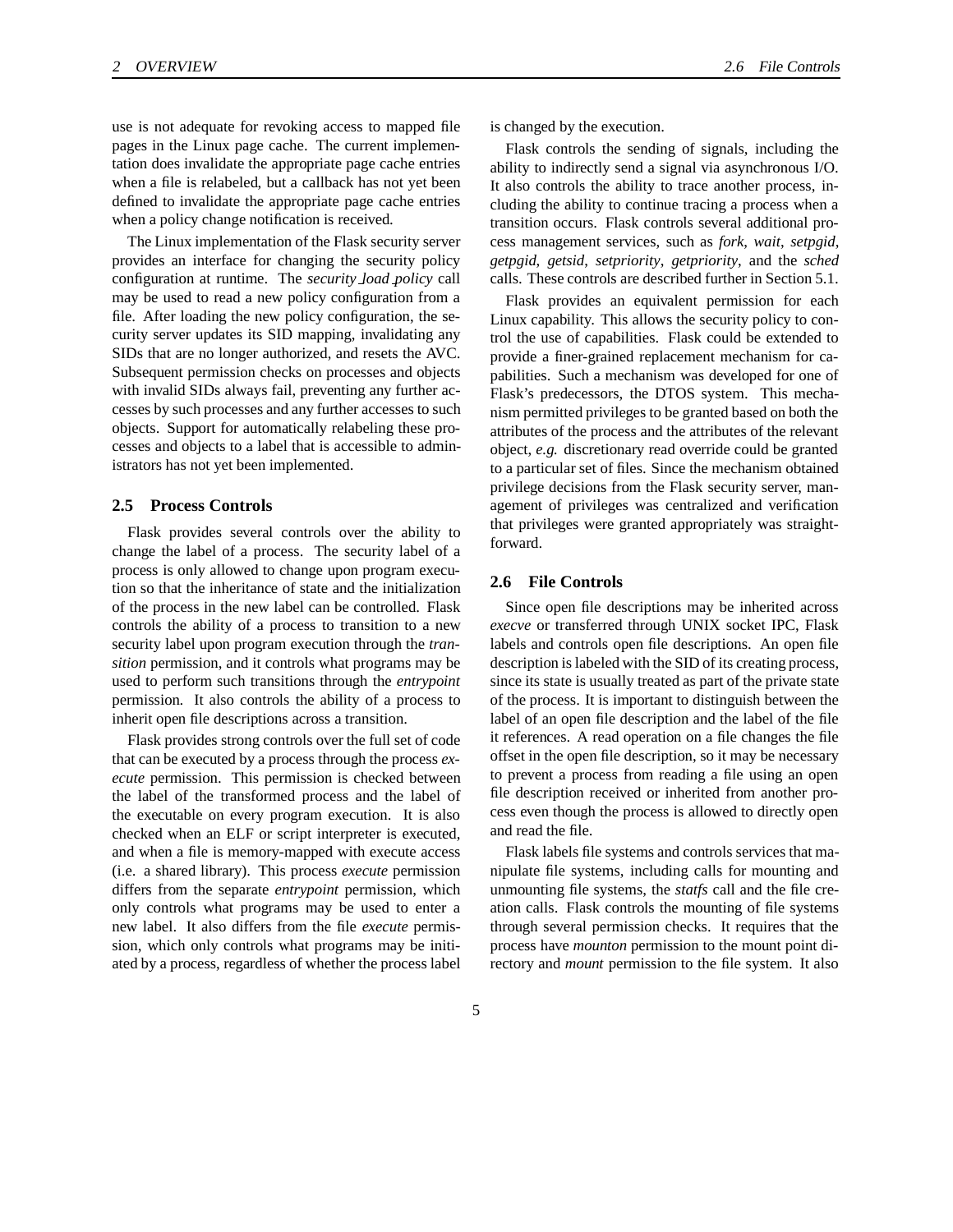requires that the *mountassociate* permission be granted between the root directory of the file system and the mount point directory. Flask does not yet perform any check between the device special file and the mount point.

Flask binds security labels to files and directories and controls access to them. Flask stores a persistent labeling table in each file system that specifies the security label for each file and directory in that file system. For efficient storage, Flask assigns an integer value referred to as a *persistent SID* (PSID) to each security label used by an object in a file system. The persistent labeling table is partitioned into a mapping between each PSID and its security label and a mapping between each object and its PSID. Since the table is stored in each file system, file labels are preserved if the file system is mounted at a different location or if the file system is moved to a different system.

In the Linux implementation, the mapping between each PSID and its security label is implemented using regular files in a fixed subdirectory of the root directory of each file system. This mapping is loaded into memory when the file system is mounted, and is updated both in memory and on the disk when a new security label is used for an object in the file system. The mapping between each object and its PSID is implemented by storing the PSID in an unused field of the on-disk inode. Since the PSID is available in the on-disk inode, no extra overhead is incurred either to obtain the PSID when a file is accessed or to set the PSID when a file is created. Additionally, since the mapping between each object and its PSID is inode-based, changes to the file system name space do not affect the mapping.

When an unlabeled file system is first mounted, a persistent labeling table is created for the file system, using a default label for all files obtained from the security server. Subsequently, existing files may be relabeled using new system calls. A program called setfiles is used to initially set file labels from a configuration file that specifies labels based on pathname regular expressions. This program and configuration file may also be used to reset file labels to a well-defined state. However, unless the configuration file is updated to reflect runtime changes in file labels, these changes will be lost when the program is executed. Runtime changes may occur as a result of new files being created, existing files being relabeled, or changes to the name space.

Flask provides a separate permission for each file and directory service. For example, Flask defines an *append* permission for files in addition to the *write* permission, and it defines separate *add name* and *remove name* permissions for directories to support append-only files and directories. Flask also defines a *reparent* permission for directories that controls whether the parent directory link can be changed by a *rename*.

Flask provides control over each object affected by a file or directory service. For example, in addition to checking accessto the parent directory, Flask defines permissions for controlling access to the individual file itself for operations such as *stat*, *link*, *rename*, *unlink*, and *rmdir*.

#### **2.7 Socket Controls**

Flask provides control over socket IPC through a set of layered controls over sockets, messages, nodes, and network interfaces. At the socket layer, Flask controls the ability of processes to perform operations on sockets. At the transport layer, Flask controls the ability of sockets to communicate with other sockets. At the network layer, Flask controls the ability to send and receive messages on network interfaces, and it controls the ability to send messages to nodes and to receive messages from nodes. Flask also controls the ability of processes to configure network interfaces and to manipulate the kernel routing table.

Sockets effectively serve as communication proxies for processes in the Flask control model. Consequently, sockets are labeled with the label of the creating process by default. A process may create and use a socket with a different label to perform socket IPC with a different source security label. A process may set up a listening socket so that server sockets created by connections are labeled with either a specified label or with the label of the connecting client socket to act as a server for multiple labels.

Flask allows the security policy to distinguish between clients and servers for stream socket connections through the connectto and acceptfrom permissions. Flask allows the security policy to base decisions on the kind of socket through the use of object classes, and it allows the se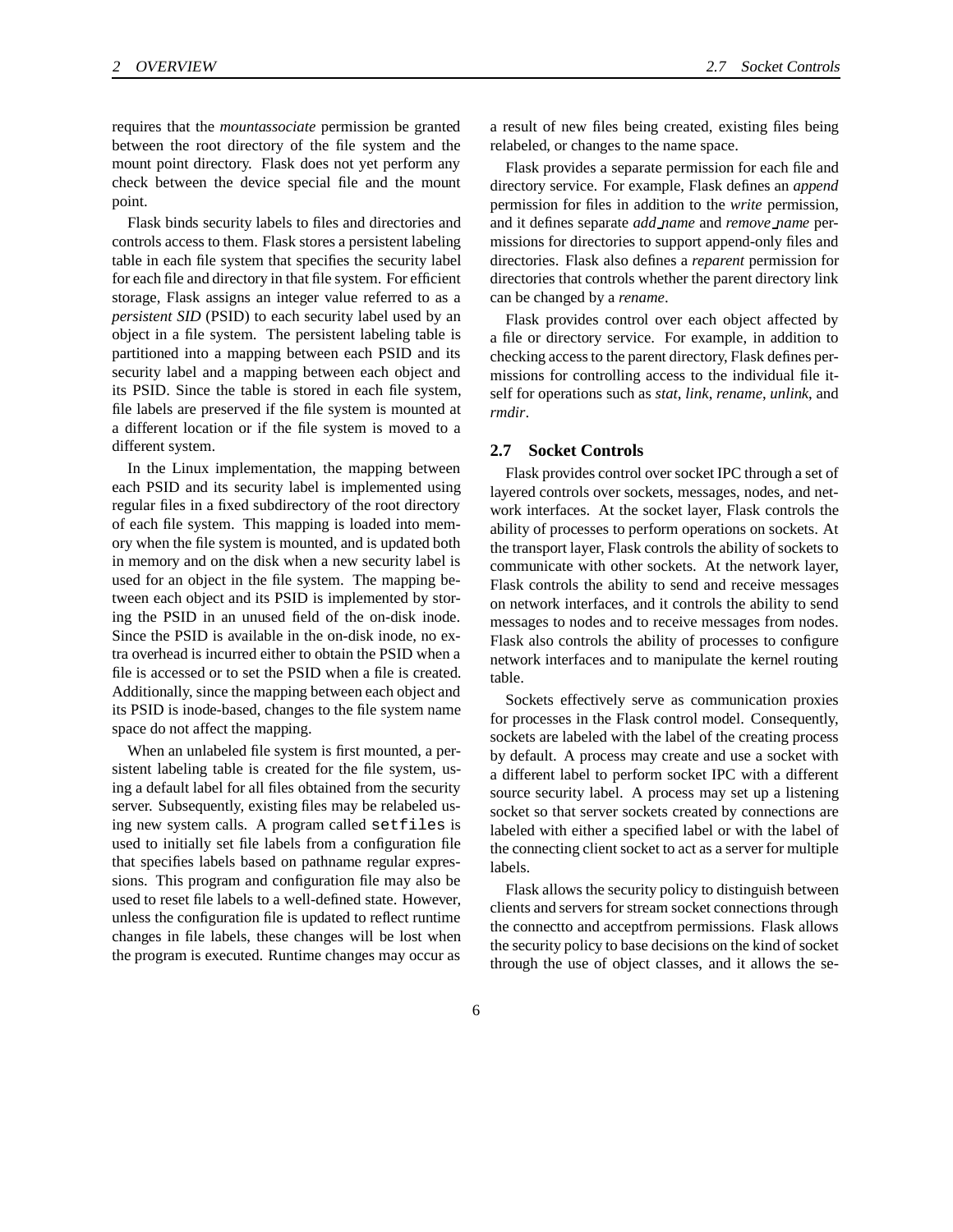curity policy to base decisions on the message protocol through the per-protocol node and network interface permissions.

Flask provides control over the association between INET domain sockets and port numbers and the association between UNIX domain sockets and files. Hence, the security policy can restrict the use of port numbers and pathnames for use by particular processes. Flask also provides control over open file description transfer via UNIX domain sockets.

In Flask, messages are associated with both the label of their sending socket and a separate message label. By default, this message label is the same as the sending socket label. A process may explicitly label individual messages if the underlying protocol supports message boundaries, i.e. datagram sockets. Messages sent on a stream socket all have the same label, which is the label of the stream socket.

Support for communicating message labels across the network has not yet been implemented in the Linux implementation of Flask. The Fluke implementation of Flask used IPSEC/ISAKMP both to label and protect messages, storing the labeling information in the IPSEC security association. During an ISAKMP negotiation, the appropriate security contexts are sent across the network and the peer obtains SIDs for these security contexts and stores them in its IPSEC security association. When messages are subsequently received that use the IPSEC security association, the messages are validated and then labeled with the SIDs from the association.

# **3 Security Server**

The security server is a new operating system component that provides security policy decisions to the object managers, permitting the object managers to remain independent of the specific security policy that is used. This section describes the set of interfaces provided by the security server for kernel object managers and the set of system calls provided by the security server for security-aware applications. This section then describes the policy configuration language and the implementation of the current Linux security server prototype.

#### **3.1 Architecture Types and Constants**

The basic Flask types and constants are defined in the header file *include/linux/flask/flask types.h*. The security context type (*security context t*) is defined as a string. The security identifier type (*security*  $\text{id } t$ ) is defined as an unsigned 32-bit integer value. A null SID, *SECSID NULL*, is defined to use when no particular SID is specified. A wildcard SID, *SECSID WILD*, is defined that matches any other SID when used for certain access vector cache (AVC) operations. Certain SIDs (specified in *flask/initial sids*) are predefined for system initialization. The corresponding constants are defined in the automatically generated header file *include/linux/flask/flask.h*.

The access vector type (*access vector t*) is defined as an unsigned 32-bit integer value. Each object class is identified by an unsigned 16-bit integer value, with the *security class t* type. The set of security classes is specified in *flask/security\_classes*, with the corresponding constants in the automatically generated header file *include/linux/flask/flask.h*. The permissions for each security class are specified in *flask/access vectors*, and the corresponding constants are defined in the automatically generated header file *include/linux/flask/av permissions.h*.

#### **3.2 Interfaces for the Kernel**

The function prototypes for the security server interfaces provided for the kernel object managers are in the *include/linux/flask/security.h* header file. This subsection describes each of these interfaces. For each interface, the function prototype is listed followed by a description of the interface and a discussion of how the interface is currently used by the kernel object managers.

int security\_init(void);

The *security init* function initializes the security server. The kernel calls this function after the root file system is mounted (*fs/super.c:mount root*) so that the security server may read configuration data from the root file system.

```
int security_compute_av(
        security_id_t ssid,
        security_id_t tsid,
```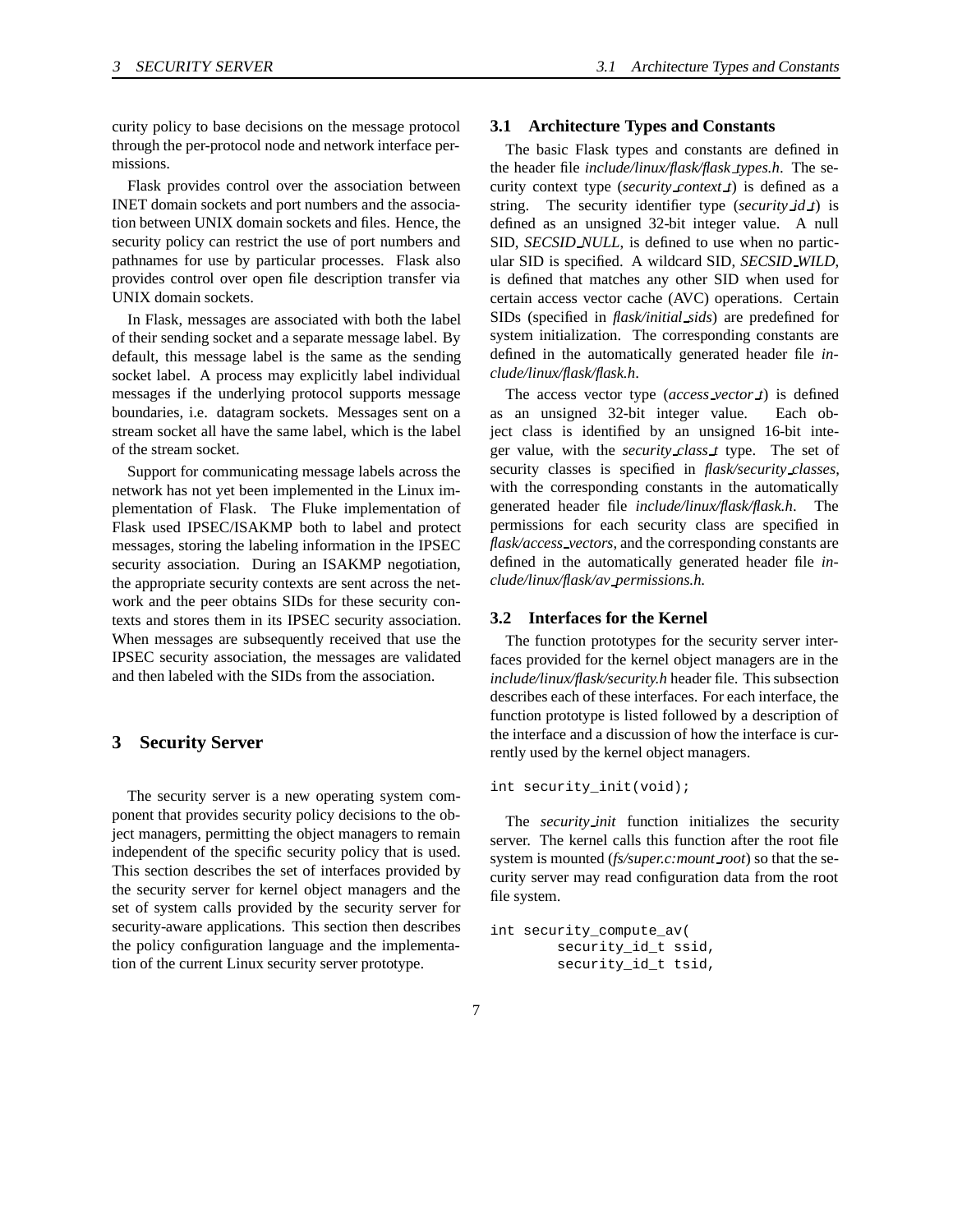```
security_class_t tclass,
        access_vector_t requested,
        access_vector_t *allowed,
        access_vector_t *decided,
#ifdef CONFIG_FLASK_AUDIT
        access_vector_t *auditallow,
        access_vector_t *auditdeny,
#endif
#ifdef CONFIG_FLASK_NOTIFY
        access_vector_t *notify,
#endif
        \_\_\_32 *seqno);
```
The *security compute av* function computes access vectors based on a SID pair for the permissions in a particular class. The access vector cache (AVC) component calls this function when no valid entry exists for the requested permissions in the cache (*include/linux/flask/avc.h:avc has perm ref audit*). The first SID parameter, *ssid*, is referred to as the *source SID* and the second SID parameter, *tsid*, is referred to as the *target SID*. The returned access vectors must contain decisions for every permission specified in the *requested* access vector.

The security server may optionally return decisions for other permissions in the same class. The *decided* access vector contains the set of permissions for which a decision was returned. The other returned access vectors may only be used for permissions in this set. The security server may choose to defer computation of permissions until they are explicitly requested.

The *allowed* access vector contains the set of granted permissions. The *seqno* parameter contains a sequence number associated with the access granting. If the sequence number provided by the latest policy change is greater than this value, then the access granting may be invalid and must be discarded. The sequence number addresses the issue of an interleaving of an access granting and a policy change.

Two additional access vectors are returned if auditing support is enabled in the kernel configuration. The *auditallow* and *auditdeny* access vectors contain the set of permissions that should be audited when granted or when denied, respectively. These vectors enable the security server to precisely control the auditing of permission checks. The AVC component ensures that auditing is performed in accordance with these vectors (*avc has perm ref audit*).

One additional access vector is returned if notification support is enabled in the kernel configuration. The *notify* access vector contains the set of permissions for which the *security notify perm* function should be called when the operation associated with the permission has successfully completed. This vector permits the security server to request that the AVC component notify the security server of the successful completion of operations so that the security server may base its decisions on the history of operations in the system. This differs from merely basing decisions on the history of granted permissions, since an operation may still fail due to other conditions even if permission is granted for that operation. To support this functionality, the kernel object managers must be changed to notify the AVC component of the successful completion of operations by calling the *include/linux/flask/avc.h:avc notify perm ref* inline function. The AVC component may then notify the security server if any of the *requested* permissions are in the corresponding *notify* vector. The necessary changes to the kernel object managers to notify the AVC component have not yet been implemented.

```
int security_notify_perm(
        security_id_t ssid,
        security_id_t tsid,
        security_class_t tclass,
        access_vector_t requested);
```
The *security notify perm* function notifies the security server that an operation associated with the permissions in the *requested* access vector has completed successfully. The AVC component calls this function when it is called by an object manager to indicate that the operation has completed successfully if any of the *requested* permissions are in the corresponding *notify* vector (*include/linux/flask/avc.h:avc notify perm ref*). Since the kernel object managers have not yet been changed to notify the AVC of operation completion, this function is currently never called.

```
int security_transition_sid(
        security_id_t ssid,
        security_id_t tsid,
        security_class_t tclass,
```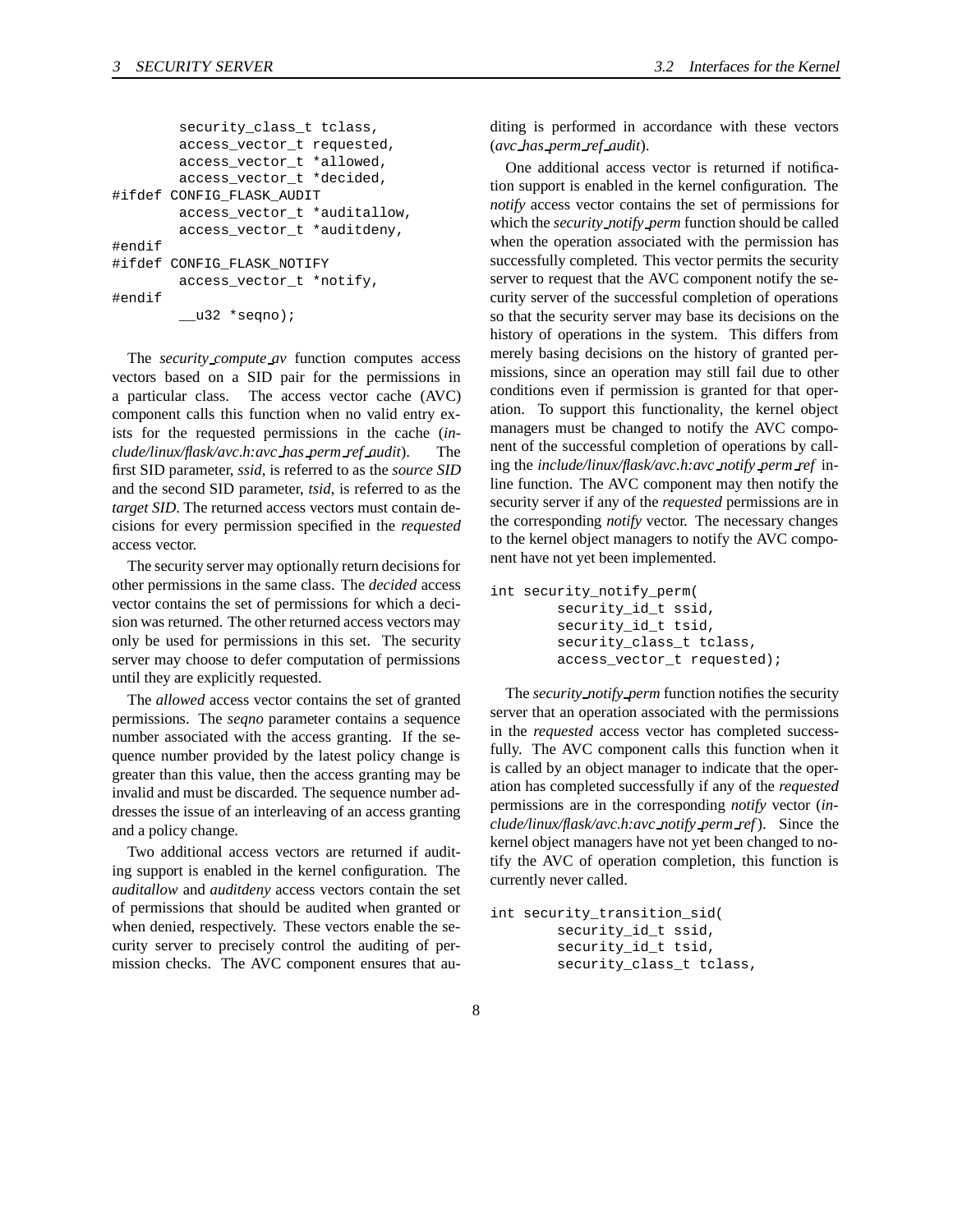security\_id\_t \*out\_sid);

The *security transition sid* function computes a SID for a new object based on a SID pair and a class. The kernel object managers call this function when objects are created if a SID was not specified for the object and there is more than one relevant SID that might be used as input in determining the SID of the new object. In particular, the file system code calls this function to obtain the SID of a new file based on the SID of the creating process and the SID of the parent directory, and the process management code calls this function to obtain the SID of a process transformed by an *execve* based on the current SID of the process and the SID of the executable program.

```
int security_member_sid(
        security id t ssid,
        security_id_t tsid,
        security_class_t tclass,
        security_id_t *out_sid);
```
The *security member sid* function computes a SID to use when selecting a member of a polyinstantiated object based on a SID pair and a class. Certain fixed resources, such as the */tmp* directory or the TCP/UDP port number spaces, need be polyinstantiated to restrict sharing among processes. Each instantiation is referred to as a *member*. The kernel object managers call this function when a polyinstantiated object is accessed and then transparently redirect the process to the appropriate member. The necessary changes to the file system code and the networking code to support polyinstantiated directories and port number spaces are not yet implemented, so this function is currently never called.

```
int security_change_sid(
        security_id_t ssid,
        security_id_t tsid,
        security_class_t tclass,
        security_id_t *out_sid);
```
The *security change sid* function computes a SID to use when relabeling an object based on a SID pair and a class. The login program will be modified to call this interface to obtain the SID to use when relabeling devices for a user session, based on the SID for the user session and the current SID of the device. This modification to login has not yet been implemented.

```
int security_sid_to_context(
       security_id_t sid,
       security_context_t *scontext,
       __u32 *scontext_len);
```
The *security sid to context* function returns the security context associated with a particular SID. The AVC component calls this function to obtain both security contexts for a SID pair when writing an audit record. The file system code calls this function to obtain a security context to use when adding an entry to the persistent label mapping. The *procfs* code calls this function to obtain the security context of a process to include in its *status* file. The *scontext* parameter is set to point to a dynamicallyallocated string of the correct size. The *scontext len* parameter is set to the length of the security context string, including the terminating *NULL* character. The string is allocated using *kmalloc* and must be freed with *kfree* by the caller.

```
int security_context_to_sid(
        security_context_t scontext,
        __u32 scontext_len,
        security_id_t *out_sid);
```
The *security context to sid* function returns a SID associated with a particular security context. The file system code calls this function to obtain the SID that corresponds to a security context stored in the persistent label mapping. The *scontext len* parameter specifies the length of the security context string, including the terminating *NULL* character.

```
int security_fs_sid(
        char *dev,
        security id t *fs sid,
        security_id_t *file_sid);
```
The *security fs sid* function returns SIDs to use for an unlabeled file system mounted from the device specified by *dev*. The file system code calls this function when a process attempts to mount an unlabeled file system. The value for the *dev* parameter is a string of the form "*major*:*minor*" where both the major and minor number are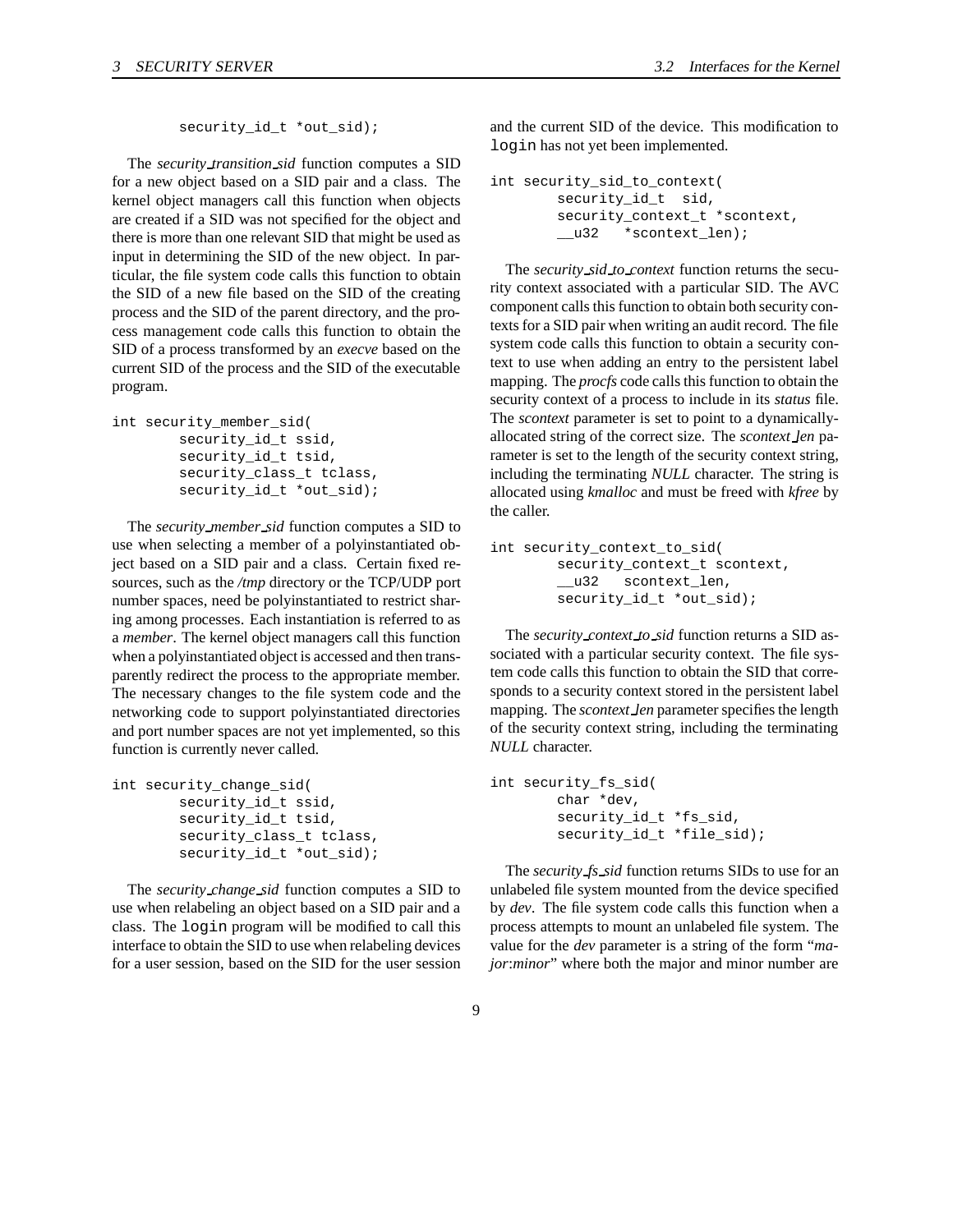in hexadecimal and are right justified in a two character field, as returned by the *kdevname* function on the device number. The *fs sid* parameter is set to the SID to use for the file system, and the *file sid* parameter is set to the SID to use for any existing files in the file system.

```
int security_port_sid(
        __u16 domain,
        \_u16 type,
        __u8 protocol,
        __u16 port,
        security_id_t *out_sid);
```
The *security port sid* function returns the SID to use for the port number *port* in the protocol specified by the triple (*domain*, *type*, *protocol*). The networking code calls this function when a process attempts to bind a port outside of the range used to automatically bind sockets.

```
int security_netif_sid(
        char *name,
        security_id_t *if_sid,
        security_id_t *msg_sid);
```
The *security netif sid* function returns SIDs to use for a network interface. The networking code calls this function when a process first attempts to configure a network interface. The value for the *name* parameter is typically the driver name followed by the unit number, *e.g.* the name *eth0* would be used for the first Ethernet interface. The *if sid* parameter is set to the SID to use for the interface, and the *msg sid* parameter is set to the SID to use for any unlabeled messages received on the interface.

```
int security_node_sid(
        __u16 domain,
        void *addr,
        __u32 addrlen,
        security_id_t *out_sid);
```
The *security node sid* function returns the SID to use for the node whose address is specified by *addr*. The *addrlen* parameter specifies the length of the address in bytes, and the *domain* parameter specifies the communications domain or address family in which the address should be interpreted. The networking code calls this function when packets are sent to a node or received from a node.

```
int security_nfs_sid(
        __u16 domain,
        void *addr,
        __u32 addrlen,
        security_id_t *fs_sid,
        security_id_t *file_sid);
```
The *security nfs sid* function returns the SIDs to use for the file systems and files provided by the NFS server whose address is specified by *addr*. The *addrlen* parameter specifies the length of the address in bytes, and the *domain* parameter specifies the communications domain or address family in which the address should be interpreted. The NFS client code calls this function when a NFS file system is mounted.

#### **3.3 System Calls for Applications**

Security-aware applications in the system require the ability to convert between SIDs and security contexts in order to use the extended system calls provided by the kernel object managers. Furthermore, some securityaware applications act as object managers for the abstractions managed by the application, *e.g.* a windowing system acts as the object manager for its windows. These applications require access to most of the security server interfaces. Consequently, the security server provides a set of system calls for security-aware applications.

The function prototypes for the security server system calls used by applications are in the *include/ss.h* header file in the *syscalls* package. Currently, the security server system calls are implemented using a separate entry point for each call. All of the calls could alternatively be implemented using a single entry point, as is done for sockets with the *socketcall* system call. Since the security server system calls are derived from the interfaces provided to the kernel, this subsection compares and contrasts the system call interface with the interface for the kernel.

Several of the system calls are identical to the corresponding interface: *security notify perm*, *security transition sid*, *security member sid*, *security change sid* and *security context to sid*. These calls are not discussed further in this subsection. There are currently no system calls that correspond to the interfaces that provide SIDs for kernel objects: *security fs sid*, *security port sid*, *security netif sid*,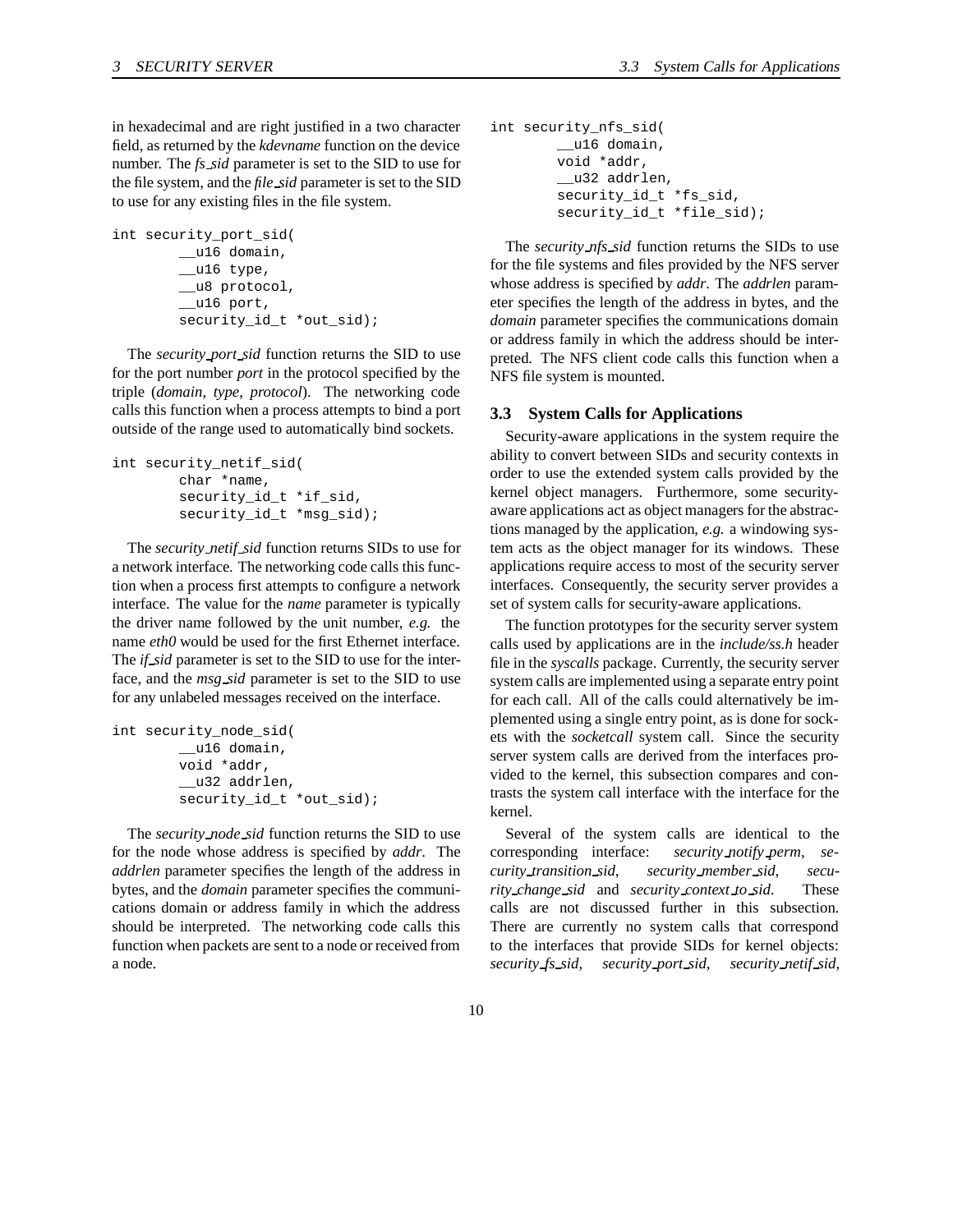and *security node sid*. Calls could be added for these interfaces if applications require the same information.

Two of the system calls, *security compute av* and *security sid to context*, differ from the corresponding interface only in the way in which their parameters are passed. For each of these system calls, the function prototype is listed below followed by a description of the call and a discussion of how the call should be used by applications.

```
struct security_query {
        security_id_t ssid;
        security_id_t tsid;
        security_class_t tclass;
        access_vector_t requested;
};
struct security_response {
        access_vector_t allowed;
        access_vector_t decided;
        access_vector_t auditallow;
        access_vector_t auditdeny;
        access_vector_t notify;
        __u32 seqno;
};
```

```
int security_compute_av(
    struct security_query *query,
    struct security_response *response);
```
The input parameters to the *security compute av* system call are provided in a *struct security query* structure, and the output parameters are returned in a *struct security response* structure. Like the kernel object managers, application object managers should use an AVC component to cache the results of a *security compute av* call. Like the kernel AVC component, the application AVC component must provide an interface to the security server for managing the cache as needed for policy changes. An application AVC component library has not yet been implemented.

```
int security_sid_to_context(
        security_id_t sid,
        security_context_t scontext,
        __u32 *scontext_len);
```
Whereas the *security sid to context* interface for the kernel returns a dynamically-allocated string, the system

call interface requires the application to provide a buffer for *scontext* and to initialize the *scontext len* parameter with the size of the buffer. If the buffer is not large enough, then the *scontext len* parameter is set to the correct length, -1 is returned, and errno is set to *ENOSPC*. In this case, the application may allocate a buffer of the specified length and invoke the call again with the new buffer.

Two other system calls, *security load policy* and *security get sids*, do not have a corresponding interface used by kernel object managers. For each of these system calls, the function prototype is listed below followed by a description of the call.

```
int security_load_policy(
        char *path,
        __u32 pathlen);
```
The *security load policy* system call loads a new policy configuration from a file containing a binary representation of the configuration. The *pathlen* parameter specifies the length of *path*, including the terminating *NULL* character. If *pathlen* is zero, then the default policy configuration file is reloaded. After the new policy configuration has been loaded, the security server invokes the *avc ss reset* interface of the AVC component.

```
int security_get_sids(
        security_id_t *sids,
        \_u32 *nel);
```
The *security get sids* system call returns the set of active SIDs. The *nel* parameter is initialized by the application to the number of elements in the array associated with the *sids* parameter, and modified on return to indicate the number of active SIDs. If the array is not large enough, then *nel* is set to the number of active SIDs, -1 is returned, and *errno* is set to *ENOSPC*.

#### **3.4 Policy Configuration Language**

The current Linux security server prototype implements a security policy that is a combination of three subpolicies: type enforcement (TE), role-based access control (RBAC), and multi-level security (MLS). The MLS policy is only included if the *CONFIG FLASK MLS* kernel configuration option is enabled. The TE and RBAC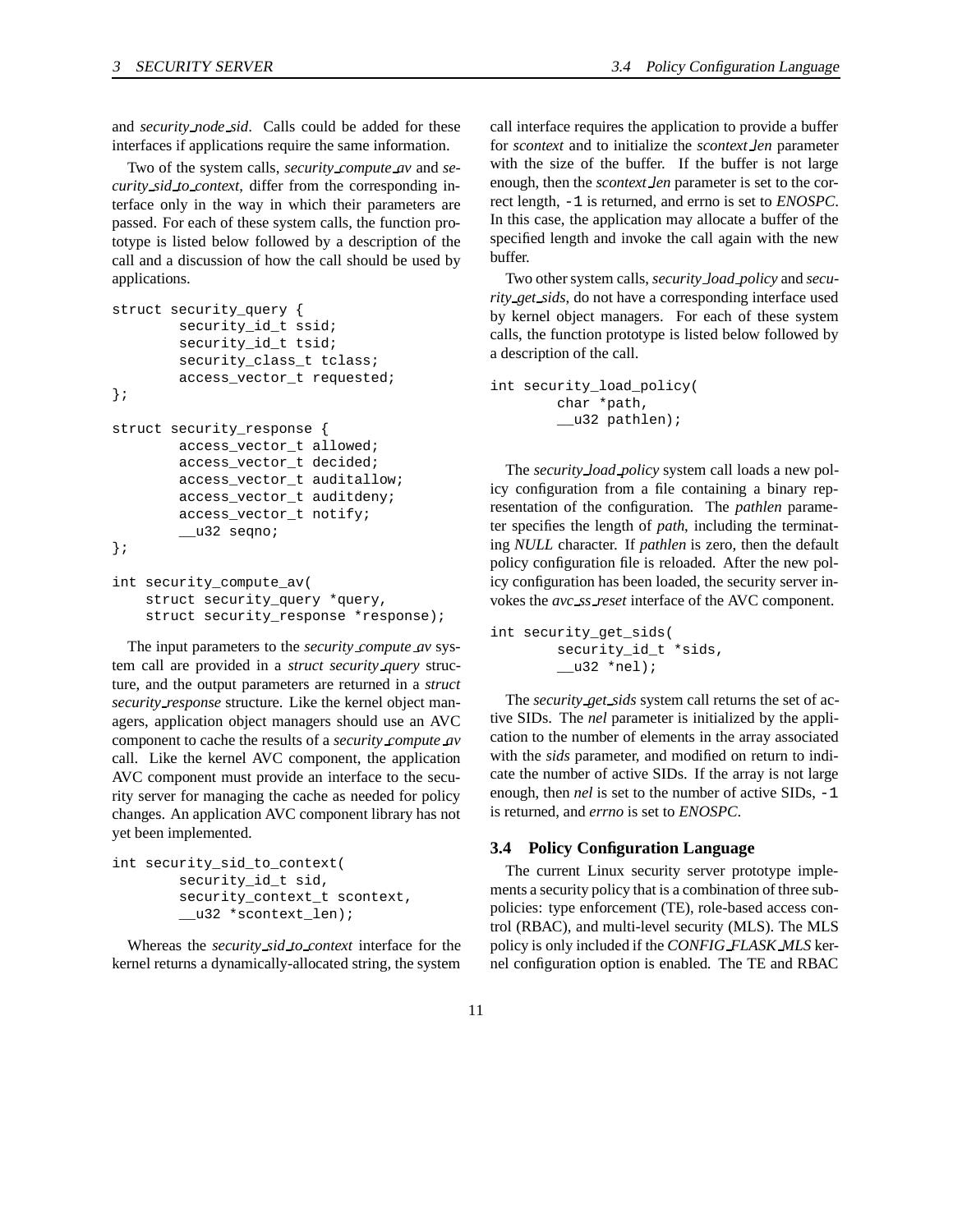policies are always included in the current implementation. This subsection describes the policy configuration language that may be used to customize these policies.

The policy configuration files are located in the *policy* directory. The *m4* macro processor is applied to these configuration files during the policy build, with the output written to *policy.conf*, and this output file is then compiled by the *checkpolicy* program into a binary representation stored in *policy*. The *policy* file is installed as */ss policy*, and this file is read by the security server during initialization.

**3.4.1 TE configuration** The *all.te* file contains the configuration information for the type enforcement (TE) policy. This file is automatically generated from a collection of files. The *macros.te* file contains global macros used throughout the configuration for common groupings of classes and permissions and for common sets of rules. The *assert.te* file contains assertions that are checked after evaluating the entire TE configuration.

The *types* subdirectory contains several files with declarations for general types (types not associated with a particular domain) and some rules defining relationships among those types. Related types are grouped together into each file in this directory, e.g. all device type declarations are in the *device.te* file.

The *domains* subdirectory contains several subdirectories with a separate file containing the declarations and rules for each domain. Related domains are grouped together into each subdirectory, e.g. all domain definitions for system processes are in the *domains/system* subdirectory. The *domains/every.te* file contains rules that apply to every domain.

In a traditional TE policy, each subject is labeled with a domain, and each object is labeled with a type. A domain definition table (DDT) specifies the permissions granted between domains and types, and a domain interaction table (DIT) specifies the permissions granted between domain pairs. In contrast, the security server prototype merges the concept of domains and types into a single type abstraction, and maintains a single table that specifies the permissions granted between pairs of types. To the security server, a domain is simply a type that can be associated with a process. The TE configuration contains seven kinds of statements: type declarations, type

```
type syslogd_t, domain;
type syslogd_exec_t, file_type,
     exec_type;
type devlog_t, file_type;
```
Figure 1: Type declarations.

transition rules, type member rules, type change rules, access vector rules, cloning rules, and access vector assertions.

A type declaration specifies a primary name for a type, an optional set of alias names, and an optional set of attributes. The primary name is always returned as the type by the *security sid to context* call. The primary name or any of the alias names may be used for the type in a *security context to sid* call. An attribute may be used to identify a set of types with similar properties. When an attribute name is used in a rule, it is expanded to the set of types with that attribute. Primary names, alias names, and attribute names all exist in the same name space.

Although domains are not distinguished from types by the security server, they can be optionally distinguished in the policy configuration using a "domain" attribute. A "domain" attribute has no intrinsic meaning to the security server, and is only meaningful to the extent the policy configuration uses the attribute in rules.

Sample type declarations for the *syslogd* daemon are shown in Figure 1. The *syslogd t* type is the domain of the daemon process, so a *domain* attribute is associated with it. The *syslogd exec t* type is the type of the daemon program executable, so it is associated with both a *file type* attribute and a *exec type* attribute. The *devlog t* type is the type of the */dev/log* socket file created by the daemon for receiving local log messages, so it is associated with a *file type* attribute. These attributes have no intrinsic meaning to the security server, but they can be used in rules in the configuration.

A type transition rule specifies the default type of a transformed process or the default type of a new file based on the type of the creating subject and the type of a related object. For a process, the related object is the program executable. For a file, the related object is the parent directory. If no rule is specified, then the default type of a transformed process is the same as its type prior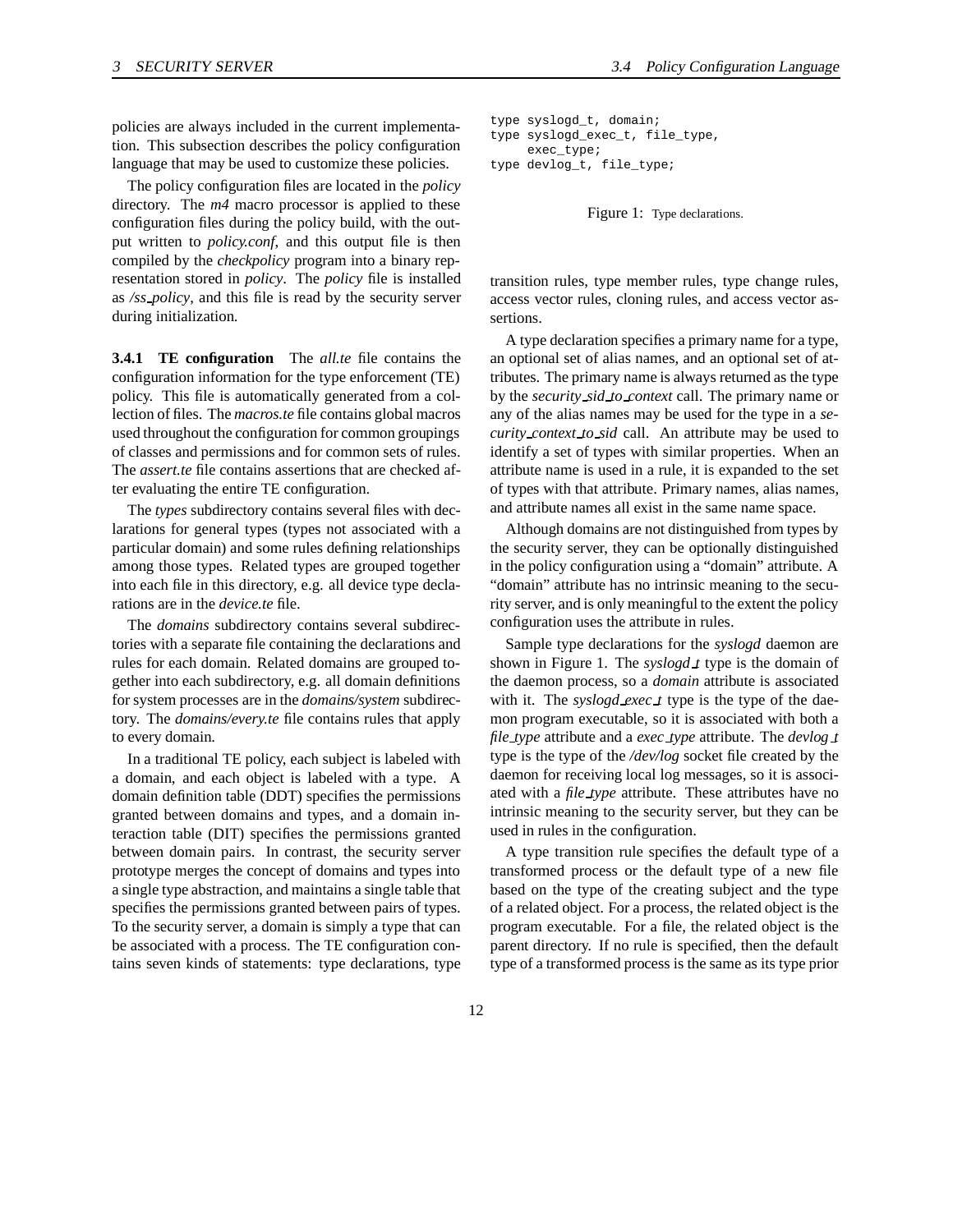```
type_transition
     initrc_t
     syslogd_exec_t:process
     syslogd_t;
```

```
type_transition
     syslogd_t
     device_t:sock_file
     devlog_t;
```


```
allow
    domain init_t:process
    sigchld;
allow
    syslogd_t device_t:dir
    { read getattr access search
      add_name remove_name };
allow
    syslogd_t devlog_t:sock_file
```
create;



to the *execve* call, and the default type of a new file is the same as the type of its parent directory. The default type is returned by the *security transition sid* call.

Each type transition rule has a creating subject type field, a related object type field, a class field, and a default type field. To permit concise specification of multiple type transitions, the type fields other than the default type field may contain a set of types, and the class field may contain a set of classes. An attribute name may be used to indicate the set of types with that attribute. A tilde may precede a set of types to indicate the complement of the set. An asterisk may be used to indicate all types. If multiple type transition rules are specified for a given type pair and class, then warnings are issued by the policy compiler and the last such rule is used.

Sample type transition rules for the *syslogd* daemon are shown in Figure 2. The first transition rule specifies that when an *rc* script executes the *syslogd* program executable, the transformed process should be assigned the *syslogd t* type by default. The second transition rule specifies that when *syslogd* creates a socket file in */dev*, the socket file should be assigned the *devlog t* type by default. The *device t* type is the type assigned to the */dev* directory, and the *sock file* class is the security class for socket files.

A type member rule specifies the type of the member object in a polyinstantiated object that should be accessed by default based on the type of the accessing process and the type of the polyinstantiated object. If no rule is specified, then the type of the polyinstantiated object is used for the member. A type member rule has the same syntax as a type transition rule except that it uses the *type member* keyword.

A type change rule specifies the type to use for relabeling an object based on the type of the process and the current type of the object. If no rule is specified, then the type of the object is unchanged. A type change rule has the same syntax as a type transition rule except that it uses the *type change* keyword.

An access vector rule specifies the permissions in an access vector based on a source type, a target type, and a class. There are four kinds of access vector rules: *allow*, *auditallow*, *auditdeny*, and *notify*. These rules define the corresponding access vectors returned by *security\_compute\_av.* If no rule is specified, then no permissions are returned in *allowed*, *auditallow*, or *notify*, and all permissions are returned in *auditdeny*. All permissions are always returned in the *decided* access vector, since the TE policy does not defer the computation of any permissions.

Each access vector rule has a source type field, a target type field, a class field, and a permissions field. As with type transition rules, sets of types and classes may be specified in the corresponding fields, and the asterisk and tilde characters may be used. Asterisk and tilde may also be used in the permission field. The name *self* may be used in the target type field to indicate that the rule should be applied between each source type and itself. If multiple access vector rules are specified for a given type pair and class, then the union of the permission fields is used.

Sample *allow* access vector rules are shown in Figure 3. The first rule grants every domain the ability to send a *SIGCHLD* signal to *init*, so that *init* can reap ev-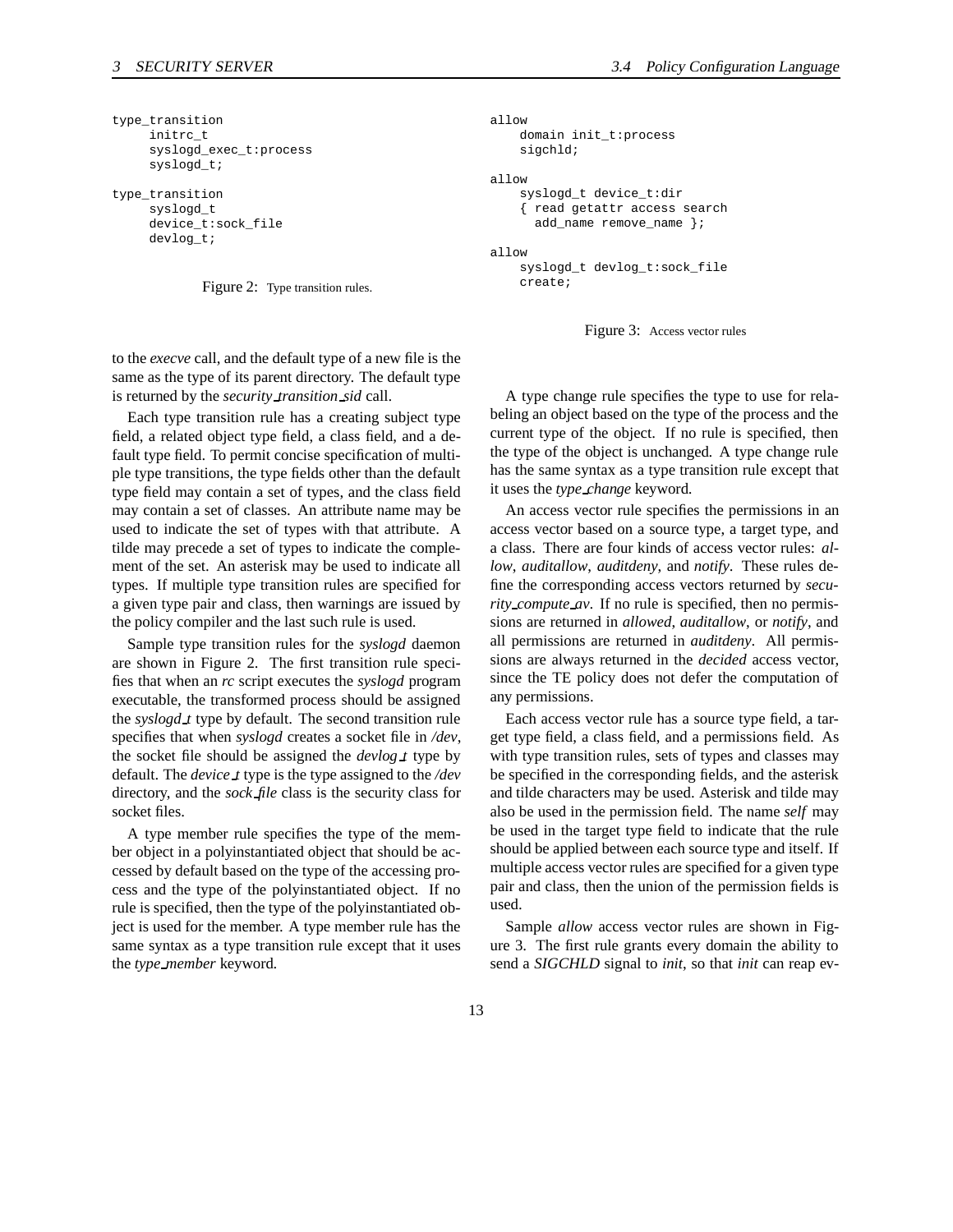```
clone
    user_t sysadm_t;
neverallow
    syslogd_t
    ˜{ syslogd_exec_t ld_so_t shlib_t }:process
    execute;
```
Figure 4: Domain cloning and access vector assertions.

ery process. The second rule grants *syslogd* the ability to access */dev* to replace */dev/log*. The third rule grants *syslogd* the ability to create the */dev/log* socket file.

A cloning rule specifies that the type transition and access vector rules defined for a specified source domain should be cloned for a specified target domain. A type transition rule for a process is not cloned if the default type in the rule is equal to the source or target domain in the clone statement. Hence, transitions from the source domain to itself or to the target domain are not cloned for the target domain. An access vector rule is not cloned if the target type in the rule is equal to the source or target domain in the clone statement. Hence, permissions between the source domain and itself or between the source domain and the target domain are not cloned for the target domain.

An access vector assertion specifies permissions that should not be in an access vector based on a source type, a target type, and a class. If any of the specified permissions are in the corresponding access vector, then the policy compiler will reject the policy configuration. Currently, there is only one kind of access vector assertion, *neverallow*, but support for the other kinds of vectors could be easily added. Access vector assertions use the same syntax as access vector rules.

A sample domain cloning rule and a sample access vector assertion are shown in Figure 4. The cloning rule clonesthe type transition rules and the access vector rules of the *user t* domain for the *sysadm t* domain. The access vector assertion rule verifies that the *syslogd* daemon process may only execute code from its program executable, the dynamic loader, and the system shared libraries.

role system\_r types { init\_t getty\_t }; role user\_r types user\_t; role sysadm\_r types sysadm\_t;

Figure 5: Role declarations

role\_transition system\_r login\_exec\_t login\_r; role\_transition sysadm\_r untrusted\_exec\_t user\_r;

Figure 6: Role transition rules

**3.4.2 RBAC configuration** The *rbac* file contains the configuration information for the role-based access control (RBAC) policy. Although roles could be implemented directly using TE domains, this policy provides an additional layer of abstraction for grouping TE domains into roles and for expressing a role hierarchy. Roles are only relevant for processes. Files are labeled with a generic *object r* role.

The RBAC configuration contains four kinds of statements: role declarations, role transition rules, role allow rules, and role dominance definitions. A role declaration specifies a name for the role and a set of types that may be associated with that role. This limits the set of types that may be entered by a process in the role. The generic *object\_r* role may be associated with any type, since object roles are not relevant to the policy.

Sample role declarations are shown in Figure 5. The first declaration defines a *system r* role for system processes such as *init* and *getty*. The second declaration defines a *user\_r* role for ordinary users. The third declaration defines a *sysadm r* role for system administrators.

A role transition rule specifies the default role of a transformed process based on its prior role and the type of the program executable. If no rule is specified, then the default role of a process is the same as its role prior to the *execve* call. Sample role transition rules are shown in Figure 6. The first rule specifies that when a system process executes the *login* program executable, the transformed process should be assigned the *login r* role by default. The second rule specifies that when a system administrator executes an untrusted executable, the transformed process should be assigned the *user r* role.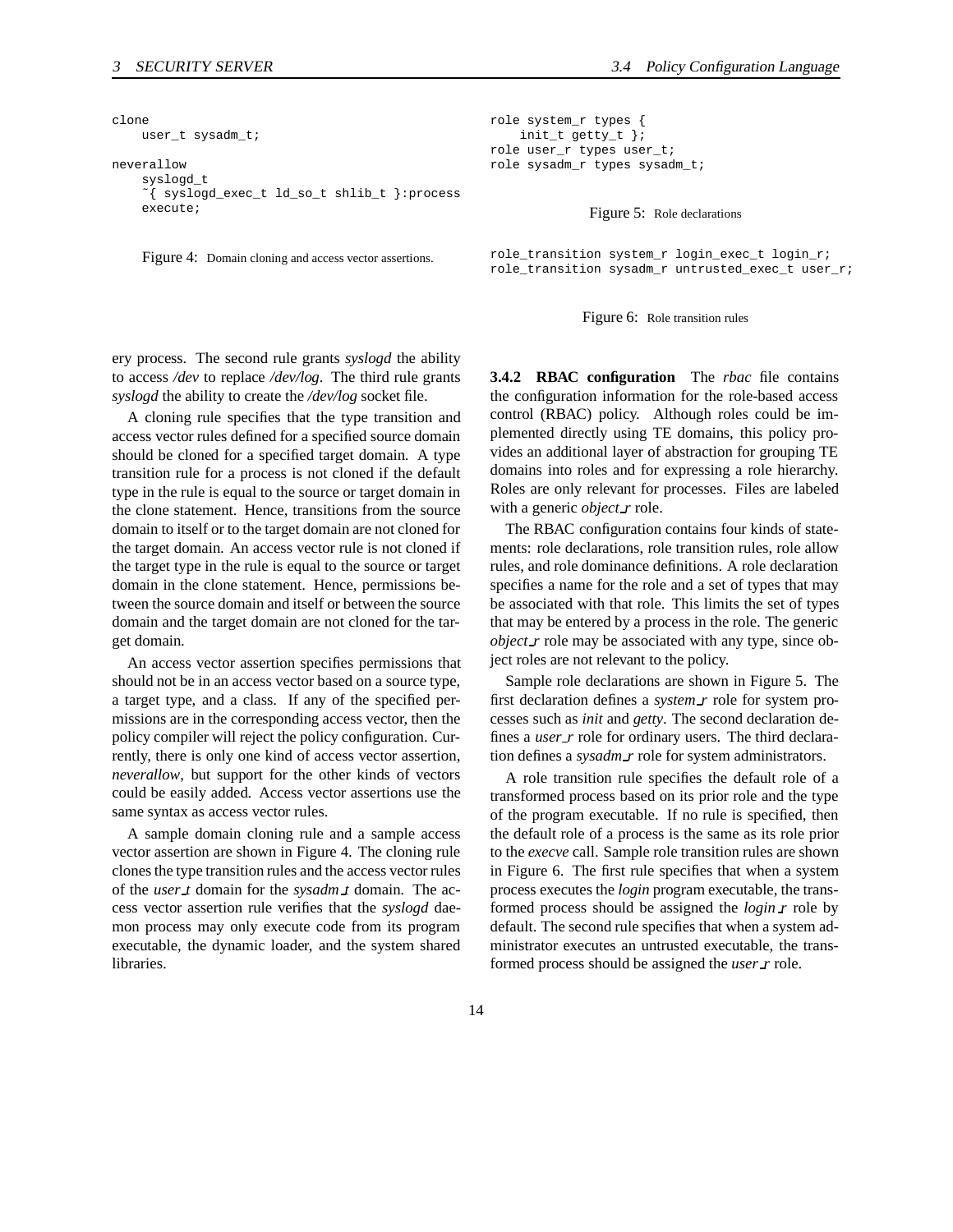```
allow system_r user_r;
allow system_r sysadm_r;
allow system_r secadm_r;
```
Figure 7: Role allow rules

```
sensitivity unclassified alias u;
sensitivity top_secret alias ts;
dominance { u ts }
category nato;
category usuk;
level u;
level ts:nato,usuk;
```
Figure 8: MLS declarations

A role allow rule specifies allowable transitions between roles on an *execve*. If no rule is specified, then the change in roles will not be permitted. Additional controls over role transitions based on the type of the process may be specified through the *constraints* file, as discussed in Section 3.4.5. Sample role allow rules are shown in Figure 7. The first rule grants processes in the *system r* role the permission to transition to the *user r* role. The second and third rules provide similar permissions to the *sysadm r* and *secadm r* roles.

A role dominance definition specifies a hierarchy among a set of roles. A role automatically inherits any types that can be associated with any role it dominates in the hierarchy. As discussed in Section 3.4.5, this dominance relationship may also be used to define constraints on specific permissions. Role dominance definitions are not currently used in the sample policy configuration.

**3.4.3 MLS configuration** The *mls* file contains the configuration information for the multi-level security (MLS) policy. This policy is an extension of the Bell LaPadula (BLP) model of multi-level security in which each subject and object are labeled with a range of levels. If a subject is multi-level, *i.e.* its low level differs from its high level, then it is trusted to handle data at any level in its range while maintaining proper separation among the different levels. Multi-level objects may be used for the private state of multi-level subjects and for data sharing between multi-level subjects.

The MLS configuration begins by declaring the sensi-

```
class tcp_socket
   connectto : { read write }
    acceptfrom : { readby writeby }
}
```
Figure 9: MLS base permissions

tivities and defining the dominance ordering for them. It then declares the categories, and defines levels by specifying what categories may be associated with each sensitivity. Sample MLS declarations are shown in Figure 8.

After the declarations, each access vector permission is mapped to a set of MLS base permissions (*read*, *write*, *readby*, and *writeby*). The *read* MLS base permission is only granted if the high level of the source SID dominates the high level of the target SID. The *write* MLS base permission is only granted if the target SID is single-level and it dominates the low level of the source SID, or if the range of the target SID is a subset of the range of the source SID. The latter restriction on writes to multi-level targets protects the integrity of such objects.

The *readby* and *writeby* MLS base permissions have the same requirements as the *read* and *write* MLS base permissions, respectively, with the source and target SIDs exchanged to reflect the target SID acting on the source SID. An access vector permission is only granted if all of the MLS base permissions associated with it are granted. Sample MLS base permission mappings are shown in Figure 9.

The current policy configuration language does not support specification of MLS range transition rules. A MLS range transition rule would specify the range of a new object based on the range of the creating subject and the range of a related object. By default, the MLS range of a process does not change across an *execve*, and the MLS range of an object is inherited from its creator.

The current policy configuration language also does not support specification of MLS range member rules for polyinstantiated objects. The MLS range of the member is currently always inherited from the process. Hence, a separate member is created for each distinct MLS range that accesses the object.

**3.4.4 User configuration** The *users* file, or the *users.mls* file if the MLS policy is enabled, contains one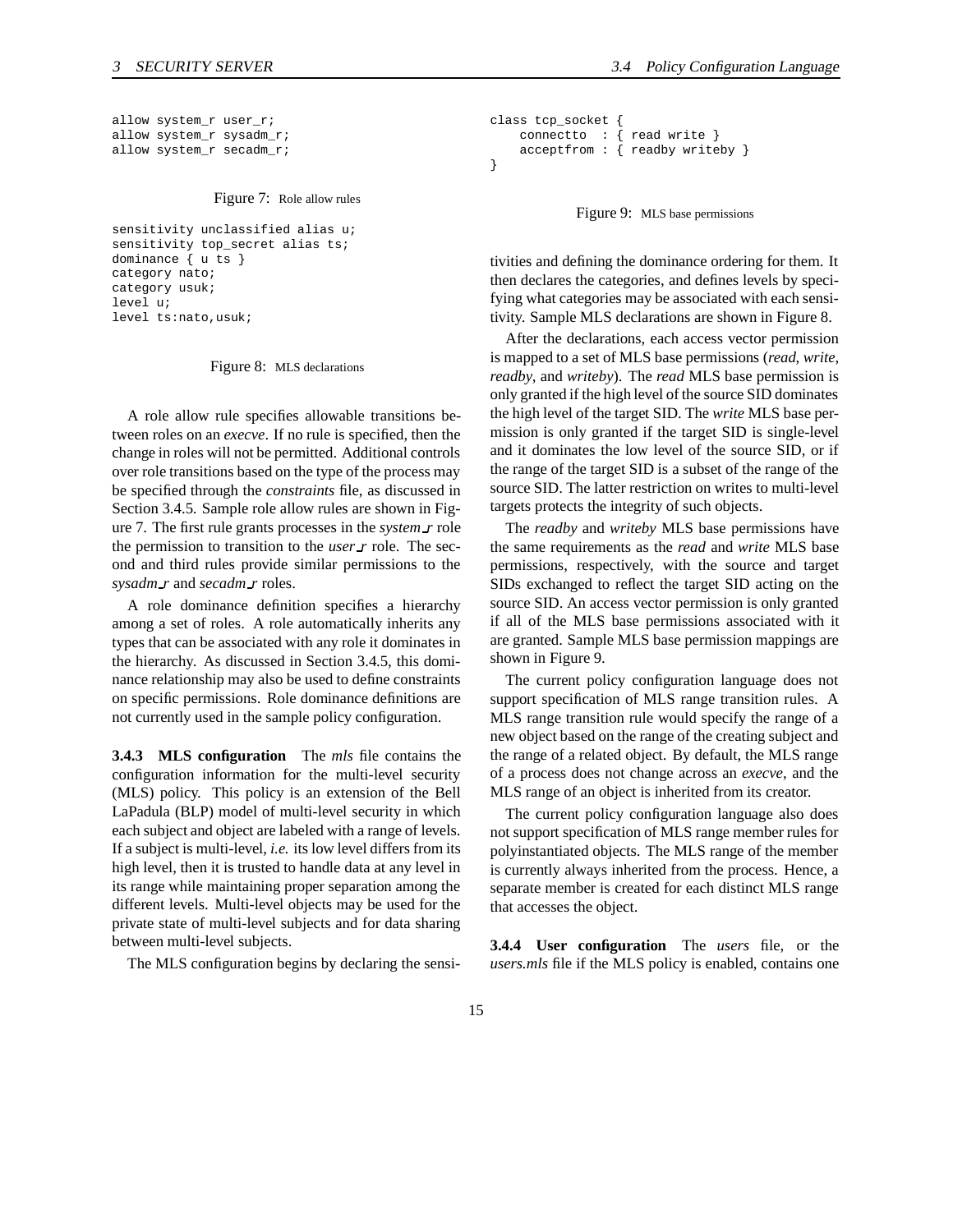```
user system_u roles system_r
   ranges u-ts;
user sds roles { secadm_r user_r }
   ranges { u s };
user pal roles user_r
   ranges { u s-ts };
```
Figure 10: User declarations.

or more declarations for users, as shown in Figure 10. Each user has a corresponding set of allowed roles that may be associated with that user. This limits the set of roles that may be entered by a process with that user identity. If the MLS policy is enabled, then each user also has a corresponding set of allowed MLS ranges that may be associated with the user. This limits the set of MLS ranges that may be entered by the user and the set of MLS ranges that may be used for objects owned by the user. Any MLS range that is a subset of one of the specified MLS ranges is allowed.

The current policy configuration language does not support specification of user transition rules. It is expected that the user identity of a process will only change through user authentication programs that explicitly specify the new identity. By default, the user identity of a process does not change across an *execve*, and the user owner of a file is inherited from the creating process. Controls over explicit user identity transitions based on the type of the process may be specified through the *constraints* file, as discussed in Section 3.4.5.

The current policy configuration language also does not support specification of user member rules for polyinstantiated objects. The user owner of the member is currently always inherited from the polyinstantiated object. Hence, separate members are not created for different users of processes that access the object.

**3.4.5 Constraints configuration** The *constraints* file defines additional constraints on permissions in the form of boolean expressions that must be satisfied in order for specified permissions to be granted. These constraints are used to further refine the type enforcement tables and role allow rules. Constraints may compare the user identity, role, or type of the source and target SIDs. Constraints may also compare the user identity, role, or type

```
constrain process transition
   ( u1 == u2 or
     t1 == privuser );
constrain process transition
    (r1 == r2 ort1 == privrole );
```
Figure 11: Process transition constraints.

```
sid kernel system_u:system_r:kernel_t:u
sid init system_u:system_r:init_t:u
sid kmod system_u:system_r:kmod_t:u
```
Figure 12: Security contexts for initial SIDs.

of either SID against a set of specified users, roles or types. Role comparisons may also be based on any dominance hierarchies defined in the RBAC configuration.

Sample constraints for changes in user identity and role for processes are shown in Figure 11. The first constraint requires that the user identity remain the same across an *execve* unless the process is in a type with the "privuser" attribute. *u1* and *u2* refer to the user identities of the source and target SIDs, respectively. *t1* refers to the type of the source SID. The "privuser" attribute would typically be limited to the domain for *login*.

The second constraint requires that the role remain the same across an *execve* unless the process is in a type with the "privrole" attribute. *r1* and *r2* refer to the roles of the source and target SIDs, respectively. This constraint is in addition to the requirement that any role change be authorized by a role allow rule in the RBAC configuration. The "privrole" attribute would typically be limited to the domain for *login*. It might also be associated with the domain for a *newrole* program to allow users to change roles within a session.

**3.4.6 Security context configuration** The *initial sid contexts* file, or the *initial sid contexts.mls* file if the MLS policy is enabled, contains the security context for each SID that was predefined for system initialization. Each security context consists of a user, a role, a type and, if the MLS policy is enabled, a MLS range, as shown in Figure 12. Since the initial SIDs do not correspond to authenticated users, they use a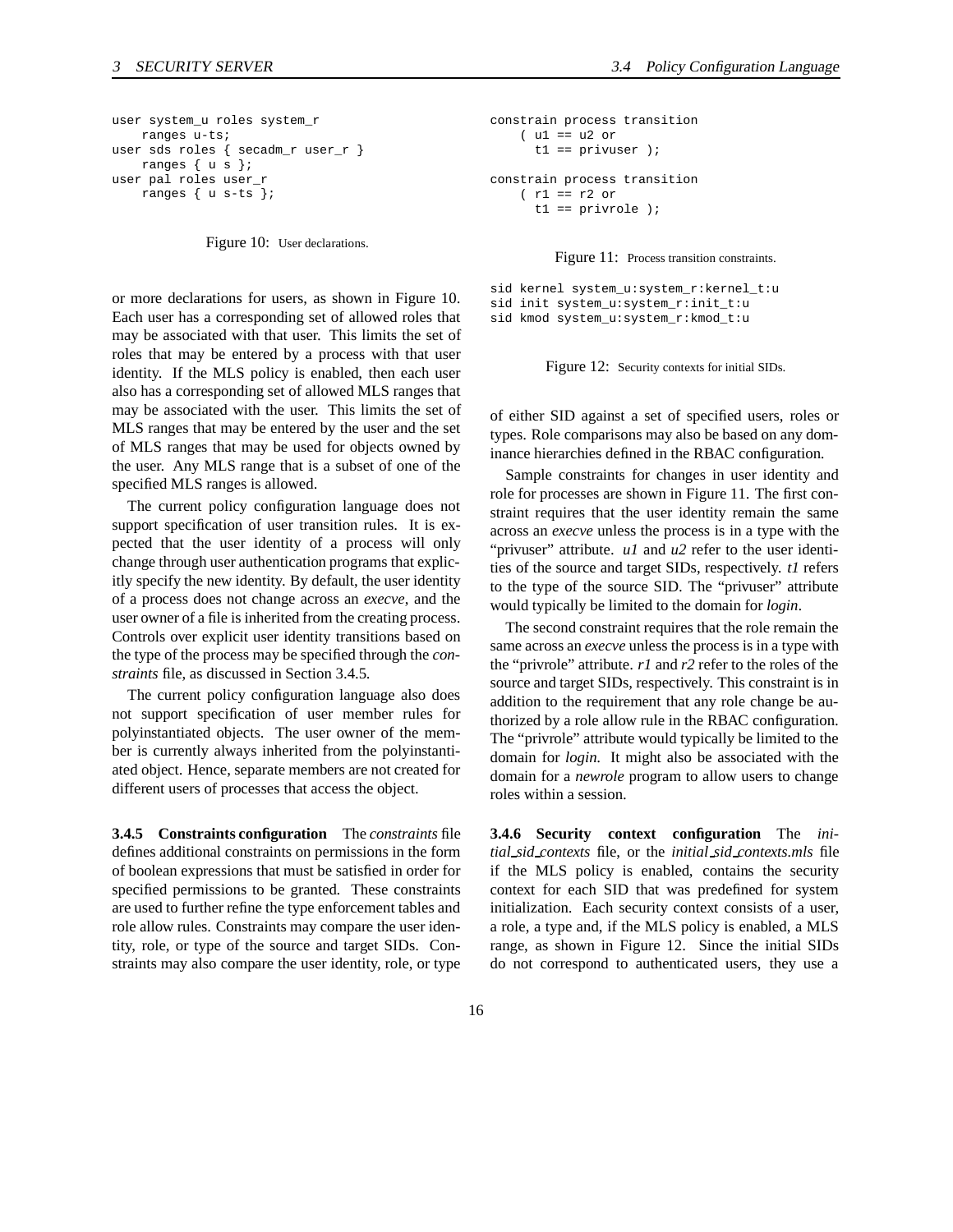```
3 2 system_u:object_r:public_t:u
    system_u:object_r:public_t:u
```
Figure 13: Security contexts for unlabeled filesystems.

```
tcp 21 system_u:object_r:ftp_t:u
```

```
eth0 system_u:object_r:netif_eth0_t:u
     system_u:object_r:netmsg_eth0_t:u
```

```
127.0.0.1 255.255.255.255
          system_u:object_r:node_lo_t:u
```

```
10.33.1.2 255.255.255.255
      system_u:object_r:nfs_clipper_t:u
      system_u:object_r:nfs_clipper_t:u
```
Figure 14: Security contexts for network objects.

#### *system u* user identity.

The *fs contexts* file, or the *fs contexts.mls* file if the MLS policy is enabled, contains the security contexts to use when an unlabeled file system is mounted from a device, as shown in Figure 13. For each file system, the major and minor device numbers of the device are specified, followed by the file system security context and the security context for existing files in the file system. If no entry is specified for a device, then the security contexts associated with the initial SIDs *fs* and *file* are used. These initial SIDs are also used for the root file system if it is unlabeled, since the security server is not yet initialized when the root file system is mounted.

The *net contexts* file, or the *net contexts.mls* file if the MLS policy is enabled, contains the security contexts for port numbers, network interfaces nodes, and NFS servers, as shown in Figure 14. The current policy configuration language only supports ports and addresses in the *AF INET* address family, although the security server interfaces are more general. For each port, the protocol (*tcp* or *udp*) and port range are specified followed by the port security context. If no entry is specified for a port, then the security context associated with the initial SID *port* is used.

For each network interface, the interface name is specified followed by the interface security context and the security context for any unlabeled messages received on the interface. If no entry is specified for a network interface, then the security contexts associated with the initial SIDs *netif* and *netmsg* are used. For each node, a network address and a network mask are specified, followed by the node security context. The mask is applied to the node address passed to the *security node sid* interface, and the result is then compared to the network address. In the current implementation, the entries are checked for a match in the same order that they are specified in the configuration. If no matching entry is specified for a node, then the security context associated with the initial SID *node* is used.

For each NFS server, a network address and a network mask are specified, followed by the file system security context and file security context. The mask is applied to the node address passed to the *security nfs sid* interface, and the result is then compared to the network address. In the current implementation, the entries are checked for a match in the same order that they are specified in the configuration. If no matching entry is specified for a node, then the security context associated with the initial SID *nfs* is used.

#### **3.5 Prototype Implementation**

This section describes the implementation of the current Linux security server prototype. The security server source code is located in the *security* subdirectory. In addition to being used to build the security server, this code is used in combination with *policy scan.l* and *policy parse.y* to build the *checkpolicy* program. The *checkpolicy* program is used to compile the policy configuration data into a binary representation for the security server. The *-d* option to the *checkpolicy* program may be used to interactively test the security server functions on a policy configuration. This option permits testing of a policy configuration prior to loading it into a running security server or prior to booting a kernel with it.

The *security init* interface of the security server is implemented in *init.c*. This function calls *policydb.c:policydb read* to create an in-memory representation of the policy configuration data (*policydb.h:policydb t*) from the */ss policy* file. It then calls *policydb.c:policydb load isids* to load the initial SIDs from the policy configuration into the SID table (*sidtab.h:sidtab t*). Finally, it sets a global flag,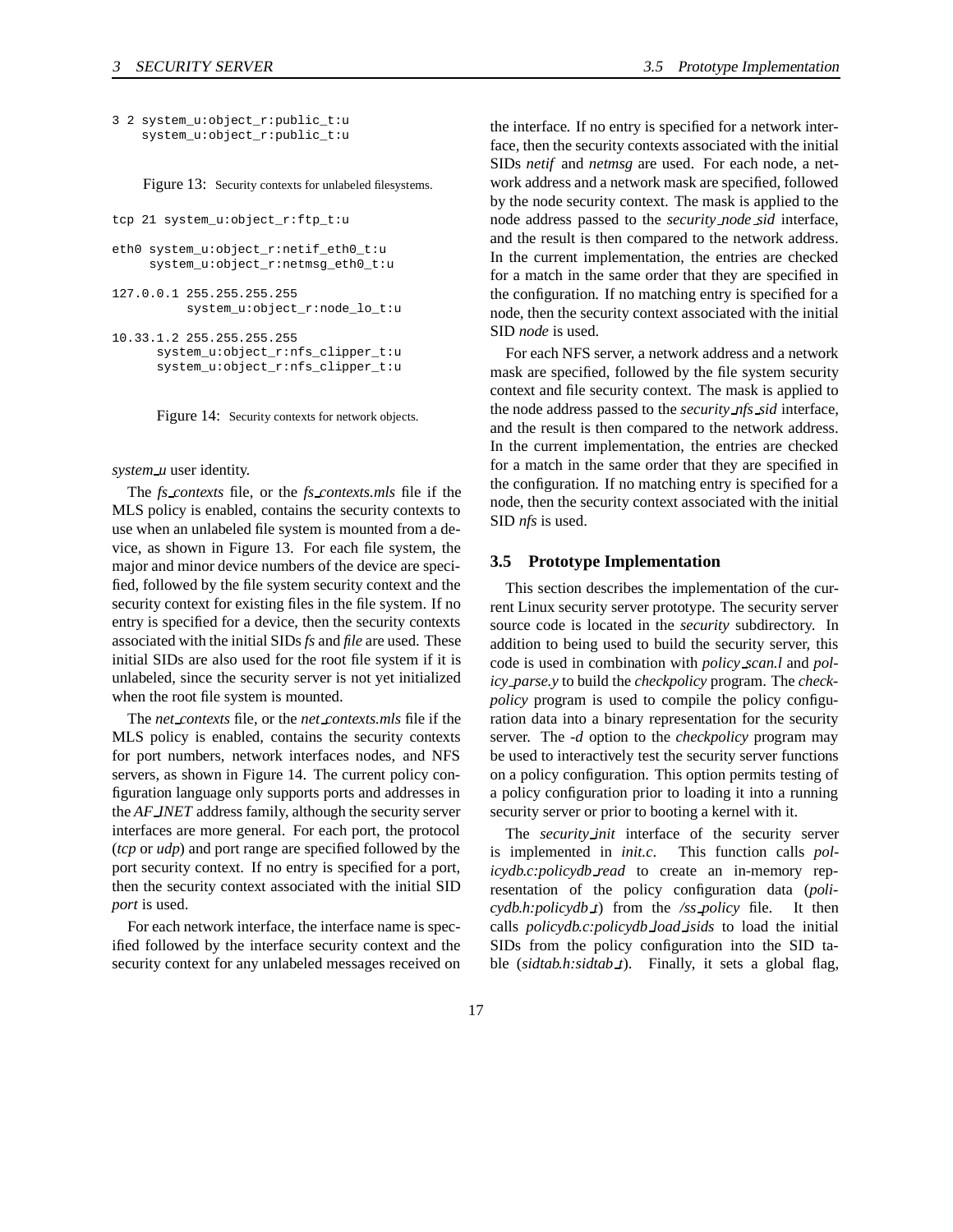*ss initialized*, to indicate that the security server has initialized.

All of the other interfaces of the security server are implemented in *services.c*, with the corresponding system call functions in *syscalls.c*. Each of the interface functions disables interrupts locally and takes a single global spin lock (*ss lock*) on entry using *spin lock irqsave*, and each function uses *spin unlock irqrestore* before returning. This locking scheme is likely to change to one that uses reader-writer spinlocks, since several of the security server functions only require read access to its global data structures. Several of these functions are split into a small stub function that handles locking and a separate function with the prefix *unlocked* that implements the interface functionality. Although this separation is not currently used, it could be used to permit the security server to call one of the *unlocked* functions from another function without doubly locking.

#### **3.5.1 compute av** The *un-*

*locked security compute av* function sets the sequence number to the value of *latest granting*, a global counter that is incremented by the *security load policy* function when a new policy configuration is loaded. Then, the function sets the *decided* vector to contain all permissions, since none of the policies implemented by the security server prototype defer the computation of any permissions.

If the security server has not yet initialized, then the *unlocked security compute av* function simply returns the *requested* permissions in both the *decided* vector and the *allowed* vector. Hence, all requested permissions are granted until the initialization of the security server has completed. This is necessary because some permission checks occur before the *security init* function is called, *e.g. fork* permission for kernel threads and *create* permission for the ICMP socket and the TCP reset socket. Additionally, a *search* permission check occurs when the *security init* function opens the policy configuration file.

A more secure solution would be to preload the security server state or the access vector cache state with the exact set of permissions that are required to initialize. This initial state could then be included in the analysis of the overall security policy. However, since the system is still under development, the full initial state is not yet known.

If the security server has initialized, then the *unlocked security compute av* function looks up the security contexts for the SID pair in the SID hash table (*sidtab.h:sidtab t*). These security contexts are stored using a structure that is private to the security server (*context.h:context struct t*). The function then looks up the attributes associated with the class (*policydb.h:class datum t*).

The function sets the values of the access vectors to their default values. It then looks for an access vector rule in the TE access vector table (*avtab.h:avtab t*) for the type pair and class. If a rule exists, then the function sets the corresponding access vectors to the vectors specified by the rule.

If the MLS policy is enabled, the function then calls the MLS policy (*mls.c:mls compute av*) to remove any permissions from the *allowed* vector that are prohibited by the MLS policy. The MLS policy removes any permissions from *allowed* that are mapped to a MLS base permission that would be denied.

The function then checks the list of constraints associated with the class for any constraints that apply to the permissions in *allowed*. The *constraint expr eval* function is invoked on each such constraint. If the constraint evaluates to false, then the function removes the constrained permissions from *allowed*.

If the process transition permission is being computed and the role is changing, then the function looks for a role allow rule that authorizes the role transition. If no such rule exists, then the process transition permission is denied.

**3.5.2 compute sid** The *unlocked security compute sid* function is used for the *security transition sid*, *security member sid*, and *security change sid* interfaces. It returns the current process SID or the related object SID if the security server is not yet initialized depending on the security class. Although there are currently no situations where the function is called prior to initialization, it is possible that future development will introduce such cases. If such cases do arise in the future, a better solution would be to preload the security server state with the SIDs that are required to initialize.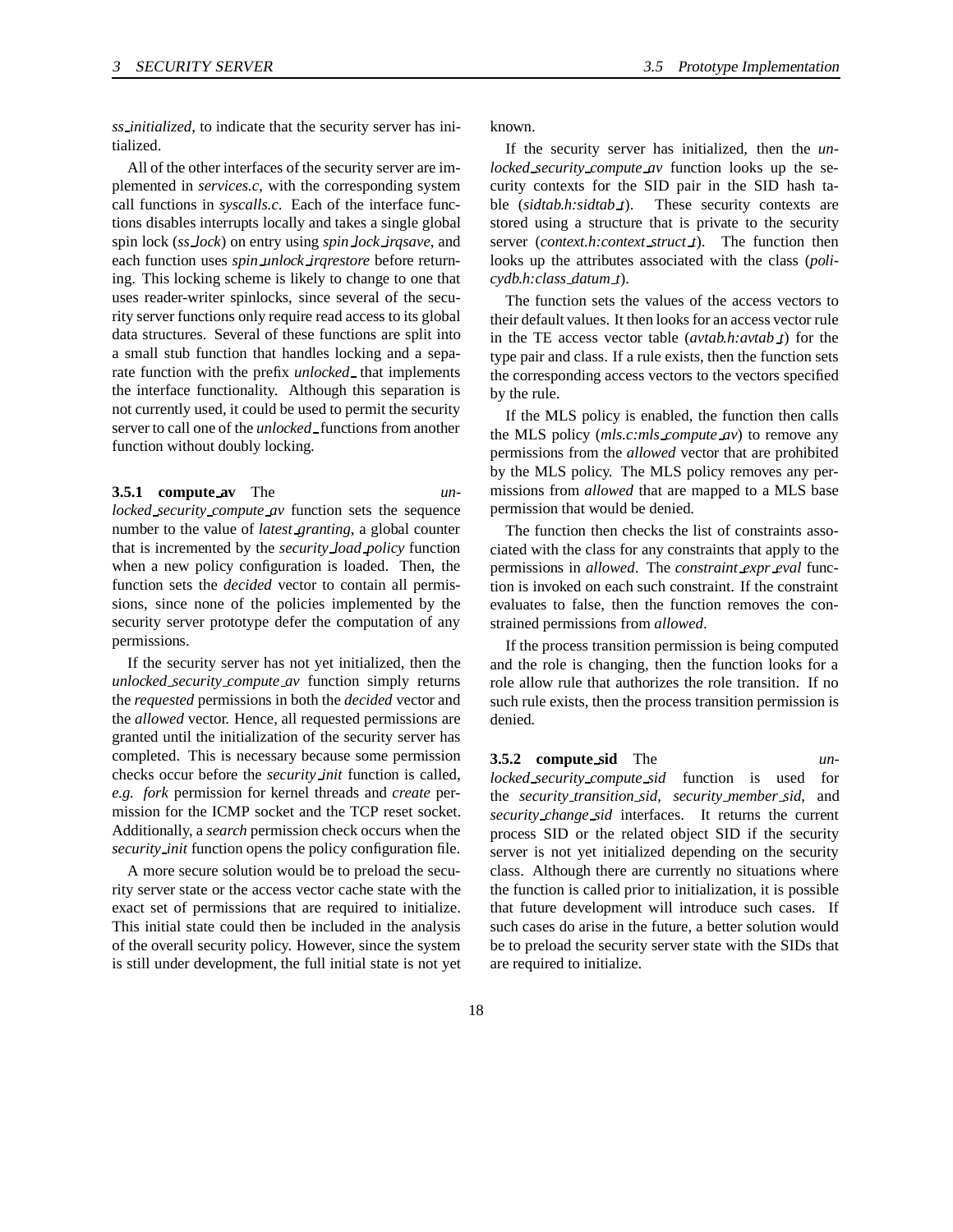If the security server has initialized, then the *unlocked security compute sid* function looks up the security contexts for the SID pair in the SID hash table. The function then sets the user identity for the new context based on which interface is being used, and it initializes the role and type based on the security class. The function then looks for a type rule in the policy configuration. If a type rule exists, then the type is changed accordingly.

The function then applies class-specific logic. For a process, if a transition is being requested, the function checks for a role transition rule and changes the role if a rule is found. If there is no change in the process atributes, then the function simply returns the SID of the process. For an object, if there is no change in the object attributes from the related object, then the function simply returns the SID of the related object.

The function then sets the MLS attributes from the process context. It then calls the *policydb.c:policydb context isvalid* function to verify that the security context is valid. If the context is not valid, then the function returns an error. Otherwise, it calls the *sidtab context to sid* function to obtain a SID that corresponds to the context and returns.

**3.5.3 sid to context** The *un-*

*locked security sid to context* function panics if it is called before the security server has initialized, unless the SID is predefined. In this case, this function returns a string containing the name of the initial SID. This permits the AVC to call this function for a SID pair when writing an audit record prior to the initialization of the security server.

If the security server has initialized, then this function looks up the security context for the SID in the SID hash table. It then calls the *services.c:context struct to string* function. This function computes the length of the security context string, calling *mls.c:mls compute context len* to obtain the length of the MLS fields of the string if the MLS policy is enabled. It then allocates a buffer of that length using *kmalloc*, copies the user, role, and type names into the buffer, and calls *mls.c:mls sid to context* to write the MLS attributes into the buffer. The function then returns.

**3.5.4 context to sid** The *unlocked security context to sid* function panics if it is called before the security server has initialized, unless the context is simply the name of an initial SID. In this case, this function returns the corresponding initial SID. This is not necessary, but it is provided to parallel the *unlocked security sid to context* function.

If the security server has initialized, then this function creates a copy of the security context string that it can modify as it parses the string. It then looks up the user name, role name, and type name from the string and sets the values in a security context structure for these fields. This function calls *mls.c:mls context to sid* to set the MLS fields in the security context structure based on the remainder of the string. Then, it calls *policydb context isvalid* to verify that the context is valid. If the context is valid, the function calls the *sidtab context to sid* function to obtain a SID that corresponds to the context and returns. Otherwise, it returns an error.

**3.5.5 load policy** The *security load policy* function calls *policydb read* to create an in-memory representation of the new configuration. It then applies the *services.c:validate class* function to each entry in the class hash table to verify that each class that is defined under the existing policy is still defined with the same attributes in the new policy. Since the class and permission values are compiled into the object managers, the security server cannot permit its values for existing classes and permissions to change during system operation.

After checking the classes, the *security load policy* function applies the *services.c:convert context* function to each entry in the SID hash table to convert the values of users, roles, types, sensitivities and categories in the security context structure for each SID to the corresponding values in the new policy. This function calls *mls.c:mls convert context* to convert the MLS fields of the structure. After converting all of the values, this function also calls *policydb context isvalid* to verify that the context is still valid under the new policy. If it is not, then the SID is removed from the SID hash table.

The *security load policy* function then installs the new policy configuration as the active policy, increments the *latest granting* counter, and calls the *avc ss reset* inter-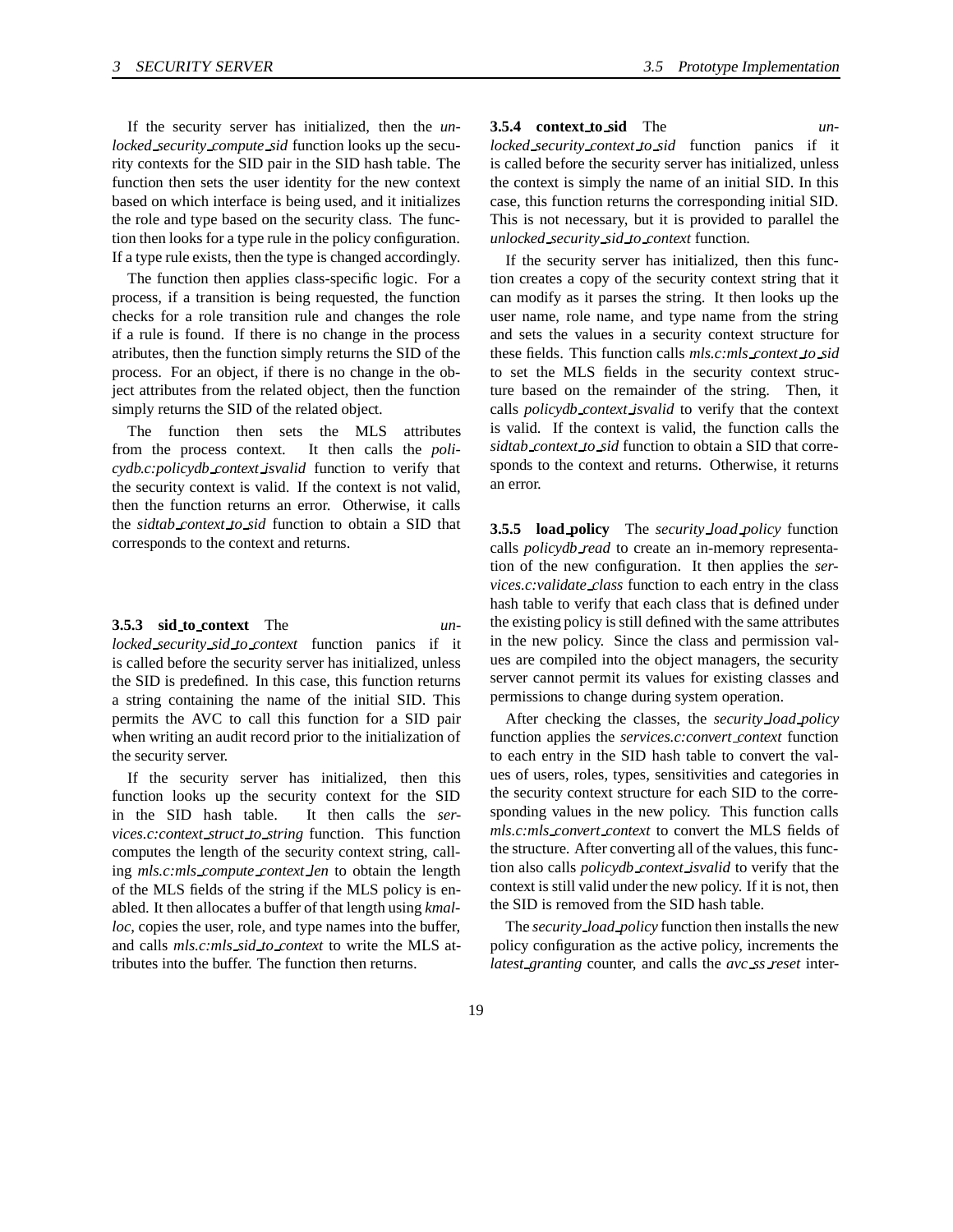| PERMISSION(S)  | <b>DESCRIPTION</b>       |
|----------------|--------------------------|
| compute av     | Compute access vectors   |
| notify perm    | Notify about permissions |
| transition_sid | Compute new object SID   |
| member_sid     | Compute member SID       |
| change sid     | Compute relabel SID      |
| sid to context | Obtain context           |
| context to sid | Obtain SID               |
| load_policy    | Load new policy          |
| get sids       | Get active SIDs          |
|                |                          |

Table 1: Permissions for the security object class.

|                | <b>CONTROL REQUIREMENT(S)</b> |                |             |             |
|----------------|-------------------------------|----------------|-------------|-------------|
| CALL(S)        | CLASS                         | <b>PERM</b>    | <b>SSID</b> | <b>TSID</b> |
| compute av     | security                      | compute av     | current     | security    |
| notify perm    | security                      | notify perm    | current     | security    |
| transition sid | security                      | transition sid | current     | security    |
| member sid     | security                      | member sid     | current     | security    |
| change sid     | security                      | change sid     | current     | security    |
| sid to context | security                      | sid to context | current     | sid         |
| context to sid | security                      | context to sid | current     | security    |
| load policy    | security                      | load policy    | current     | file        |
| get_sids       | security                      | get_sids       | current     | security    |

Table 2: Control requirements for security calls.

face of the AVC component to reset the AVC. The global spin lock (*ss lock*) is released before calling the AVC. This is necessary because the AVC invokes any callback functions registered by the object managers for resets, and these callback functions may perform permission checks to revalidate permissions that are retained in the state of the object managers.

**3.5.6 Other interfaces** Since none of the implemented policies base their decisions on the history of completed operations, the *security notify perm* function simply returns immediately when called. This function is currently never called since the kernel object managers have not yet been changed to notify the AVC of operation completion.

The *security fs sid*, *security port sid*, *security netif sid*, *security node sid*, and *security nfs sid* functions look for a matching entry from the policy configuration. If no entry is found, then these functions return the appropriate initial SIDs. If an entry is found, then these functions check to see if a SID has already been allocated for each security context in the entry. If not, then these functions call *sidtab context to sid* to obtain a SID for each security context in the entry and cache the SID in the entry. These functions then return the cached SIDs.

**3.5.7 System Call Controls** The security server prototype defines a *security* class with a set of permissions to control the ability of applications to use the security server system calls, as shown in Table 1. The predefined *security* initial SID is used as the target SID for most of these permission checks. The *load policy* permission

check uses the SID of the configuration file as the target SID to permit control over the files used for policy configurations. The *sid to context* permission check uses the SID parameter as the target SID to permit individual control over access to security contexts. The permissions currently required to invoke each system call are shown in Table 2. These permission checks are implemented in the system call functions in *syscalls.c*.

The *context to sid* permission check could be changed to similarly use the SID associated with the context parameter as the target SID. However, this is not currently useful, since the SID has already been allocated at that point. If SID descriptors are implemented, then this check should be changed to use the SID descriptor. In that case, the SID descriptor can be released if the check fails.

# **4 Access Vector Cache**

The access vector cache (AVC) is a new operating system component that provides caching of access decision computations to minimize the performance overhead of the Flask security mechanisms. This section describes the set of interfaces provided by the AVC to the kernel object managers. It then describes the set of interfaces provided by the AVC to the security server. Finally, this section describes the implementation of the AVC.

#### **4.1 Interfaces for the Kernel**

The data types and function prototypes for the AVC interfaces provided for the kernel object managers are in the *include/linux/flask/avc.h* header file. These interfaces are used by the kernel object managers to perform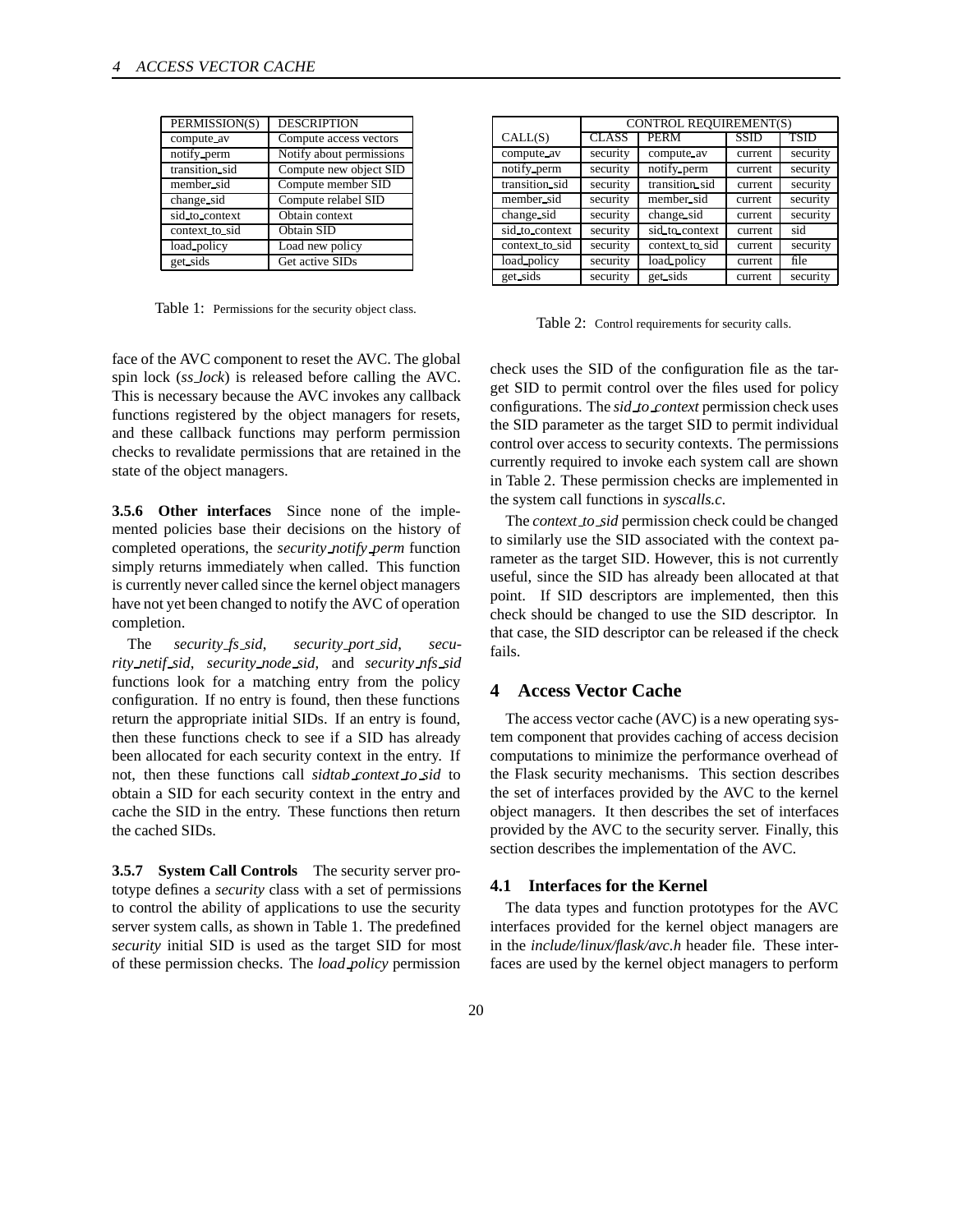permission checks and to notify the AVC of completed operations. This subsection describes each of the data types and interfaces used by the kernel object managers. For each data type and function prototype, the type or prototype definition is listed followed by a description of the type or function.

```
void avc_init(void);
```
The *avc init* function initializes the AVC. The kernel calls this function after the support for dynamic memory allocation has been initialized (*init/main.c:start kernel*) so that the AVC may allocate memory using *kmalloc*. Alternatively, the AVC could be changed to reserve low memory for its use during the kernel initialization.

```
typedef struct avc_entry_ref {
        avc_entry_t *ae;
} avc_entry_ref_t;
#define AVC_ENTRY_REF_INIT(h) \
\{ (h)-a e = NULL; \}#define AVC_ENTRY_REF_CPY(dst, src) \
```
 $(dst)$ ->ae =  $(src)$ ->ae

The AVC entry reference type (*avc entry ref t*) consists of a pointer to an entry in the AVC. The AVC returns a reference to the entry used for a permission check. An object manager may save this reference with the corresponding object for subsequent use in other permission checks on the object. An object manager must initialize a reference before its first use with the *AVC ENTRY REF INIT* macro. An object manager may copy a reference with the *AVC ENTRY REF CPY* macro. AVC entry references should only be dereferenced by the AVC functions.

```
typedef struct avc_audit_data {
   char type;
#define AVC_AUDIT_DATA_FS 1
#define AVC_AUDIT_DATA_NET 2
   union {
       struct {
           struct dentry *dentry;
           struct inode *inode;
       } fs;
       struct {
```

```
char *netif;
            struct sk_buff *skb;
            struct sock *sk;
            __u16 port;
             _u32 daddr;
        } net;
    } u;
} avc_audit_data_t;
#define AVC_AUDIT_DATA_INIT(_d,_t) \
\{ memset((_d), 0, \
```
sizeof(struct avc\_audit\_data)); \  $(\_d)$ ->type = AVC\_AUDIT\_DATA\_##\_t; }

The AVC audit data type (*avc audit data t*) consists of object or parameter information provided by the object manager for the AVC to use when a permission check is audited. This data supplements the audit information directly available to the AVC (*i.e.* the SID pair, the class, the requested permissions, and information about the current process). The *type* field indicates what type of data is being provided by the object manager to the AVC. Currently, two types are supported: file system (*AVC AUDIT DATA FS*) and networking (*AVC AUDIT DATA NET*). The *AVC AUDIT DATA INIT* macro may be used to initial-

If the file system type is used, then the object manager may set either of the fields in the *fs* structure to identify the file involved in a permission check. If a *dentry* for the file is available, then the *dentry* field should be set. Otherwise, the *inode* for the file may be set.

ize the data with a specified type.

If the networking type is used, then the object manager may set any of the fields in the *net* structure. The *netif* field may be set to identify a network interface. The *skb* field may be set to identify a packet. The *sk* field may be set to identify a socket. The *port* field may be set to identify a port number. The *daddr* field may be set to identify an IPv4 address.

```
inline int avc_has_perm_ref_audit(
        security_id_t ssid,
        security_id_t tsid,
        security_class_t tclass,
        access_vector_t requested,
        avc_entry_ref_t *aeref,
        avc_audit_data_t *auditdata);
```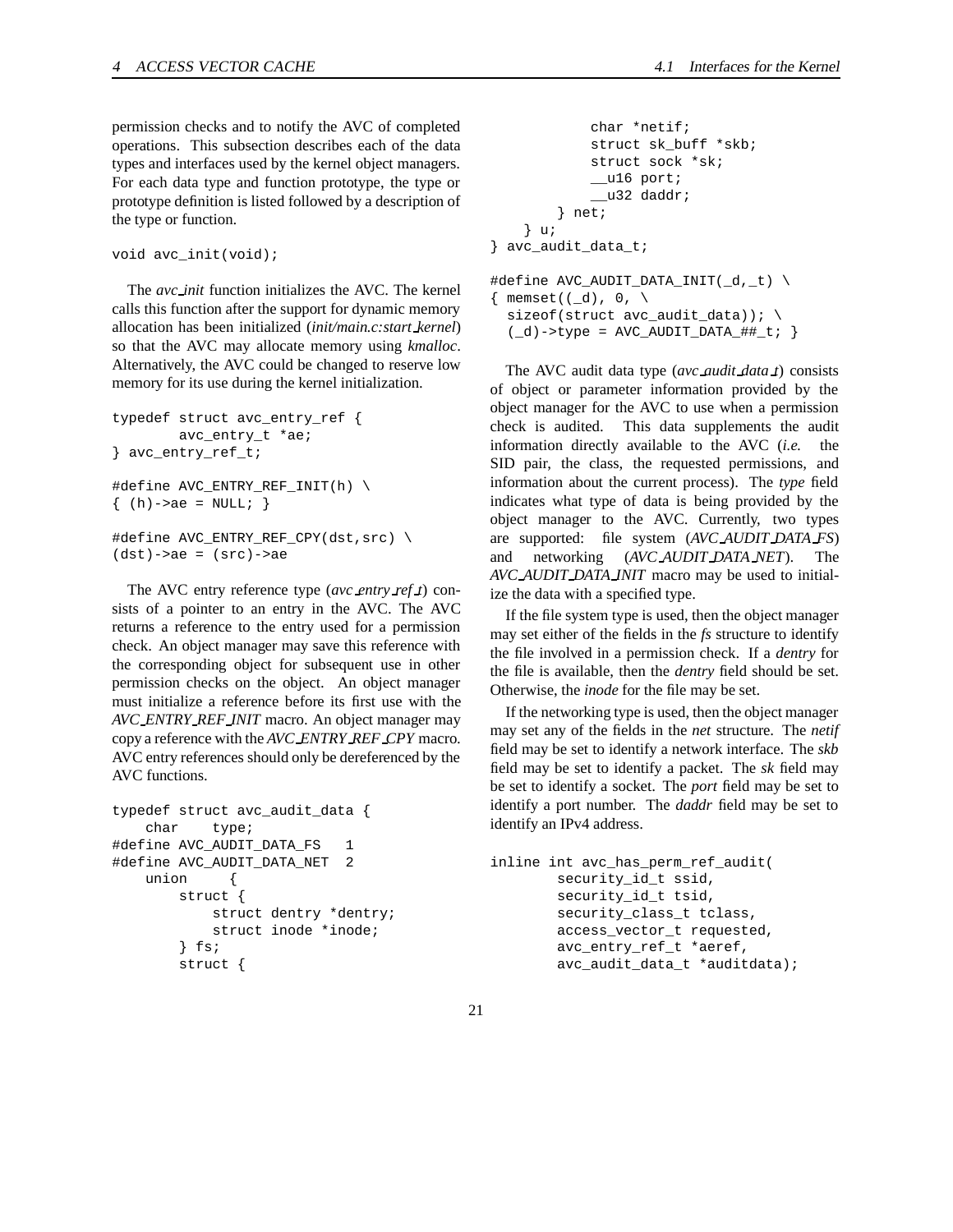The *avc has perm ref audit* inline function determines whether the *requested* permissions are granted for the specified SID pair and class. If *aeref* refers to a valid AVC entry for this permission check, then the referenced entry is used. Otherwise, this function obtains a valid entry and sets *aeref* to refer to this entry. To obtain a valid entry, this function first searches the cache. If this fails, then this function calls the *security compute av* interface of the security server to compute the access vectors and adds a new entry to the cache. If the appropriate audit access vector (*auditallow* or *auditdeny*) in the entry indicates that the permission check should be audited, then this function audits the permission check, using the *auditdata* parameter to supplement the audit information.

This function returns 0 if permission is granted. If the security server returns an error upon a *security compute av* call, then this function returns that error. If the security server returns a sequence number that is less than the latest policy change sequence number, then this function discards the security server response and returns -EAGAIN. If permission is denied, then this function returns -EACCES.

The kernel object managers call this function to perform permission checks. Kernel object managers may also use variants of this function, such as *avc has perm*, *avc has perm audit*, and *avc has perm ref*, in order to omit the reference or audit data parameters. Kernel object managers may also use macro versions of this function, such as *AVC HAS PERM REF*, *AVC HAS PERM*, and *AVC HAS PERM AUDIT*, in order to automatically include the class name in the permission symbol.

```
inline int avc_notify_perm_ref(
        security_id_t ssid,
        security_id_t tsid,
        security_class_t tclass,
        access_vector_t requested,
        avc_entry_ref_t *aeref)
```
The *avc notify perm ref* inline function notifies the AVC component that an operation associated with the *requested* permissions has completed successfully. If any of the *requested* permissions are in the *notify* access vector of the corresponding AVC entry, then this function calls the *security notify perm* interface of the security server to notify the security server that the operation has

completed successfully. If *aeref* refers to a valid AVC entry for the *requested* permissions, then the referenced entry is used to obtain the *notify* vector. Otherwise, this function obtains a valid entry and sets *aeref* to refer to this entry in the same manner as *avc has perm ref audit*.

This function returns 0 if the notification is successful. If the security server returns an error upon a *security compute av* call or a *security notify perm* call, then this function returns that error. If the security server returns a sequence number that is less than the latest policy change sequence number, then this function discards the security server response and returns -EAGAIN.

The kernel object managers have not yet been changed to call this function. Kernel object managers may also use a variant of this function, *avc notify perm*, in order to omit the reference parameter. Kernel object managers may also use macro versions of this function, such as *AVC NOTIFY PERM REF* and *AVC NOTIFY PERM*, in order to automatically include the class name in the permission symbol.

```
#define AVC_CALLBACK_GRANT 1
#define AVC_CALLBACK_TRY_REVOKE 2
#define AVC_CALLBACK_REVOKE 4
#define AVC_CALLBACK_RESET 8
#ifdef CONFIG_FLASK_AUDIT
#define AVC_CALLBACK_AUDITALLOW_ENABLE 16
#define AVC_CALLBACK_AUDITALLOW_DISABLE 32
#define AVC_CALLBACK_AUDITDENY_ENABLE 64
#define AVC_CALLBACK_AUDITDENY_DISABLE 128
#endif
#ifdef CONFIG_FLASK_NOTIFY
#define AVC_CALLBACK_NOTIFY_ENABLE 256
#define AVC_CALLBACK_NOTIFY_DISABLE 512
#endif
```

```
int avc_add_callback(
    int (*callback)(
            __u32 event,
            security_id_t ssid,
            security_id_t tsid,
            security_class_t tclass,
            access_vector_t perms,
            access_vector_t *out_retained),
    __u32 events,
    security_id_t ssid,
    security_id_t tsid,
    security_class_t tclass,
```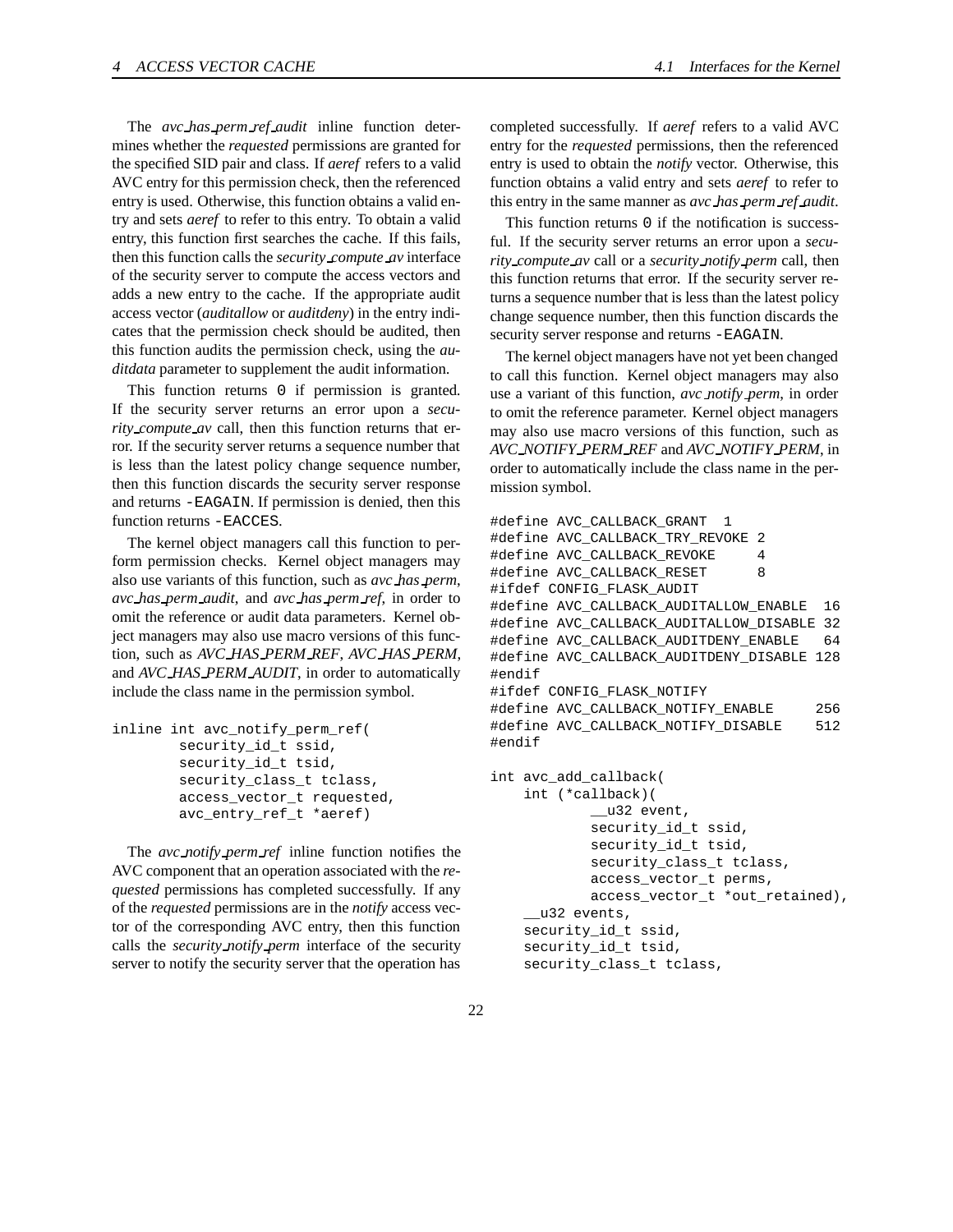access\_vector\_t perms);

The *avc add callback* function registers an object manager callback function *callback* with the AVC component for policy change notifications. When the security server calls an AVC interface that corresponds to an event in the set *events* with a SID pair, class and permissions that match *ssid*, *tsid*, *tclass* and *perms*, the AVC component calls the registered *callback* function with the parameters provided by the security server. The *callback* function may then update any affected permissions that are retained in the state of the object manager. The wildcard SID, *SECSID WILD*, may be used for the *ssid* and *tsid* parameters to match all SID values. Permission vectors match if they have a non-null intersection. The meaning of each event value is explained in the description of the corresponding interface in the next subsection. Callback functions have not yet been implemented for the kernel object managers, so this function is not currently called.

#### **4.2 Interfaces for the Security Server**

The function prototypes for the AVC interfaces provided for the security server are in the *include/linux/flask/avc ss.h* header file. These interfaces are used by the security server to manage the cache as needed for policy changes. This subsection describes each of these interfaces. For each interface, the function prototype is listed followed by a description of the interface.

```
int avc_ss_grant(
        security_id_t ssid,
        security_id_t tsid,
        security_class_t tclass,
        access_vector_t perms,
        __u32 seqno);
```
The *avc ss grant* function grants previously denied permissions for a SID pair and class. The wildcard SID, *SECSID WILD*, may be used for the *ssid* and *tsid* parameters to match all SID values. This function adds the permissions in *perms* to the *allowed* vector in any matching entries in the cache. It then calls any callbacks registered by an object manager for the *AVC CALLBACK GRANT* event with a matching SID pair, class and permissions.

Permission vectors match if they have a non-null intersection. This function updates the latest policy change sequence number to the greater of its current value and the *seqno* value.

```
int avc_ss_try_revoke(
        security_id_t ssid,
        security_id_t tsid,
        security_class_t tclass,
        access_vector_t perms,
        __u32 seqno,
        access_vector_t *out_retained);
```
The *avc ss try revoke* function tries to revoke previously granted permissions for a SID pair and class, but only if they are not retained in the state of an object manager. If any of the permissions in *perms* are retained, the retained permissions are returned in *out retained*. The wildcard SID, *SECSID WILD*, may be used for the *ssid* and *tsid* parameters to match all SID values. This function calls any callbacks registered by an object manager for the *AVC CALLBACK TRY REVOKE* event with a matching SID pair, class and permissions. Permission vectors match if they have a non-null intersection. Each callback is expected to identify which matching permissions are retained in the state of the object manager. The set of retained permissions returned by each callback is added to *out retained*. This function then removes any permissions in *perms* that were not retained from the *allowed* vector in any matching entries in the cache. This function updates the latest policy change sequence number to the greater of its current value and the *seqno* value.

```
int avc_ss_revoke(
        security_id_t ssid,
        security_id_t tsid,
        security_class_t tclass,
        access_vector_t perms,
        \_\_\u32 seqno);
```
The *avc ss revoke* function revokes previously granted permissions for a SID pair and class, even if they are retained in the state of an object manager. The wildcard SID, *SECSID WILD*, may be used for the *ssid* and *tsid* parameters to match all SID values. This function removes any permissions in *perms* from the *allowed* vector in any matching entries in the cache. It then calls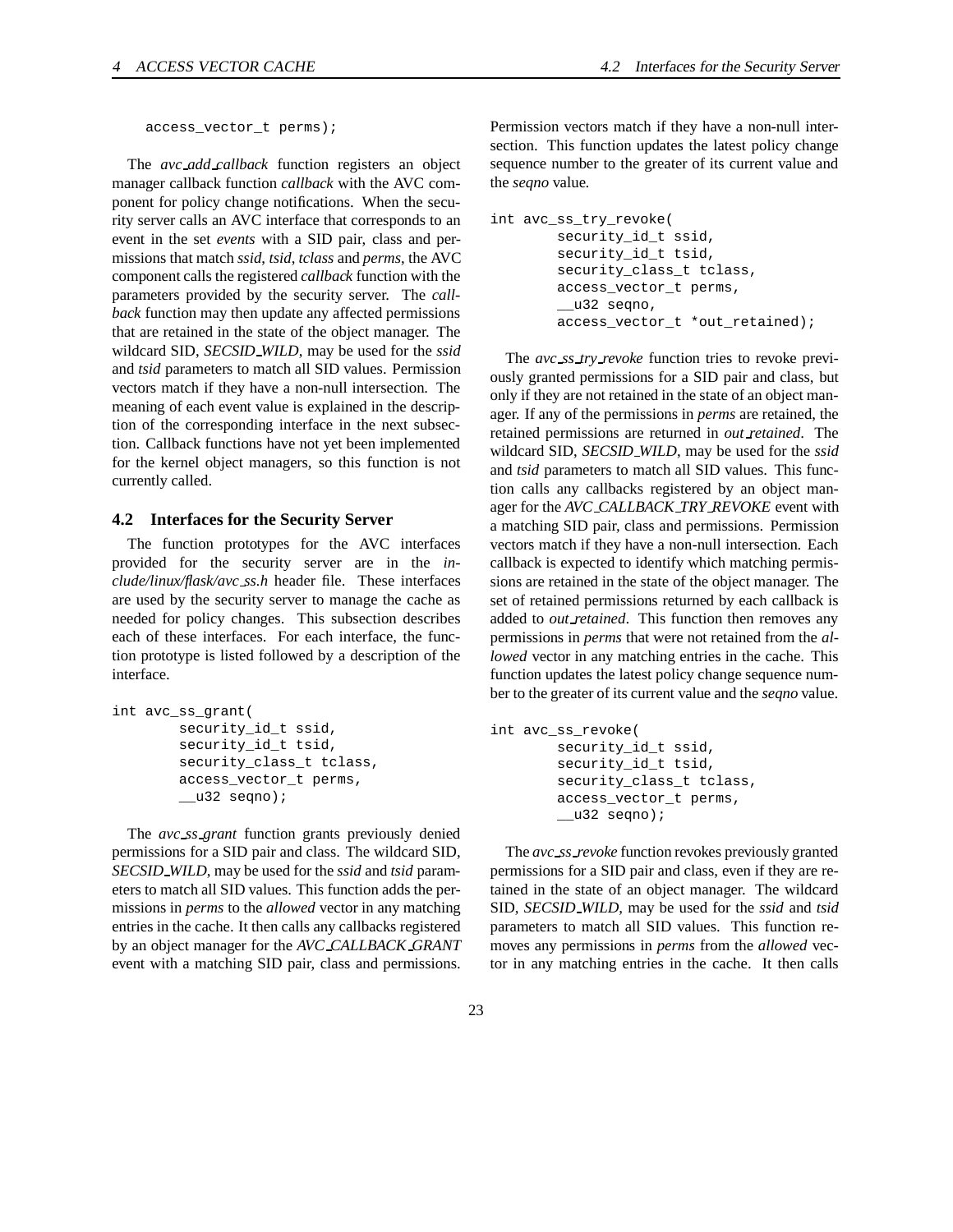any callbacks registered by an object manager for the *AVC CALLBACK REVOKE* event with a matching SID pair, class and permissions. Permission vectors match if they have a non-null intersection. Each callback is expected to revoke any matching permissions that are retained in the state of the object manager. This function updates the latest policy change sequence number to the greater of its current value and the *seqno* value.

```
int avc_ss_reset(__u32 seqno);
```
The *avc ss reset* function flushes the cache and revalidates all permissions retained in the state of the object managers. This function invalidates all entries in the cache. It then calls any callbacks registered by an object manager for the *AVC CALLBACK RESET* event. Each callback is expected to revalidate permissions that are retained in the state of the object manager by calling *avc has perm ref audit* or one of its variants. This function updates the latest policy change sequence number to the greater of its current value and the *seqno* value.

```
int avc_ss_set_auditallow(
        security_id_t ssid,
        security_id_t tsid,
        security_class_t tclass,
        access_vector_t perms,
        __u32 seqno,
        __u32 enable);
```
The *avc ss set auditallow* function enables or disables auditing of granted permissions for a SID pair and class. The wildcard SID, *SECSID WILD*, may be used for the *ssid* and *tsid* parameters to match all SID values. The *enable* flag should be 1 to enable auditing and 0 to disable auditing. This function adds or removes, depending on the value of *enable*, the permissions in *perms* from the *auditallow* vector in any matching entries in the cache. It then calls any callbacks registered by an object manager for the *AVC CALLBACK AUDITALLOW ENABLE* or *AVC CALLBACK AUDITALLOW DISABLE* event with a matching SID pair, class and permissions. Permission vectors match if they have a non-null intersection. This function updates the latest policy change sequence number to the greater of its current value and the *seqno* value.

```
int avc_ss_set_auditdeny(
```
security\_id\_t ssid, security\_id\_t tsid, security\_class\_t tclass, access\_vector\_t perms, \_\_u32 seqno, \_\_u32 enable);

The *avc ss set auditdeny* function enables or disables auditing of denied permissions for a SID pair and class. It has the same behavior as *avc ss set auditallow*, except that it modifies the *auditdeny* vector and it is associated with the *AVC CALLBACK AUDITDENY ENABLE* and *AVC CALLBACK AUDITDENY DISABLE* events.

```
int avc_ss_set_notify(
        security_id_t ssid,
        security_id_t tsid,
        security class t tclass,
        access_vector_t perms,
        __u32 seqno,
        __u32 enable);
```
The *avc ss set notify* function enables or disables notification of completed operations for a SID pair and class. It has the same behavior as *avc ss set auditallow*, except that it modifies the *notify* vector and it is associated with the *AVC CALLBACK NOTIFY ENABLE* and *AVC CALLBACK NOTIFY DISABLE* events.

#### **4.3 Implementation**

This subsection describes the implementation of the AVC. The *include/linux/flask/avc.h* header file contains the inline AVC functions that are called by the kernel object managers. The *kernel/avc.c* source file contains the rest of the implementation of the AVC.

The *avc init* interface is implemented in *avc.c*. This function allocates memory for all of the cache entries using *kmalloc* and adds them to an internal free list. This function also allocates a page of memory using *get free page* to use as a buffer for the *fs/dcache.c:d path* function when creating pathnames for audit records.

Both *avc has perm ref audit* and *avc notify perm ref* are implemented as inline functions in *avc.h*. Each of these two functions disables interrupts locally and takes a single global spin lock (*avc lock*) on entry using *spin lock irqsave*, and each function uses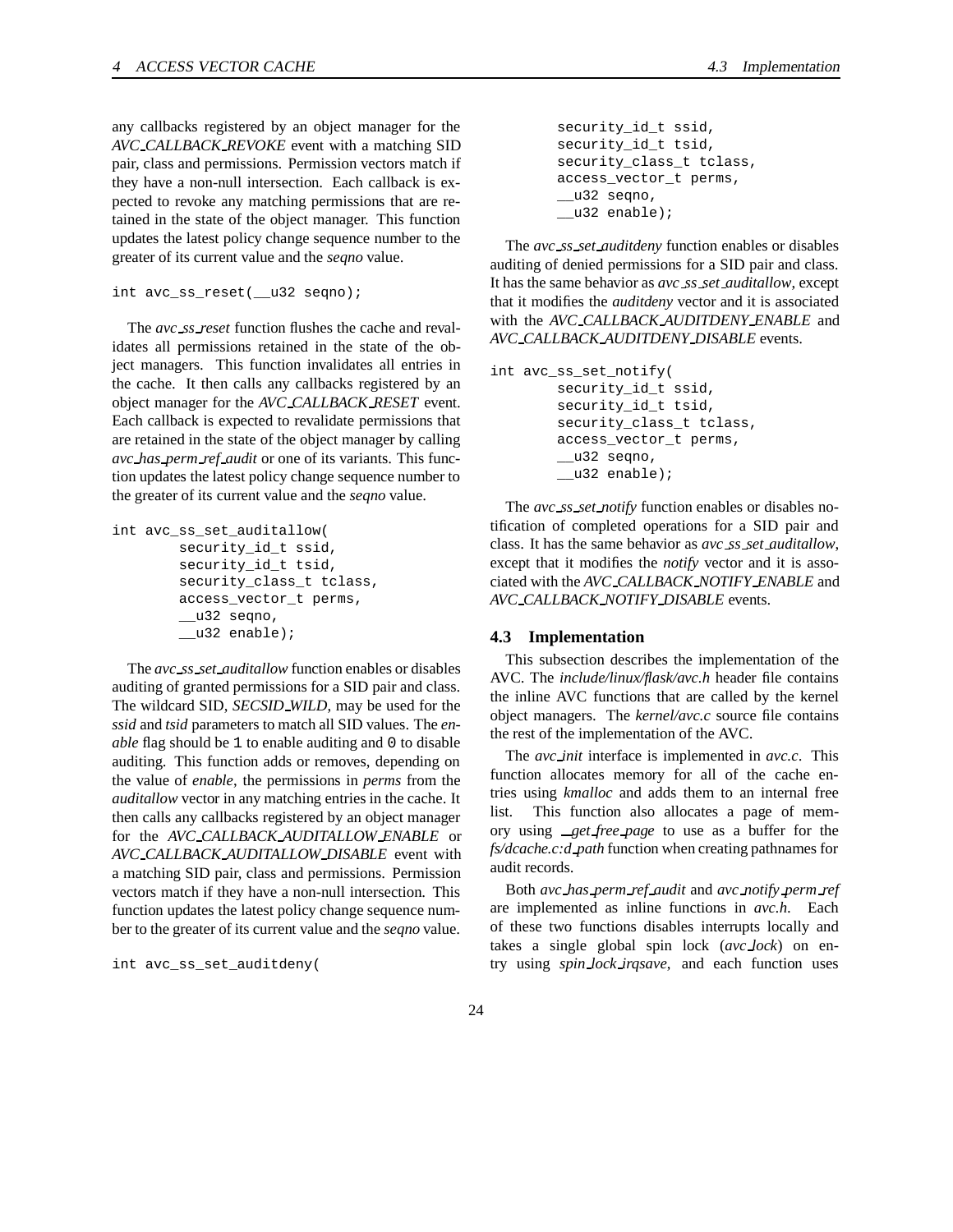*spin unlock irqrestore* before returning. The *avc lock* is released before calling *security compute av* and reacquired upon the return from that call so that the AVC is not locked during the access vector computation by the security server. Similarly, the *avc lock* is released before calling *security notify perm*. The two inline AVC functions call *avc.c:avc lookup* to search the cache and *avc.c:avc insert* to add a new entry to the cache. The *avc has perm ref audit* function calls *avc.c:avc audit* to audit permission checks.

The *avc.c:avc audit* function uses *printk* to log whether permission was granted or denied, the names of the requested permissions, the security contexts of the SID pair, and the name of the class. If the current process has a nonzero PID, then the PID and executable path of the current process are also logged. The executable path is determined by using the *fs/dcache.c:d path* function on the executable's *dentry*.

If file system audit data is set, then the path, device number and inode number are logged. The path is likewise determined using *d path*. If networking audit data is set, then information about each field that is set in the *net* structure is logged. If the socket field is set to an *AF INET* socket, then the local and foreign addresses of the socket are logged. If the socket field is set to an *AF UNIX* socket, then the path or abstract name is logged. If the abstract name space was used, then the initial NULL character is replaced with an "@" character. If the packet field is set to an *IPv4* packet, then the source and destination addresses are logged. If the network interface field is set, then the name is logged.

The *avc ss grant*, *avc ss try revoke*, *avc ss revoke*, *avc ss set auditallow*, *avc ss set auditdeny* and *avc ss set notify* functions are implemented in *avc.c*. Each of these functions calls *avc.c:avc control* with the corresponding event value. The *avc control* function calls *avc.c:avc update cache* to update any matching entries in the cache, and *avc control* calls each of the callbacks registered for the event with matching parameters. If the event is *AVC CALLBACK TRY REVOKE*, then *avc update cache* is not called until after the callbacks have been called, since the function must obtain the set of retained permissions from the callbacks. The *avc update cache* function disables interrupts locally and takes the global spin lock (*avc lock*) on entry, releasing the lock and enabling interrupts before returning. The *avc control* function disables interrupts and takes the lock only to update the latest policy change sequence number.

The *avc ss reset* function is also implemented in *avc.c*. This function disables interrupts and takes the global spin lock to invalidate the cache. Then, after enabling interrupts and releasing the lock, this function calls each of the callbacks registered for the *AVC CALLBACK RESET* event. Finally, the *avc ss reset* function disables interrupts and takes the lock again to update the latest policy change sequence number.

# **5 Process Management**

This section describes the design and implementation of the Flask security mechanisms for Linux process management.

## **5.1 Design**

In this section, the design of the Flask security mechanisms in the Linux process management component is described. This section begins by discussing the object classes that require control. Next follows a discussion of the new permissions. Then the control requirements for the process management system calls are outlined. Finally, the changes to the API are described.

**5.1.1 Object Classes** Processes are the major abstraction in the process management component. The *process* object class was defined for this abstraction. When a process is created, it is assigned the SID of its parent. That SID may only be changed when a new program is executed. Unless otherwise specified, the new SID depends on the old SID and the SID of the new program. Since the computation of the new security context may involve policy-specific logic, it must be computed by the security server.

An additional object class, *capability*, was defined to control the use of Linux capabilities. It is sufficient to only check capability use, but it could also be useful to place controls over their distribution that could augment the current approach . However, at this time that will not be done.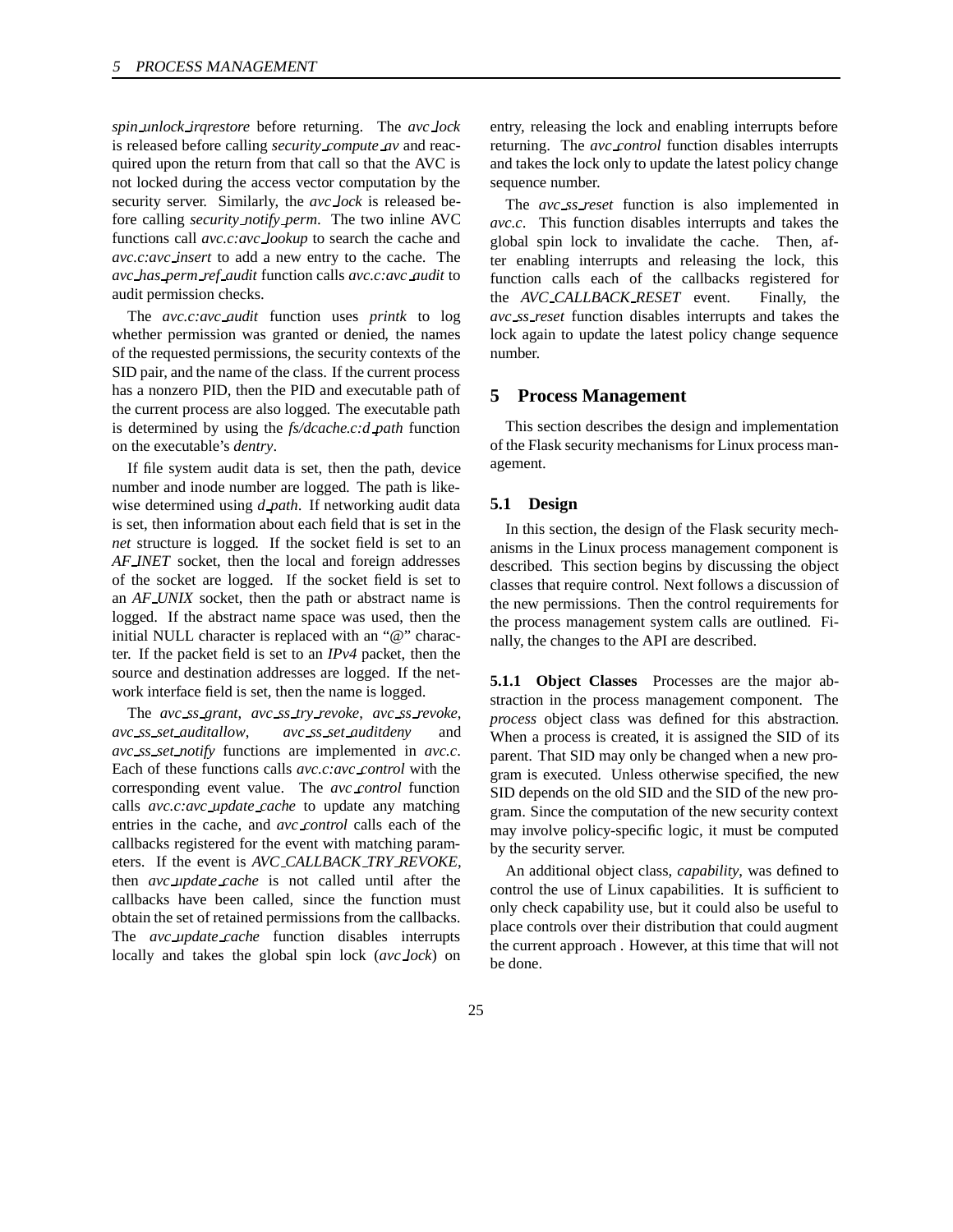| PERMISSION(S) | <b>DESCRIPTION</b>    |
|---------------|-----------------------|
| execute       | Execute               |
| transition    | <b>SID</b> Transition |
| entrypoint    | Enter via program     |
| sigkill       | Signal                |
| sigstop       |                       |
| sigchld       |                       |
| signal        |                       |
| fork          | Fork                  |
| ptrace        | Trace                 |
| getsched      | Get schedule info     |
| setsched      | Set schedule info     |
| getsession    | Get session           |
| getpgid       | Get process group     |
| setpgid       | Set process group     |
| getcap        | Get capabilities      |
| setcap        | Set capabilities      |

Table 3: Permissions for the process object class.

**5.1.2 Permissions** Table 3 shows the permissions defined for the process management component. The process *execute* permission is used to control the ability of a process to execute from a given executable image. This is distinct from the file *execute* permission which is used to control the ability of a process to initiate the execution of a program. Since Linux on the x86 does not support read without execute permissions on memory pages, the best degree of control that can be obtained in secure Linux will be from the process *execute* permission check that is done. The implication of this is that it will be possible for a process to be tricked into executing memory that was written as data. This problem would not be present on other architectures that do not have this limitation.

The *transition* permission is used to control the ability of a process to transition from one SID to another. The *entrypoint* permission is used to control what programs may be used as the entry point for a given process SID. This permission is similar to the process *execute* permission, except that it is only checked when a process transitions to a new SID. Hence, the security policy can distinguish between what programs may be used to initially enter a given process SID and the full set of programs that may be executed by that process SID.

This *entrypoint* permission is especially necessary in an environment with shared libraries, since most processes must be authorized to execute the system dynamic

loader. Without separate control over entry point programs, any security label could be entered by executing the system dynamic loader. Separate entry point control is also necessary in order to support security label transitions on scripts, since the new security label must be authorized to execute the interpreter and the script.

Separate permissions for each signal could easily be defined, but until empirical evidence suggests this is necessary, this will not be done. Separate permissions were defined for the *SIGKILL* and *SIGSTOP* signals, *sigkill*, *sigstop* respectively, since these signals cannot be caught or ignored. A separate permission, *sigchld* was also defined to control the *SIGCHLD* signal because experience demonstrated that it was useful to control this signal separately. A single permission, *signal*, will be used to control the remaining signals.

The *ptrace* permission is used to control the ability of a process to trace another process. The *getsched*, *setsched*, *getsession*, *getpgid*, *setpgid*, *getcap*, and *setcap* permissions are used to control the ability of a process to observe or modify the corresponding attributes of another process. Additional potential controls for scheduling, sessions, process groups, and capabilities are discussed in Section 10.

Currently, a separate permission for each Linux capability is defined for the capability object class. This allows control over all of the abstractions for which capabilities are currently defined. In the future, the control points for each capability will require reexamination to determine if the capability permission is sufficient to control the resource.

**5.1.3 Control Requirements** Table 4 shows the control requirements for process management system calls. In it, the control requirements for each system call are specified, where each control requirement is described by the class, permission, source SID, and target SID used in a permission check. Since multiple calls may have the same requirements, more than one call may be listed in the leftmost column of a single table entry. In this case, all of the requirements in that table entry apply to all of the calls. In the table, the *path* target SID indicates that the permission check should be applied to each directory in the path prefix, and the directory class is abbreviated by *dir*.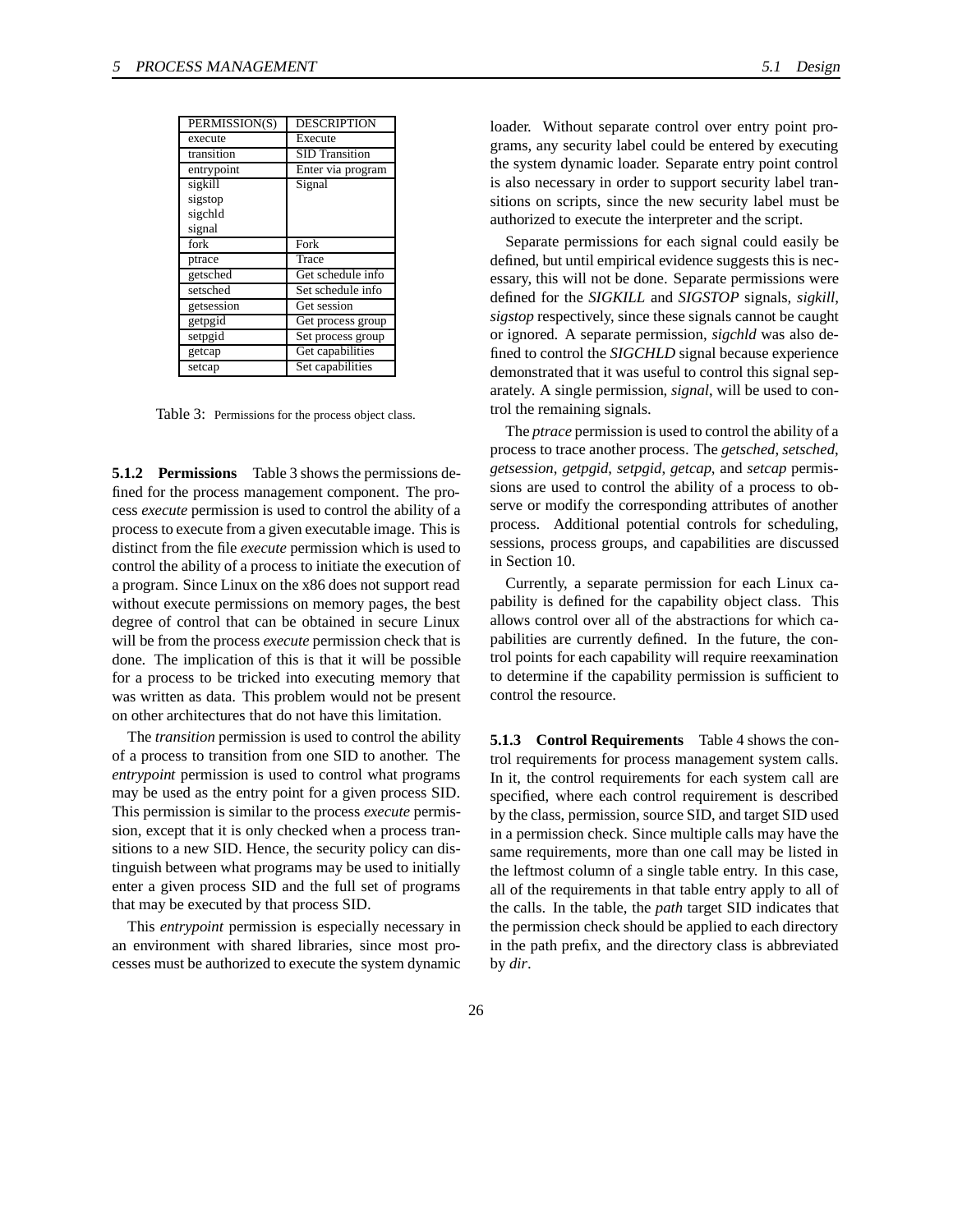| Design |
|--------|
|        |
|        |

|              | <b>CONTROL REQUIREMENT(S)</b> |            |            |                   |
|--------------|-------------------------------|------------|------------|-------------------|
| CALL(S)      | Class                         | Permission | Source SID | <b>Target SID</b> |
| execve       | Dir                           | search     | Current    | Path              |
|              | File                          | execute    | Current    | File              |
|              | Process                       | transition | Current    | <b>New</b>        |
|              | Process                       | entrypoint | <b>New</b> | File              |
|              | Process                       | execute    | <b>New</b> | File              |
|              | Process                       | ptrace     | Parent     | <b>New</b>        |
|              | <b>FD</b>                     | inherit    | <b>New</b> | <b>FD</b>         |
| kill         | Process                       | sigkill    | Current    | Target            |
|              |                               | sigstop    |            |                   |
|              |                               | sigchld    |            |                   |
|              |                               | signal     |            |                   |
| wait         | Process                       | sigkill    | Child      | Current           |
|              |                               | sigstop    |            |                   |
|              |                               | sigchld    |            |                   |
|              |                               | signal     |            |                   |
| fork         | Process                       | fork       | Current    | Current           |
| clone        |                               |            |            |                   |
| uselib       | Process                       | execute    | Current    | File              |
| ptrace       | Process                       | ptrace     | Current    | Target            |
| getpriority  | Process                       | getsched   | Current    | Target            |
| getscheduler |                               |            |            |                   |
| getparam     |                               |            |            |                   |
| setpriority  | Process                       | setsched   | Current    | Target            |
| setscheduler |                               |            |            |                   |
| setparam     |                               |            |            |                   |
| getsid       | Process                       | getsession | Current    | Target            |
| getpgid      | Process                       | getpgid    | Current    | Target            |
| setpgid      | Process                       | setpgid    | Current    | Target            |
| capget       | Process                       | getcap     | Current    | Target            |
| capset       | Process                       | setcap     | Current    | Target            |

Table 4: Process Management Control Requirements.

The *execve* system call is the most complicated process management call to control. There are two relevant file system permission checks, the *search* check between the process SID and SID of each component of the pathname to verify that the program can be accessed and the *execute* check between the current process SID and new program's SID to verify that the program can be initiated by a process with that SID. The file system controls are described in Section 6.1. A process *execute* check between the new process SID and the new program SID is done to verify that the new process image can execute in the security context of the process.

Since Linux supports a variety of binary formats that must be handled during the *execve* system call, not only must access to the program that is to be executed be controlled, but access to whatever programs are used to support the execution of that program must also be controlled. An example of this is that when a script is executed, access to the script must be checked as well as access to the interpreter of the script. Similarly, *execute* checks for shared libraries are needed. In addition, execution checks will be placed in the Linux-specific system call, *uselib*, to control a process' ability to specify a particular shared library during execution.

The ability of a process to change its SID must be carefully controlled. This is done during the *execve* processing since this is the only place where a process' SID may change. Whether the new SID is specified or results from a default transition, the *transition* permission is checked between the old and new SIDs, and the *entrypoint* permission is checked between the new SID and the program SID. SID transitions on executable scripts are not prevented as is currently done in Linux with setuid transitions. Transitions are prevented, however, if the process is sharing parts of the process state, such as the file descriptor table or signal handlers, as could be the case when certain values for the flags are supplied to *clone*. If the process is being traced, then the *ptrace* permission is checked between the parent process and the new SID.

When a SID transition does occur it is also necessary to revalidate any descriptors. The need to control file descriptors is further discussed in section 6.1. The *inherit* permission for file descriptors is checked for each open descriptor. Any descriptor that does not pass the check will be closed. One consequence of this is that it is quite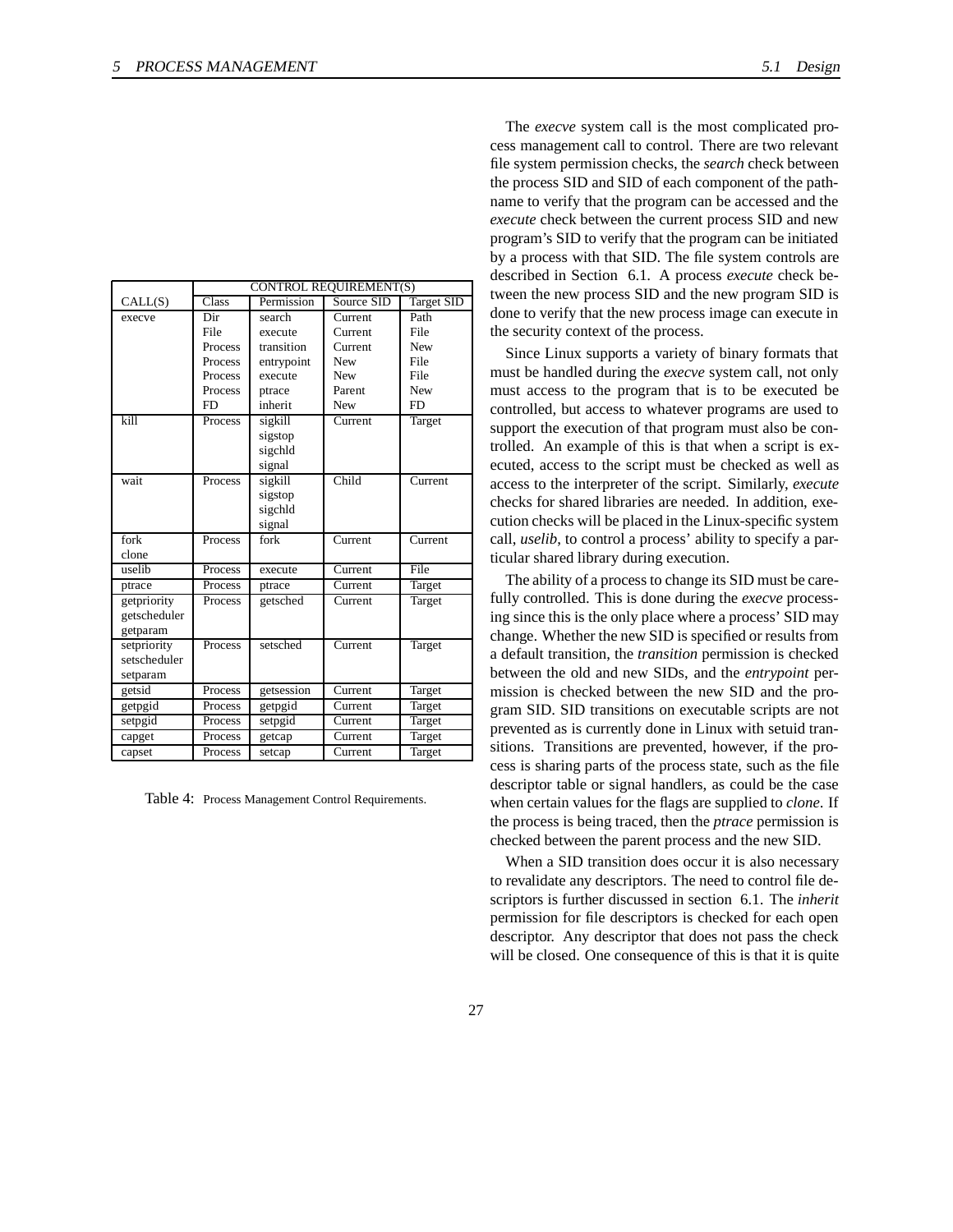ied.

possible that *stdin*, *stdout*, and *stderr* could be unexpectedly closed on an *execve*. This is only an inconvenience except in the construction of command pipelines. Several options to minimize this impact exist. It may be possible to address this solely within the current framework with correct policy specification. It may prove worthwhile to control these descriptors separately from the rest. It may also be practical to modify the shell or construct special wrapper programs to handle descriptor inheritance and security transitions properly. The issue is still being stud-

The *sigkill*, *sigstop*, *sigchld* and *signal* permissions were added to control whether particular signals may be sent to a process with a given SID. As signals are only generated from within the kernel or local processes, permission checking will only be done when the signal is sent and will not be required when it is received. Before a signal can be delivered the appropriate permission is checked between the sender and receiver SIDs. Because the *fcntl* call can be used to set the recipient of a signals generated from asynchronous I/O, the SID of the process must be saved in the description to allow appropriate signal checking to be done when the kernel generates the signal.

The ability of one process to wait on another needs to be controlled because information can be passed with the exit status. Originally, the design called for a process *wait* permission. It was planned that whenever a security context transition was to occur, this permission would be checked to determine if the parent process would be able to wait on the child. If so, then normal processing could proceed. However, if the parent was to be forbidden to wait on the child, the child would have been reparented to the *init* process and the parent awakened with an appropriate error status. This approach had to be abandoned because it proved difficult to guarantee the process group semantics of Linux.

The same effect can be more cleanly achieved with the signal permissions. When the *wait* system call is executed, the process will only be allowed to wait if there is a child process that matches the argument to the call that is permitted to send its exit signal to the process. This exit signal is set during process creation and can not be changed. If the permission check fails and no other matching children processes that can send their exit signal to the parent exist, the calling process is given an error message indicating that no child was found.

When a process undergoes a SID transition, it is possible that the policy will no longer permit a signal to be delivered to any processes waiting on that process when the transformed process terminates. To ensure that a waiting process is not left waiting in such situations, SID transitions cause waiting processes to be awakened. Waiting will continue only if it is in accordance with the policy.

Control of the *exit* system call is not required. The two issues associated with it, receiving exit status information and being signaled by a child process, are handled by the checking done for the *wait* call and signal mechanism. A side effect of this decision is that a zombie process may be retained in the process table until its parent dies since its parent may be prevented from reaping it. In that case, the zombied process will have to be reparented to the *init* process for reaping, a mechanism already present in Linux. To make this design work properly, it must be possible for all processes, regardless of their security domain, to signal the *init* process to ensure that it will be able to reap orphaned processes. This could be guaranteed using the security policy mechanism or through code modifications to the signal mechanism.

An additional ramification of using signal controls to handle wait and exit notifications comes as a result of a POSIX requirement (POSIX 3.2.2.2) to signal any process group with stopped jobs which becomes orphaned as a result of an exit. If a process has undergone a SID transition after it has done one or more forks, its death will cause a signal to be sent to those children even though the policy might prohibit it.

Linux presents an additional issue with regard to signals and exiting. It is possible for a process to set the signal that it will receive when its parent exits. The checking in the signal mechanism will determine if this signal can be delivered, but it may be desirable to control the ability to use the *prctl* system call which sets this signal. This issue is still being explored.

Because SID transitions do not occur during the *fork* system call, most security policies would not require the explicit control of this call. Some policies, however, may have a need to restrict a process' ability to create a new process. The *fork* permission was added to support such policies. It is checked during calls to *fork* and its Linux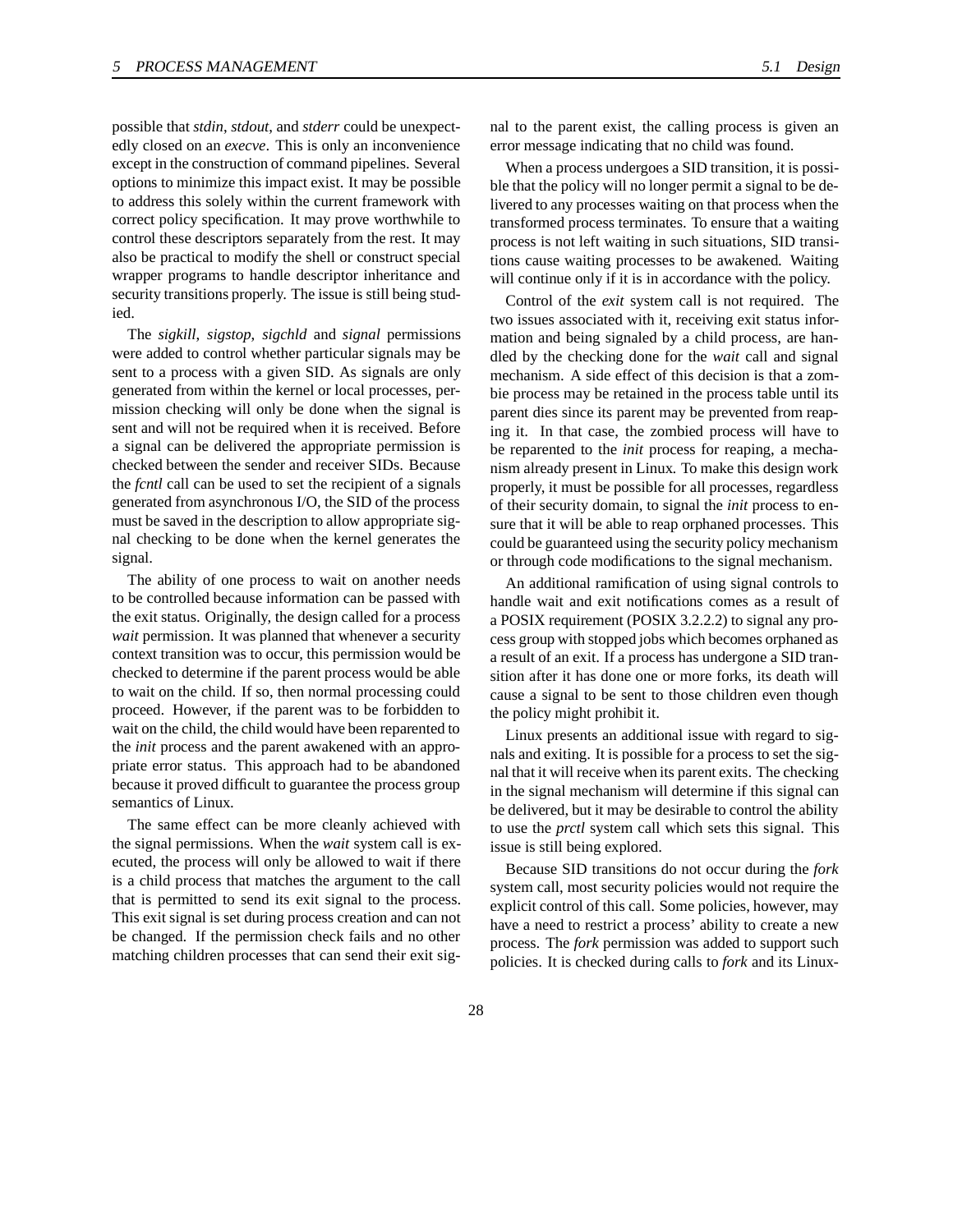specific generalization *clone*.

The *ptrace* call is controlled using the *ptrace* permission. This permission is initially checked upon a *PTRACE ATTACH* or *PTRACE TRACEME* request. In the case of *PTRACE TRACEME*, the permission is checked between the parent process and the calling process. Otherwise, it is checked between the calling process and the target process. The permission is also revalidated on the other *ptrace* requests since the calling process may have changed its SID or the policy may have changed. As described earlier, the *ptrace* permission is also checked during *execve* if the SID of a traced process changes. Finally, the *ptrace* permission is checked when a process attempts to access the *mem* file of another process in the *procfs* file system.

The *getpriority*, *sched getscheduler*, and *sched getparam* calls are controlled using the *getsched* permission. The *setpriority*, *sched setscheduler*, and *sched setparam* calls are controlled using the *setsched* permission. The *getsid*, *getpgid*, and *setpgid* calls are controlled using the *getsession*, *getpgid*, and *setpgid* permissions, respectively. The *capget* and *capset* calls are controlled using the *getcap* and *setcap* permissions, respectively. These permissions are checked between the calling process and the target process if they differ.

Most system calls that require superuser privileges to run should also be controlled by the policy. For these calls, it may only be necessary to assign a permission that determines if a process with a given SID can execute the call. Since the Linux capability mechanism already controls many of these calls, the capability permissions are used to make them subject to the central security policy. The source and target SIDS used in the capability permission checking are both that of the current process. Capabilities are discussed further in Section 10.

System calls that only permit a process to observe its own private state or to modify its own unprivileged private state typically do not require controls. Some of these calls are listed in Table 5. Other process management system calls may need to be controlled by the policy. A review of the system call interface to determine the set of calls that need additional controls is described in Section 10.

| CALL(S)     | <b>DESCRIPTION</b>                 |
|-------------|------------------------------------|
| get*uid     | Obtain current process information |
| get*gid     |                                    |
| getgroups   |                                    |
| getitimer   |                                    |
| getpgrp     |                                    |
| getpid      |                                    |
| getppid     |                                    |
| getrlimit   |                                    |
| getrusage   |                                    |
| signal      | Signal handling                    |
| sigaction   |                                    |
| sigalstack  |                                    |
| sigprocmask |                                    |
| sigpending  |                                    |
| sigsuspend  |                                    |
| nanosleep   | Pause execution                    |
| pause       |                                    |

Table 5: Process Management System Calls without Control Requirements.

```
execve secure(..., sid)
     Execute a file with a specified SID.
getsecsid()
     Get the SID of current process.
getosecsid()
     Get the SID of current process prior to the last execve.
```
Figure 15: New Linux process management system calls for security-aware applications.

Tables 4 and 5 respectively will be augmented to include all PM system calls that do or do not require control.

**5.1.4 API extensions** Figure 15 lists the new process management system calls for security-aware applications. A new call, *execve secure*, was added to allow a security-aware application to specify a new SID for the transformed process resulting from the execution of a new program. Currently, this the only way to allow a process to specify a SID to which it will transition. The *execve* call will be a wrapper around this call that requests the transition SID to be calculated by the security policy. Two other system calls, *getsecsid* and *getosecsid*, were added to allow a process to get its SID and its SID prior to the last *execve* call respectively.

*Editorial Note:*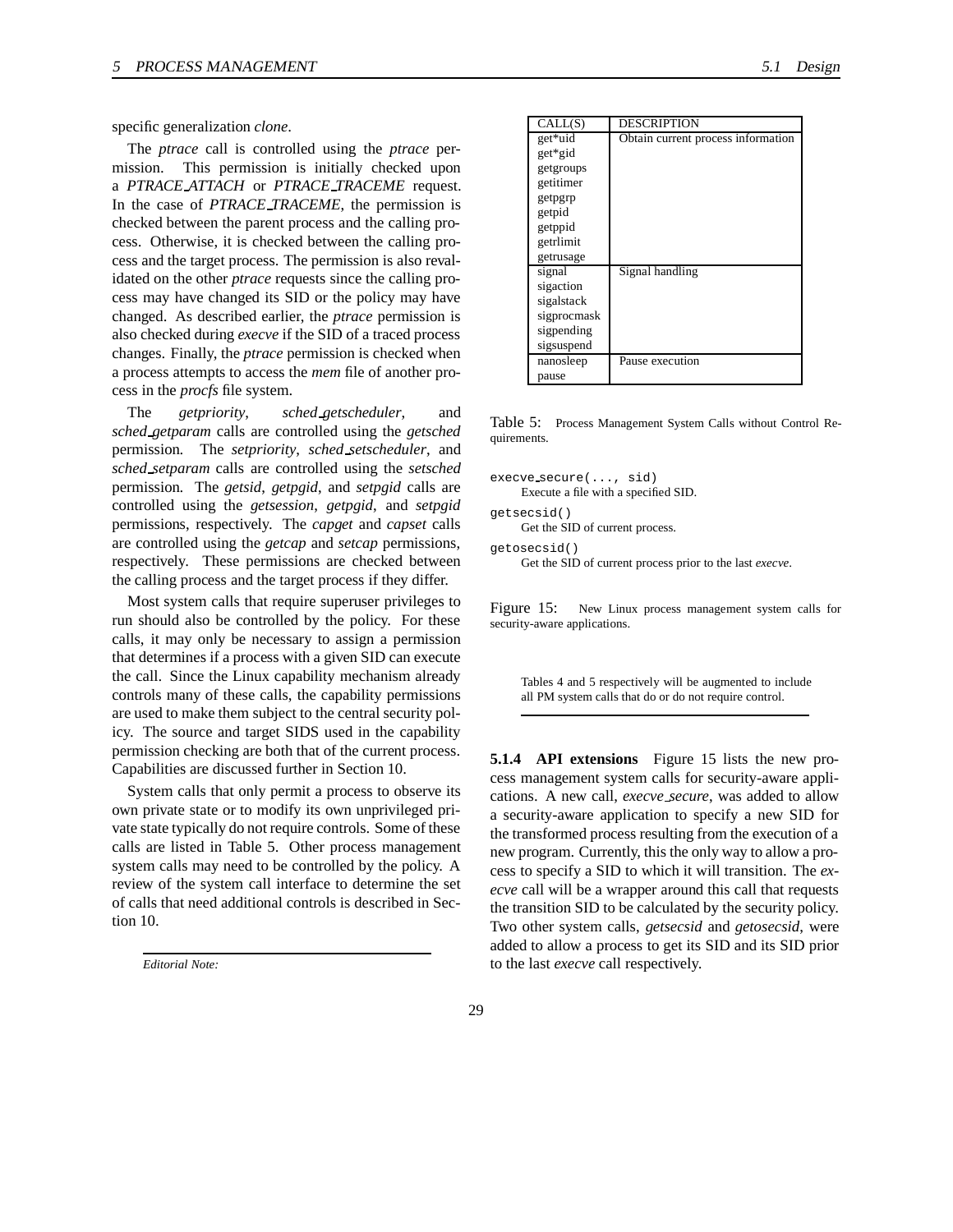| <b>STRUCT</b> | <b>FIELD</b> |
|---------------|--------------|
| task          | sid          |
|               | osid         |
|               | avc_ref      |
| linux_binprm  | sid          |
| fown struct   | sid          |

Table 6: Changes to process management data structures for labeling.

#### **5.2 Implementation**

In this section, the implementation of the Flask security mechanisms in the Linux process management component is described. This section begins by discussing the implementation of support for labeling process management objects. Then, the implementation of the new system calls is described. Finally, the mapping of the control requirements to the code is specified.

**5.2.1 Labeling** Only minimal modifications to Linux data structures are required to support the process management labeling requirements, as shown in table 6. New fields for the SID of a process and its SID prior to the last call to *exec* were added to the *task* structure. To allow the system to function properly, the *INIT TASK*, defined in *include/linux/sched.h* had to be modified to initialize these new fields to the initial SID defined in *flask/initial sids*. A pointer into the access vector cache, *avc ref*, was also added to the *task* structure to be used as a performance enhancing hint to the access vector cache entry likely to contain the results of permission checking for that process. A SID field was required in the *linux binprm* structure which is used during exec processing to prepare the transformed binary image of the process. Lastly, a SID field was also required in the fown struct to allow proper permission checking on signals generated by asynchronous I/O.

**5.2.2 API Extensions** The existing Linux API was extended to include an *execve secure* system call which has one additional parameter to specify the security context for the transformed process. The main routine for *execve* processing, *do execve* in *fs/exec.c*, was renamed to be *do execve secure*, and an additional parameter was added for the SID of the specified context. A new *do execve* that calls *do execve secure* with a null SID was added to handle the existing *execve* call. When a null SID is encountered during processing, the security server is consulted via the *security transition sid* interface for a default SID that will be used.

The two new process management system calls were straightforwardly implemented in the *sys getsecsid* and *sys getosecsid* routines added to *kernel/sched.c*. Like other similar calls, these take no arguments and return the appropriate element of the *task* structure as pointed to by *current*. As the information is requested only in the context of the calling process, no security checking was required for these calls.

All three calls were added to the new security library *libsecure* and a new header file, *proc secure.h* was created. Additionally, new *secure* versions of the other forms of *exec* which allow the specification of a security context were added to this library. Alternatively, these could have, and probably should have, been placed in the C library. They were added to this new library for ease of implementation and for portability reasons and will likely be moved to the C library in the future.

**5.2.3 Control Requirements** The process management permissions were defined in *flask/access vectors* and interpreted for each component policy in the appropriate files in *policy*. It is through these policy files that the need to allow every process to signal the init process was addressed. Permission checks using the AVC interface were added at various places throughout the kernel as needed.

A convenient location to place the *execve* access checks was in the *prepare binprm* kernel routine used in the implementation of the *execve* call. This routine was the natural choice because it is used for loading the executable requested in the system call arguments and also any other executables indicated by the binary image header. The specified SID for the new process image was made accessible from the *linux binprm* structure built for the call. The other SID values necessary for permission checking were already accessible from within this routine. In general, placing the access checks in this routine made it unnecessary to place additional checks in all of the individual binary handlers. However, it was necessary to add *process execute* and *file execute* checks in the ELF binary handler since it was possi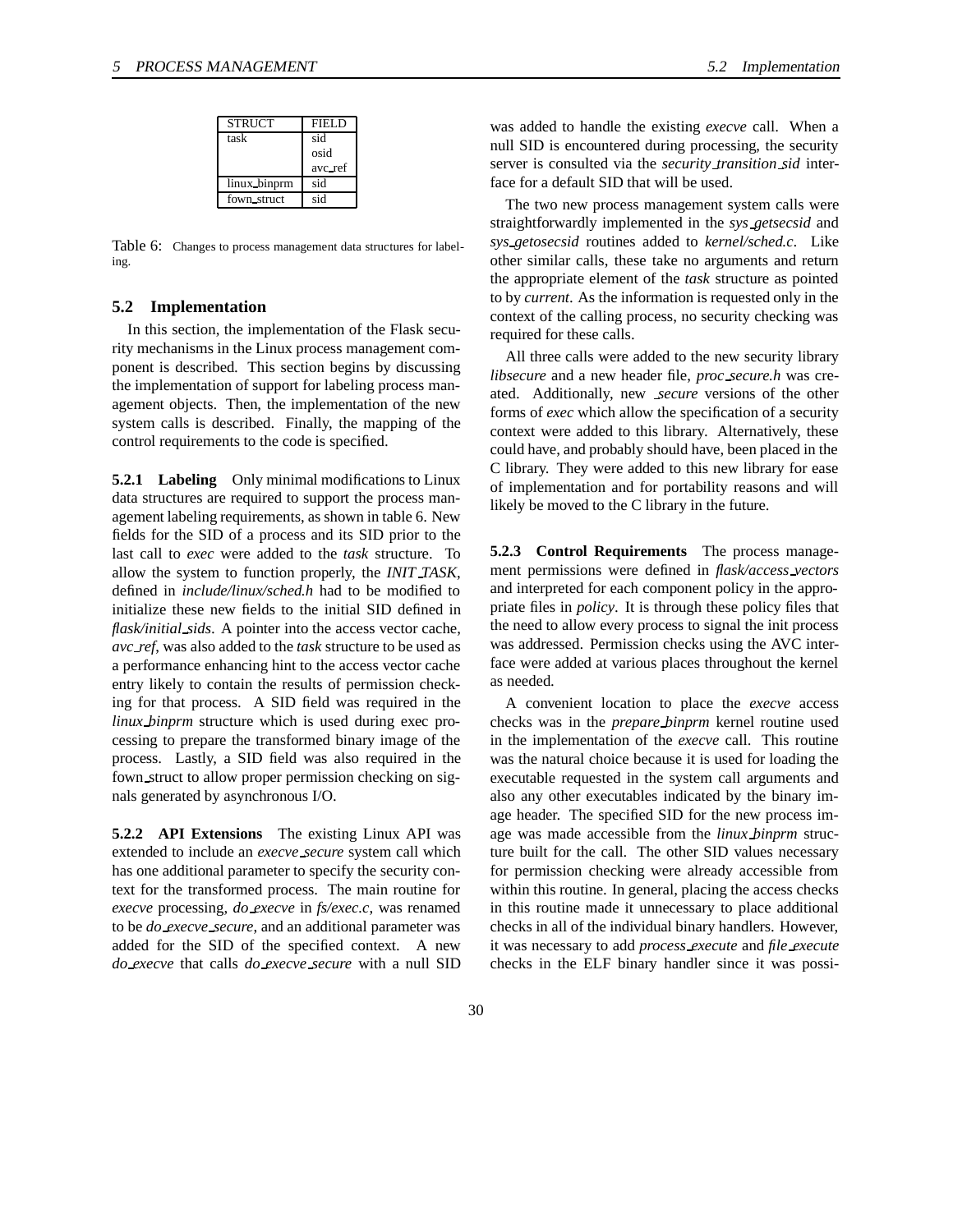ble that it could call other interpreters that otherwise would have gone unchecked. These checks were added to *do load elf binary* in *fs/binfmt elf.c*.

Since shared libraries are loaded using *mmap*, a process *execute* check was needed in the *old mmap* routine defined in *arch/i386/kernel/sys i386.c*. Section 6.1.3 describes the complete control requirements of *mmap*. This check, however, is not sufficient on the x86 architecture since a file may be mmapped read only and still be executed. This is actually an instance of the general problem of not being able to control execution of anything that a process can read. The security impact of this particular problem and the best way to minimize it are still being investigated.

Whenever a call to *execve* is going to result in a change in security context, additional action must be taken to ensure that the policy can not be violated. The call is aborted with the global variable *errno* set to EPERM when there is inappropriate sharing that resulted from a previous call to *clone*. Similarly, the call is aborted with EPERM if the process is being traced and the parent process lacks *ptrace* permission to the new SID for the process. Open descriptors must be revalidated with the *inherit* permission and closed when necessary. This is done in a new function, *revalidate fds* which is modeled after the *flush old files* routine used to check the *close on exec* flag, called from the *flush old exec* routine. Finally, the *compute creds* routine was modified to update the *sid* and *osid* fields of the task structure and to call *wake up interruptible* on the parent to force permission checking if the parent was waiting on the transformed process. If the process is not waiting, this action is harmless. A small side effect to this approach is that it is possible for a parent process to notice that its child has undergone a SID transition which prevents it from waiting.

Linux currently checks if signals may be delivered in the *send sig info* routine defined in *kernel/signal.c* which is the central control point for the signal mechanism. The appropriate signal permission checks were placed immediately after the existing checks. When the checks fail, the global variable *errno* is set to EACCES. Linux's signal checking for signals resulting from asynchronous I/O is done in the *send sigio* routine defined in *fs/fcntl.c*. Here too, the permission checking is done following the

existing checks. On failure, no signal is sent.

Signal checking is also used to control a process' ability to wait on another. Checks to determine if a child's *exit signal* can be delivered to the parent were added to the *sys wait4* routine in *kernel/exit.c*. Whenever a process is awakened, Linux checks to see if the *wait* call should return or if the process should be placed back to sleep. At this time, the permission checks are repeated to ensure that the waiting process can continue to wait. If not, the *wait* call returns with the global variable *errno* set to ECHILD. This ensures that the waiting process will not be blocked indefinitely. In this case, when the child eventually exits, it will remain a zombied process until it can be reaped by the *init* process.

The execute permission check for a shared library specified in *uselib* was placed in *sys uselib*. Failure aborts the call with the global variable *errno* set to EAC-CES.

No special changes to *fork* or *clone* were necessary to handle the initialization of the new fields of the *task* structure. When the *init* process is properly initialized during system startup, those fields are inherited from the parent process during process creation automatically without modification to the existing code. Since *fork* is implemented as a special case of *clone*, only the *clone* call actually needed modification. The permission checking was added to the *do fork* routine defined in *kernel/fork.c*. The SID of the current process was used twice in the call to the AVC. Failure aborts the call with the global variable *errno* set to EACCES.

The *ptrace* permission check was added to the *ptrace* system call (*arch/i386/kernel/ptrace.c:sys ptrace*), the *execve* call (*fs/exec.c:must not trace exec flask*), and the access routines for the *mem* file in *procfs* (*fs/proc/mem.c:get task*). The scheduling, session, and process group permission checks were added to the corresponding system calls in *kernel/sched.c* and *kernel/sys.c*. The *setcap* and *getcap* permission checks were added to the corresponding system calls in *kernel/capability.c*.

The checking for all of the capability permissions was centralized in a single location, the *capable* function defined in *include/linux/sched.h*. Because the capability checks are done here, not all of the context information that might make more interesting security policies possi-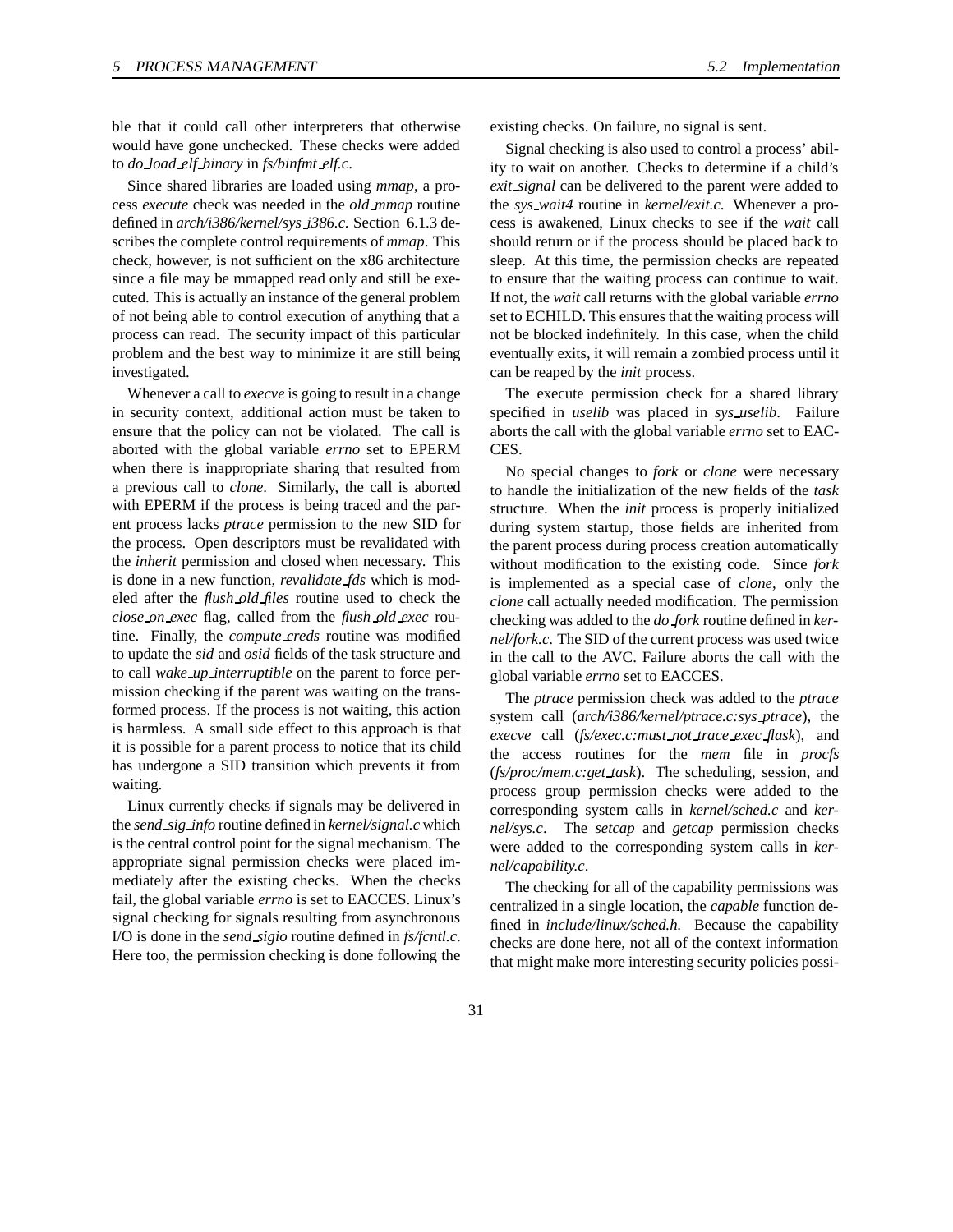| <b>OBJECT CLASS</b> |
|---------------------|
| pipe                |
| directory           |
| regular file        |
| symbolic link       |
| character device    |
| block device        |
| <b>FIFO</b>         |
| socket file         |
| file system         |
| file description    |

Table 7: Object classes for the Linux file system component.

ble is available. This limits the check to only the current process SID and prevents the ability to limit the use of a capability on a per-object basis as was possible in the DTOS system. The AVC reference in the task structure was used for these permission checks. An important note is that the capability permissions correspond to the capability definitions in *linux/include/linux/capability.h*. The implementation of the checking mechanism is dependent on the correct ordering of the permission definitions with respect to the capability definitions.

#### **6 File System**

This section describes the design and implementation of the Flask security mechanisms for the Linux file system.

#### **6.1 Design**

This section describes our design for integrating the Flask security mechanisms into the Linux file system component. It begins with a discussion of the object classes and permissions defined for the file system component. This is followed by a description of the control requirements for the system calls used to manage and perform directory and file operations. Then, the approach for providing persistent labels for files, directories, and file systems is discussed. Finally, the new filerelated system calls defined for security-aware applications are described.

**6.1.1 Object Classes** The logical abstractions provided by the Linux file system component were studied to determine the set of object classes that needed to be labeled and controlled by the Flask mechanisms. The set of object classes for the file system component is shown in Table 7. Three abstractions that need to be controlled, pipes, files, and directories, were immediately evident in the Linux API. Files were further refined into separate object classes for each file type defined by the Linux API, *i.e.* regular files, symbolic links, character devices, block devices, FIFOs, and Unix domain socket files.

When a pipe is created, it inherits the SID of the creating process by default. When a directory or file is created, it is assigned a SID that represents the security context in which it is created by default. This context depends on the security context of the creating process and the security context of the parent directory. Since the computation of the new security context may involve policy-specific logic, it must be computed by the security server.

Although file systems are not treated as first-class objects in the Linux API, a separate object class was defined for the file system abstraction. Entire file systems are labeled not only to control operations such as mounting and unmounting but also to represent the aggregate label of all files within the file system.

Finally, an object class was defined for the *file description* abstraction. The term *file description* is used by POSIX [3] to describe the information referenced by a file descriptor, *e.g.* the file offset, file status and file access modes for an open file. File descriptors may be inherited across *execve* calls, and they may be transferred through IPC. Consequently, it is necessary to label and control file descriptions. The SID of a file description is inherited from the SID of the process that created it.

**6.1.2 Permissions** For each object class, a set of permissions was defined to control access to objects in that class. These permissions were identified by studying the services provided by the Linux file system component. For each service, the objects whose state is observed or modified by the service were identified, and permissions for the corresponding object classes were defined.

Table 8 shows the permissions defined for controlling access to the pipe object class and to the file object classes. Unlike the existing Linux file permissions, which only control the ability to open a file, the Flask *read* and *write* permissions are defined for the actual ser-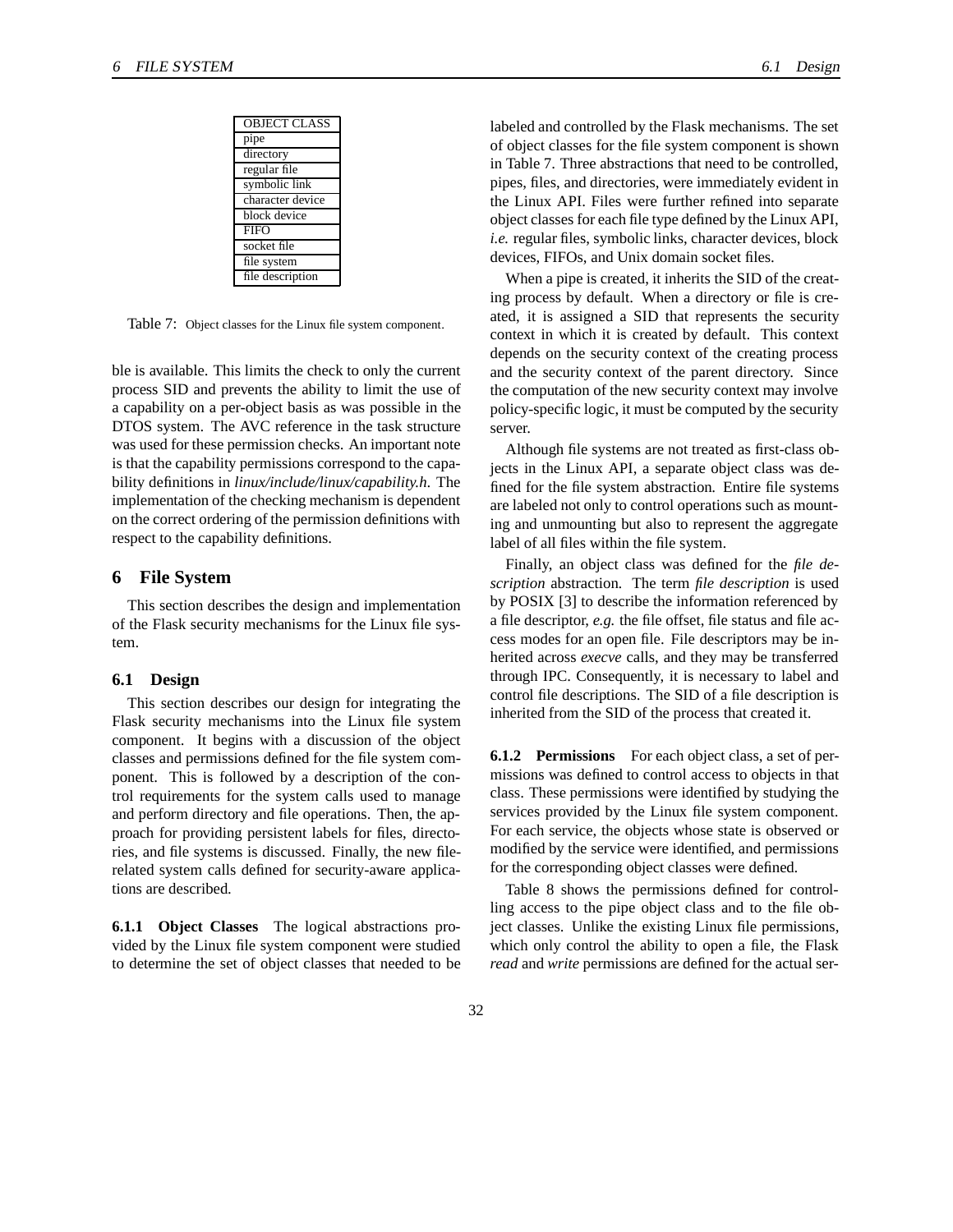| PERMISSION(S) | <b>DESCRIPTION</b>  |
|---------------|---------------------|
| read          | Read                |
| write         | Write or append     |
| append        | Append              |
| poll          | Poll/select         |
| ioctl         | IO control          |
| create        | Create              |
| execute       | Execute             |
| access        | Check accessibility |
| getattr       | Get attributes      |
| setattr       | Set attributes      |
| unlink        | Remove hard link    |
| link          | Create hard link    |
| rename        | Rename hard link    |
| lock          | Lock or unlock      |
| relabelfrom   | Relabel             |
| relabelto     |                     |
| transition    |                     |

Table 8: Permissions for the pipe and file object classes.

| PERMISSION(S)  | <b>DESCRIPTION</b>      |
|----------------|-------------------------|
| add_name       | Add a name              |
| remove_name    | Remove a name           |
| reparent       | Change parent directory |
| search         | Search                  |
| rmdir          | Remove                  |
| mounton        | Use as mount point      |
| mountassociate |                         |

Table 9: Additional permissions for the directory object class.

vices of reading from a file or writing to a file. The implications of this stricter definition are discussed further in Section 6.1.3. A separate *append* permission was defined to support append-only access to a file. Whereas the existing Linux access controls permit certain services based only on the attributes of the directory, such as the service for obtaining a file's attributes and the services for adding, removing or renaming a hard link to a file, Flask provides finer-grained control through corresponding file permissions such as *getattr*, *link*, *unlink*, and *rename*. Three permissions are defined for the relabel service, since it is useful to control the relationship between each pairing of the three SIDs involved: the SID of the subject, the old SID of the file, and the new SID for the file.

Table 9 shows the additional permissions defined for

| PERMISSION(S) | <b>DESCRIPTION</b> |
|---------------|--------------------|
| mount         | Mount              |
| remount       | Change options     |
| unmount       | Unmount            |
| getattr       | Get attributes     |
| relabelfrom   | Relabel            |
| relabelto     |                    |
| transition    |                    |
| associate     | Associate file     |

Table 10: Permissions for the file system object class.

| PERMISSION(S) | <b>DESCRIPTION</b>    |
|---------------|-----------------------|
| create        | Create                |
| getattr       | Get attributes        |
| setattr       | Set attributes        |
| inherit       | Inherit across execve |
| receive       | Receive via IPC       |

Table 11: Permissions for the file description object class.

manipulating directories. Three separate permissions are provided for adding entries to directories, removing entries from directories and changing the parent entry (the **..** entry) of a directory during a rename. In contrast, the Linux access controls use the *write* access mode for all three services. Two permissions are defined for the mount service, where the *mounton* permission is used to control the ability of a subject to mount on a given mountpoint and the *mountassociate* permission is used to control the relationship between the mounted directory and the mountpoint.

Permissions for controlling access to file systems are shown in Table 10. Permissions are provided for controlling mounting and unmounting and for obtaining file system attributes, such as the number of free blocks. As with files, three permissions are defined for the relabel service. The *associate* permission controls what files are permitted in the file system.

Table 11 lists the permissions for controlling access to file description objects. Each of these permissions is implicitly granted for file description objects with the same SID as the subject. The *getattr* and *setattr* permissions control services that observe or modify the flags and the file offset of the file description. The *inherit* and *receive* permissions control the service of inheriting descriptors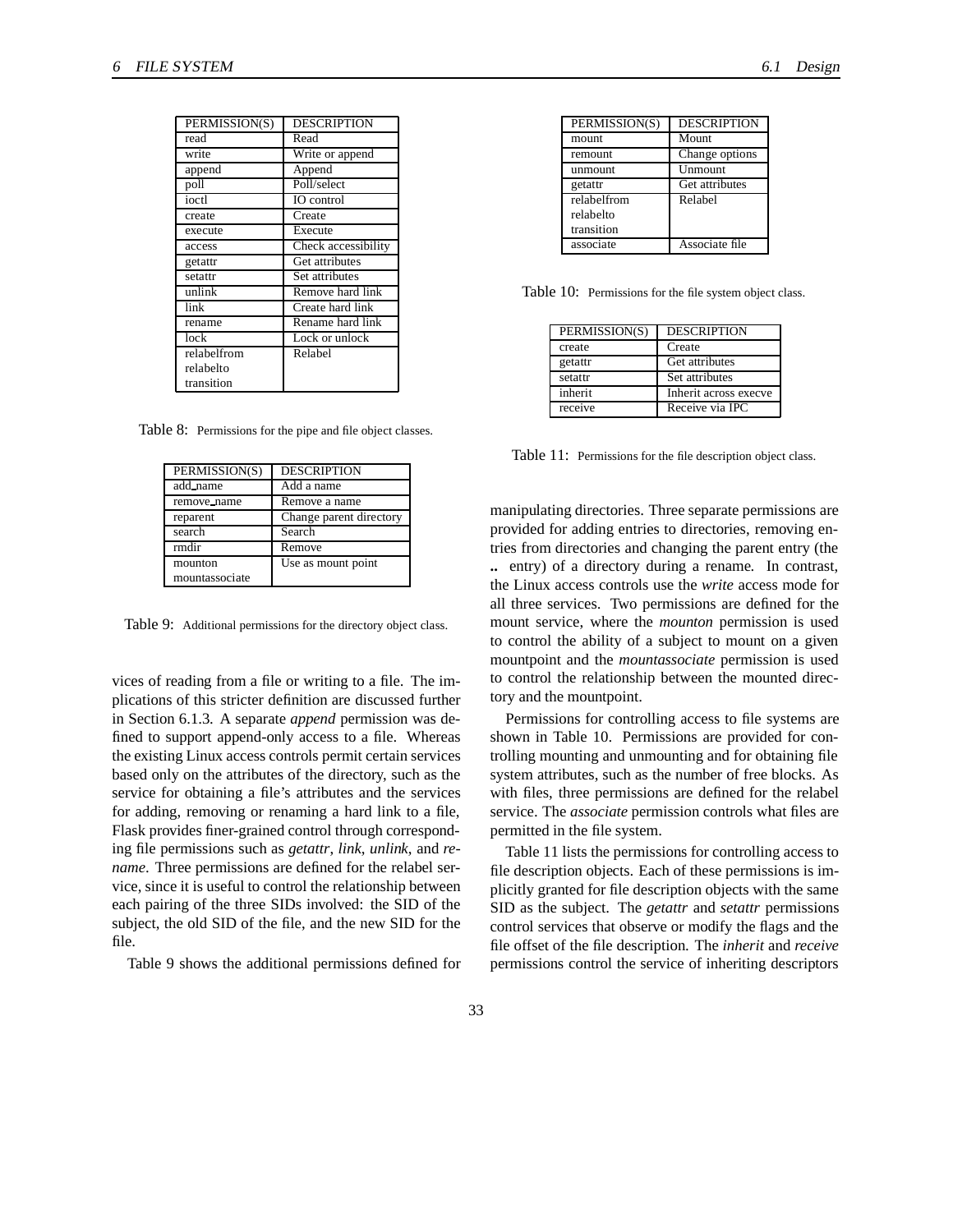across an *execve* and the service of receiving descriptors through IPC, respectively.

**6.1.3 Control Requirements** After defining permissions for the services provided by the Linux file system component, control requirements were defined for each Linux system call that provides one or more of these services. The control requirements specify the permissions that must be granted for the system call to successfully execute.

In the following tables, the control requirements for each system call are specified, where each control requirement is described by the class, permission, source SID (SSID), and target SID (TSID) used in a permission check. Since multiple calls may have the same requirements, more than one call may be listed in the leftmost column of a single table entry. In this case, all of the requirements in that table entry apply to all of the calls.

In the tables, the *path* target SID indicates that the permission check should be applied to each directory in the path prefix. File system classes and SIDs are abbreviated by *fs*, file description classes and SIDs are abbreviated by *fd*, and directory classes and SIDs are abbreviated by *dir*. A file permission check uses the class of the file being accessed, so the *file* class in the tables may be the pipe class, the directory class, or any of the file object classes.

Several of the system calls listed in the tables have two forms, one of which takes a pathname parameter and the other takes a file descriptor parameter, *e.g. stat* and *fstat*. In the tables, this is expressed as *(f)stat*. The corresponding control requirements are identical except that the descriptor-based call naturally does not have the *search* requirement.

Table 12 shows the control requirements for system calls that manipulate files. The control requirements listed in this table for the *open* system call are the requirements for opening an existing file rather than the requirements for creating a new file. The process must be able to search the directories in the path prefix, and it must be able to create the file description. The *read*, *write* and *append* requirements on the *open* system call are enforced in accordance with the flags to *open*. The *write* permission grants either write access or append access. The *append* permission is only checked if *write* permission is not granted and the *O APPEND* flag is specified.

| <b>CONTROL REQUIREMENT(S)</b> |              |         |         |          |
|-------------------------------|--------------|---------|---------|----------|
| CALL(S)                       | <b>CLASS</b> | PERM    | SSID    | TSID     |
| open                          | dir          | search  | current | path     |
|                               | fd           | create  | current | fd       |
|                               | file         | read    | current | file     |
|                               | file         | write   | current | file     |
|                               | file         | append  | current | file     |
| read,                         | fd           | setattr | current | fd       |
| readv,                        | file         | read    | current | file     |
| pread                         |              |         |         |          |
| write,                        | fd           | setattr | current | fd       |
| writev,                       | file         | write   | current | file     |
| pwrite                        | file         | append  | current | file     |
| sendfile                      | fd           | setattr | current | in fd    |
|                               | file         | read    | current | in file  |
|                               | fd           | setattr | current | out fd   |
|                               | file         | write   | current | out file |
|                               | file         | append  | current | out file |
| mmap                          | fd           | setattr | current | fd       |
| mprotect                      | file         | read    | current | file     |
|                               | file         | write   | current | file     |
|                               | file         | append  | current | file     |
|                               | process      | execute | current | file     |
| $(f)$ stat                    | dir          | search  | current | path     |
| lstat                         | file         | getattr | current | file     |
| (f)chmod,                     | dir          | search  | current | path     |
| (f)chown,                     | file         | setattr | current | file     |
| lchown.                       |              |         |         |          |
| (f)truncate,                  |              |         |         |          |
| utime(s)                      |              |         |         |          |
| access                        | file         | access  | current | file     |
| poll,                         | file         | poll    | current | file     |
| select                        |              |         |         |          |
| fcntl:                        | file         | lock    | current | file     |
| F_GETLK,                      |              |         |         |          |
| F_SETLK,                      |              |         |         |          |
| <b>F_SETLKW</b><br>flock      |              |         |         |          |
|                               |              |         |         |          |
| ioctl:<br><b>FIBMAP</b>       | file         | getattr | current | file     |
| ioctl:                        | fd           | getattr | current | fd       |
| <b>FIONREAD</b>               | file         | getattr | current | file     |
| ioctl:                        | file         | getattr | current | file     |
| FIGETBSZ                      |              |         |         |          |
| ioctl:                        | file         | getattr | current | file     |
| GETFLAGS,                     |              |         |         |          |
| <b>GETVERSION</b>             |              |         |         |          |
| ioctl:                        | file         | setattr | current | file     |
| SETFLAGS,                     |              |         |         |          |
| <b>SETVERSION</b>             |              |         |         |          |
| ioctl                         | file         | ioctl   | current | file     |

Table 12: Control requirements for manipulating files.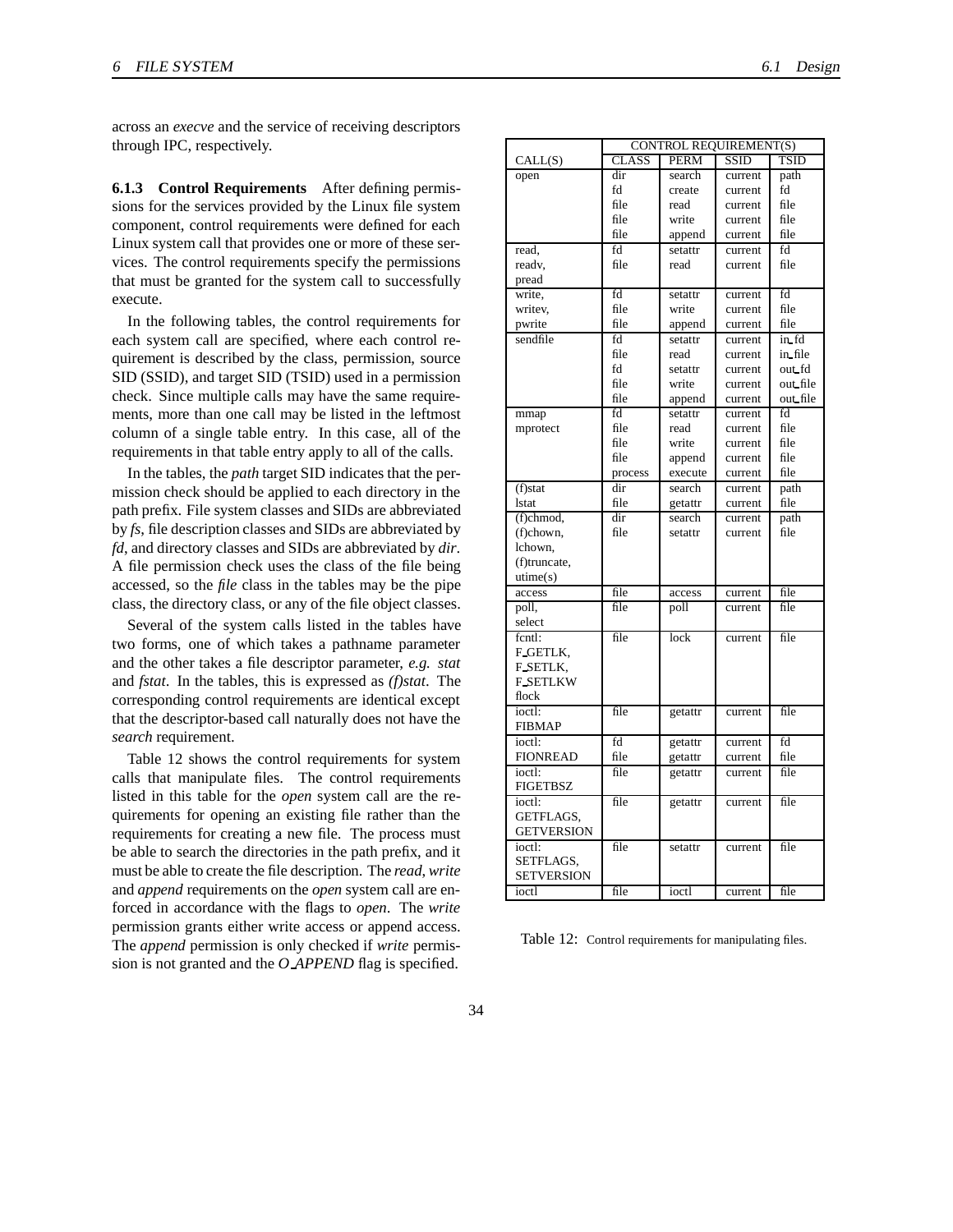Since the *read*, *write*, and *append* permissions are intended to control the actual services of reading from a file and writing (or appending) to a file, it is necessary to verify that the permissions are still granted when those services are performed. The prior checks during the *open* call may no longer be valid, since the process may have changed SID, the file may have changed SID, a different process may be using the file description, or a change in the security policy may have occurred. Hence, the system calls which implement those services, such as the *read*, *write* and *sendfile* system calls, must revalidate the permissions obtained during *open*. The calls must also verify that *setattr* permission to the file description parameters is granted, since the file offset is modified by these calls.

When a file is mapped into memory via the *mmap* call, the *read*, *write*, and *append* permissions are revalidated. However, the permissions may become invalid while the file is still mapped. Consequently, the permissions must be revalidated when pages are read from the file or written to the file, and the pages for a file in the page cache must be invalidated when the file is relabeled or a policy change that would affect access to the file occurs. The *mmap* call must also check the process *execute* permission to control the ability of a process to execute from a particular shared library. The *mprotect* call must also revalidate these permissions when the current protection is changed.

Table 13 shows the control requirements for system calls that manipulate directories. In addition to requiring *search* permission to directories in the path prefix, the *chdir*, *fchdir*, and *chroot* system calls require *search* permission to the last component of the path. The control requirements listed in this table for the *open* and *creat* system calls are the requirements for creating a new file. The process must have *search* permission to the directories in the path prefix, *create* permission to the file description, *add name* permission to the parent directory, and *create* permission to the new file. Furthermore, the file must have *associate* permission to the file system. The requirements for *mkdir*, *mknod*, and *symlink* only differ from the requirements for *open* in that there is no file description.

The *rename* system call requires *search* permission to both paths, *remove name* permission to the old parent

|           | <b>CONTROL REQUIREMENT(S)</b> |             |         |           |
|-----------|-------------------------------|-------------|---------|-----------|
| CALL(S)   | <b>CLASS</b>                  | <b>PERM</b> | SSID    | TSID      |
| (f)chdir, | dir                           | search      | current | path      |
| chroot    | dir                           | search      | current | dir       |
| open,     | dir                           | search      | current | path      |
| creat     | fd                            | create      | current | fd        |
|           | dir                           | add_name    | current | parent    |
|           | file                          | create      | current | file      |
|           | fs                            | associate   | file    | fs        |
| mkdir,    | dir                           | search      | current | path      |
| mknod,    | dir                           | add_name    | current | parent    |
| symlink   | file                          | create      | current | file      |
|           | fs                            | associate   | file    | fs        |
| rename    | dir                           | search      | current | oldpath   |
|           | dir                           | remove name | current | oldparent |
|           | file                          | rename      | current | file      |
|           | dir                           | reparent    | current | file      |
|           | dir                           | search      | current | newpath   |
|           | dir                           | add_name    | current | newparent |
|           | dir                           | remove_name | current | newparent |
|           | file                          | unlink      | current | newfile   |
|           | dir                           | rmdir       | current | newfile   |
| link      | dir                           | search      | current | path      |
|           | dir                           | add_name    | current | parent    |
|           | file                          | link        | current | file      |
| unlink    | dir                           | search      | current | path      |
|           | dir                           | remove_name | current | parent    |
|           | file                          | unlink      | current | file      |
| rmdir     | dir                           | search      | current | path      |
|           | dir                           | remove name | current | parent    |
|           | dir                           | rmdir       | current | dir       |
| getdents, | fd                            | setattr     | current | fd        |
| readdir   | dir                           | read        | current | dir       |
| readlink  | file                          | read        | current | file      |

Table 13: Control requirements for manipulating directories.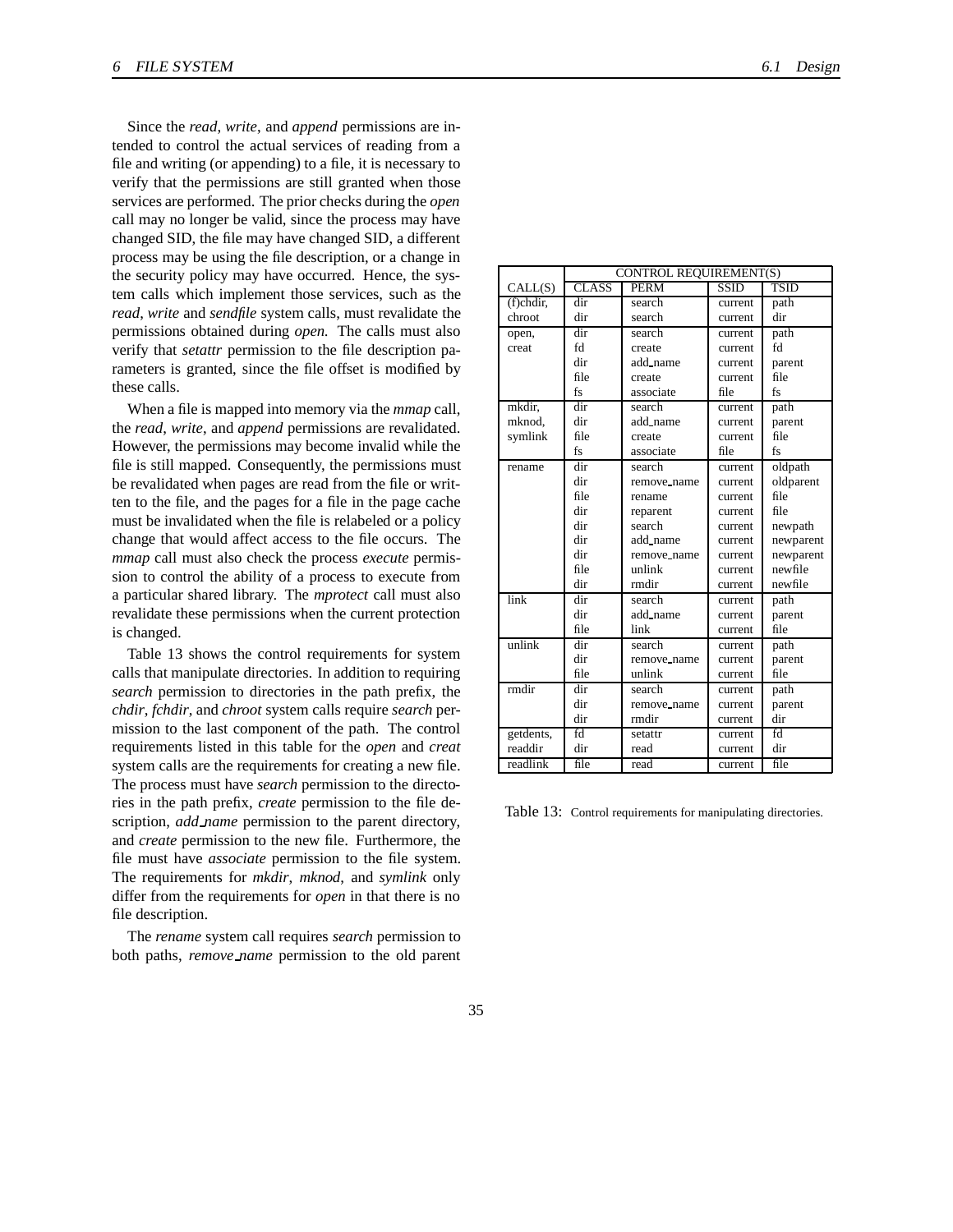|           | CONTROL REQUIREMENT(S) |                |             |             |
|-----------|------------------------|----------------|-------------|-------------|
| CALL(S)   | <b>CLASS</b>           | <b>PERM</b>    | <b>SSID</b> | <b>TSID</b> |
| remount   | dir                    | search         | current     | path        |
|           | fs                     | remount        | current     | fs          |
| mount     | dir                    | search         | current     | devpath     |
|           | dir                    | search         | current     | dirpath     |
|           | fs                     | mount          | current     | fs          |
|           | dir                    | mounton        | current     | dir         |
|           | dir                    | mountassociate | root        | dir         |
| umount    | dir                    | search         | current     | path        |
|           | fs                     | unmount        | current     | fs          |
| ustat     | fs                     | getattr        | current     | fs          |
| (f)statfs | dir                    | search         | current     | path        |
|           | fs                     | getattr        | current     | fs          |

Table 14: Control requirements for manipulating file systems.

|                 | <b>CONTROL REOUIREMENT(S)</b> |         |         |      |
|-----------------|-------------------------------|---------|---------|------|
| CALL(S)         | <b>CLASS</b>                  | PERM    | SSID    | TSID |
| lseek,          | fd                            | setattr | current | fd   |
| llseek          |                               |         |         |      |
| fcntl:          | fd                            | setattr | current | fd   |
| F_SETOWN.       |                               |         |         |      |
| <b>F_SETSIG</b> |                               |         |         |      |
| fcntl:          | fd                            | setattr | current | fd   |
| <b>F_SETFL</b>  | file                          | write   | current | file |
| $f$ cnt $\cdot$ | fd                            | getattr | current | fd   |
| F_GETFL,        |                               |         |         |      |
| F_GETOWN.       |                               |         |         |      |
| <b>F_GETSIG</b> |                               |         |         |      |
| ioctl:          | fd                            | setattr | current | fd   |
| FIONBIO,        |                               |         |         |      |
| <b>FIOASYNC</b> |                               |         |         |      |

Table 15: Control requirements for manipulating descriptions.

directory, *rename* permission to the file and *add name* permission to the new parent directory. If the file being renamed is a directory, and its parent directory would be changed by the rename, then *reparent* permission must be granted to the file. If a file already exists at the new pathname, then *remove name* permission must be granted to the new parent directory and *unlink* permission or *rmdir* permission must be granted to the existing file or directory.

Table 14 shows the control requirements for system calls that manipulate file systems. The *remount* call in the table represents the *mount* system call used with the *MS REMOUNT* flag. The *mount* call in the table represents the *mount* system call used to mount a file system. Mounting a file system requires *search* permission to both the device special file pathname and to the mount point pathname, *mount* permission to the file system, and *mounton* permission to the mount point directory. The root directory of the file system must have *mountassociate* permission to the mount point directory.

Table 15 shows the control requirements for system calls that manipulate file descriptions. If a file is opened with the *O APPEND* flag, and this flag is subsequently cleared via the *F SETFL* command of the *fcntl* system call, then *write* permission must be granted to the file. The other system calls in this table only observe or modify the state of the file description itself, so they only require *getattr* or *setattr* permission to the file description. The *F SETOWN* and *F SETSIG* commands to the *fcntl* system call must also be checked against process management control requirements to ensure that the calling process may cause signals to be sent to the owner.

Note that Table 15 does not include entries for *fcntl.F SETFD*, *fcntl.F GETFD*, *ioctl.FIONCLEX* or *ioctl.FIOCLEX*. These operations may be used to observe or modify the close-on-exec flag of a file descriptor. The close-on-exec flag of a file descriptor is private to that file descriptor and is not part of the file description state. Hence, this flag is not shared and access to it does not require any permissions.

**6.1.4 Persistent Labeling** Since file systems, files, and directories are persistent objects, an approach for providing persistent labels for these objects was developed. To ensure that the security attributes of these objects are preserved even if the file system is moved to another system, the Linux file system component must maintain a table within each file system that specifies the security context of the file system and each file and directory within that file system. This approach also ensures that the security attributes are preserved over time, even if the policy changes, and that the security attributes can be interpreted by a user if a manual translation of attributes for a new policy is required.

The Linux file system component can handle security contexts without sacrificing policy flexibility or performance by treating security contexts as opaque strings and by mapping these labels to SIDs by a query to the security server for internal use by the file system com-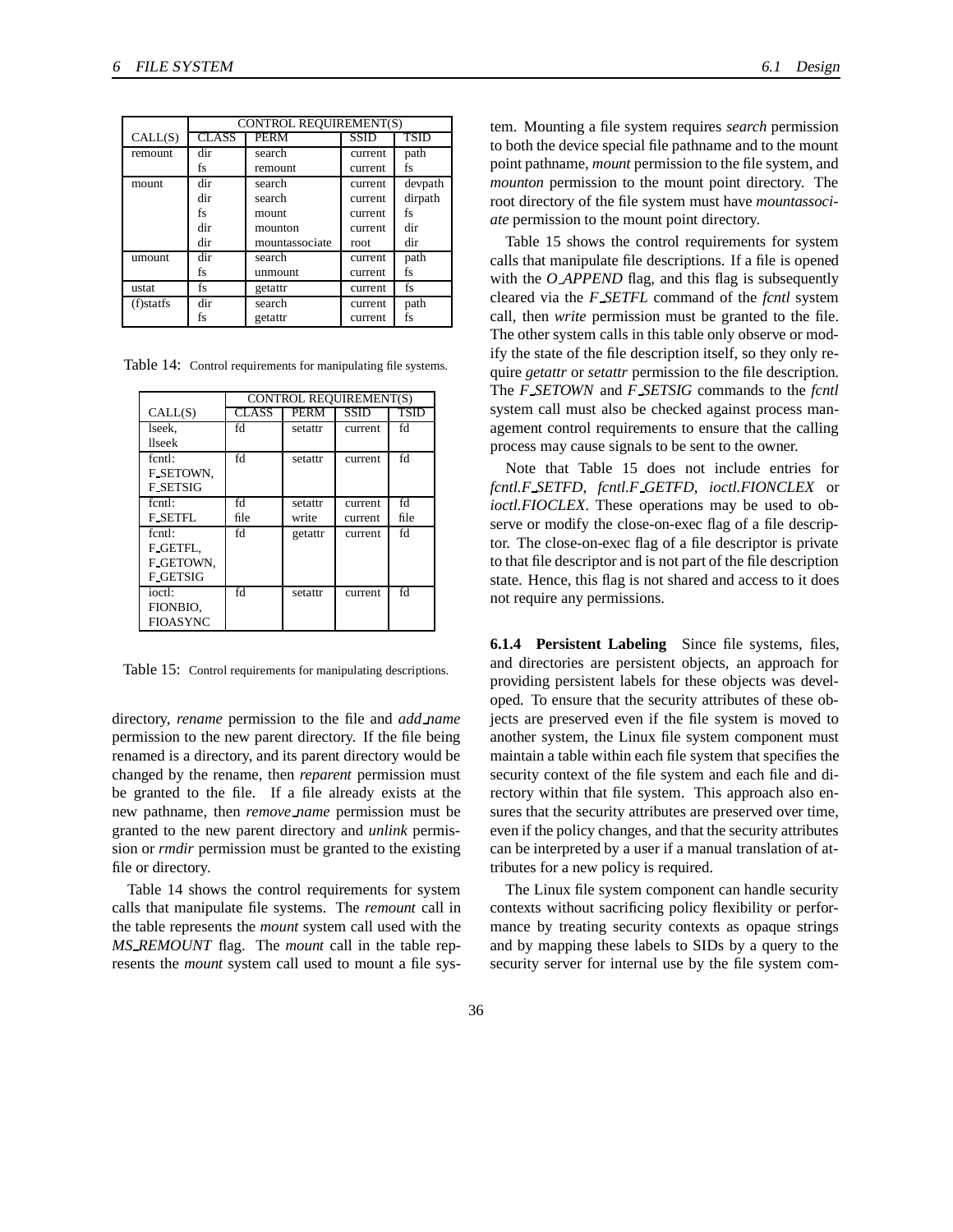| open secure $(,$ fd sid, f sid)                                          |  |
|--------------------------------------------------------------------------|--|
| Open a file with a file description labeled <i>fd sid</i> . If creating, |  |
| create the new file with label f sid.                                    |  |
| $mkdir$ , secure $( \ldots, \text{sid})$                                 |  |
| Create a directory labeled <i>sid</i> .                                  |  |

mknod secure(..., sid) Create a node labeled *sid*.

symlink secure(..., sid) Create a symbolic link labeled *sid*.

stat secure(..., sidp) Get file SID of *pathname*.

lstat secure(..., sidp) Get symbolic link SID of *pathname*.

fstat secure(..., sidp) Same as above, except using a fd.

statfs secure(..., sidp) Get filesystem SID of file system for *pathname*.

fstatfs secure(..., sidp) Same as above, except using a fd.

chsid(pathname, sid) Relabel file *pathname* to *sid*.

```
fchsid(fd, sid)
     Same as above, except using a fd.
```
lchsid(pathname, sid) Relabel symbolic link *pathname* to *sid*.

chsidfs(pathname, fs sid, f sid) Relabel the filesystem for *pathname*.

fchsidfs(fd, fs sid, f sid) Same as above, except using a fd.

Figure 16: New Linux file-related system calls for security-aware applications.

ponent. For efficient storage, the file system component may assign a fixed-size value, referred to as a *persistent SID* (PSID), to each security context associated with an object in the file system, and may then partition the persistent labeling table into a mapping between each PSID and its security context and a mapping between each object and its PSID. The PSID is purely an internal abstraction within the file system and has a distinct name space for each file system. Hence, PSIDs may be lightweight and the allocation of PSIDs may be optimized for each file system.

**6.1.5 API extensions** To permit applications to create objects with a specified label rather than the default

|               | CONTROL REQUIREMENT(S)  |             |             |             |
|---------------|-------------------------|-------------|-------------|-------------|
| CALL(S)       | $\overline{\rm{CLASS}}$ | <b>PERM</b> | <b>SSID</b> | <b>TSID</b> |
| (f)chsid      | dir                     | search      | current     | path        |
|               | file                    | relabelfrom | current     | file        |
|               | file                    | relabelto   | current     | new         |
|               | file                    | transition  | old         | new         |
|               | fs                      | associate   | new         | fs          |
| $(f)$ chsidfs | dir                     | search      | current     | path        |
|               | fs                      | relabelfrom | current     | fs          |
|               | fs                      | relabelto   | current     | new fs      |
|               | fs                      | transition  | old         | new fs      |
|               | fs                      | associate   | new file    | new_fs      |

Table 16: Control requirements for relabeling.

label, an extended form of each of the file creation system calls must be added that accepts an additional SID parameter. To permit applications to obtain the SID of an object, an extended form of each of the file status system calls must be added that return an additional SID parameter. To permit applications to change the SID of an object, new system calls must be added. The new Linux system calls that must be added for security-aware applications are shown in Figure 16.

For the new system calls that are simply extended forms of existing Linux system calls, the same set of control requirements apply. The control requirements for the new system calls for relabeling are shown in Table 16.

#### **6.2 Implementation**

In this section, our implementation of the Flask file security mechanisms in the Linux file system component is described. The implementation began by adding support for labeling file system objects, followed by the addition of the new system calls. Finally, the control requirements were implemented.

**6.2.1 Labeling** The kernel data structures were studied to identify the structures used internally for mounted file systems (*struct super block*), active files and directories (*struct inode*), and file descriptions (*struct file*). All three of these structures are defined in *include/linux/fs.h*. Since these structures are private to the kernel and have no specific size requirements, a SID field was added to each structure. Since a *struct inode* object is used to represent all types of files, an object class field was also added to the structure.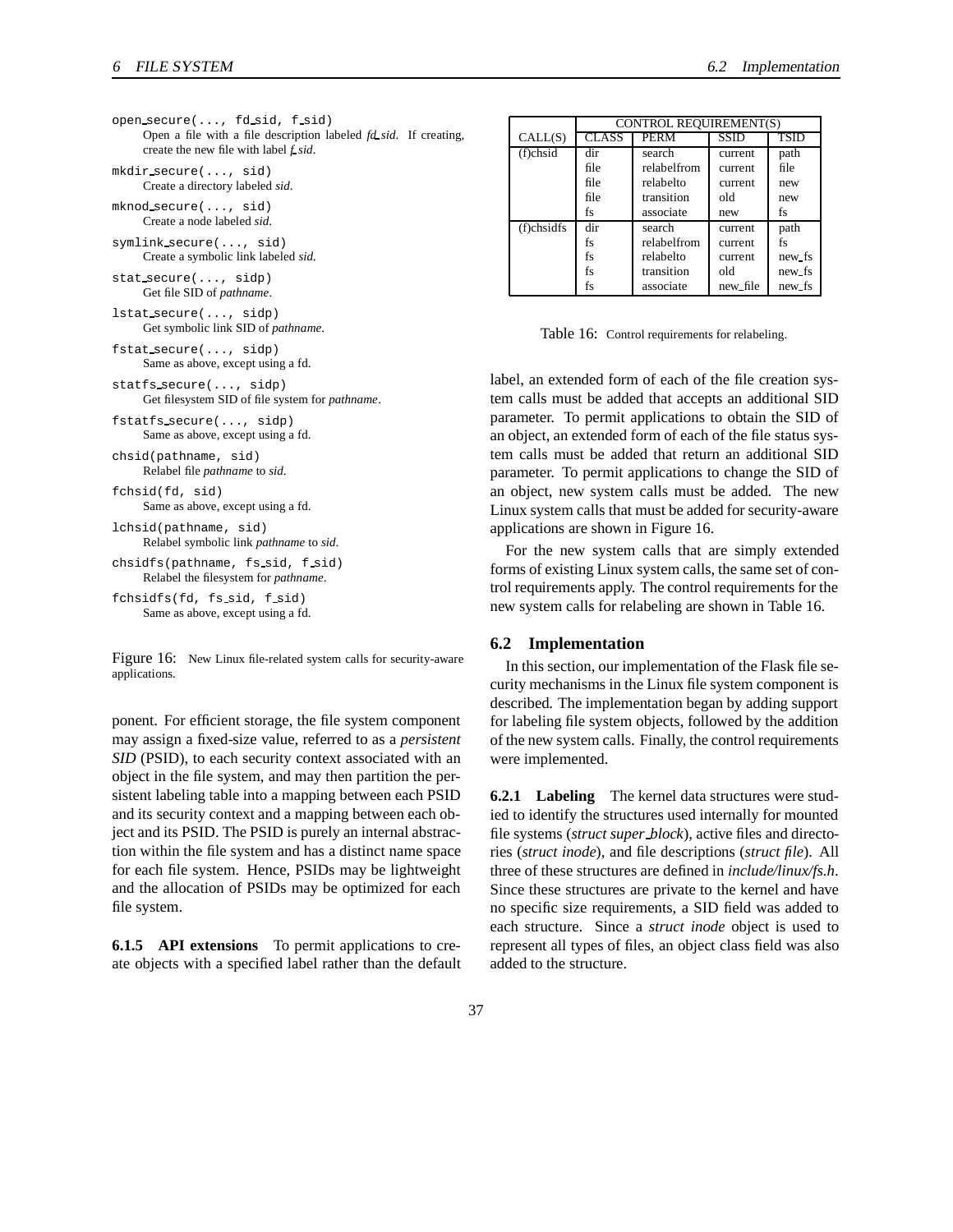Two other private kernel data structures also required the addition of SID fields. The inode attributes structure (*struct iattr*) is used for changing the attributes of a file, so a SID field was added to this structure, and a corresponding flag (*ATTR SID*) was defined to indicate that the SID is being changed. The file description owner structure (*struct fown struct*) is used to store the identity of the process that set the owner on a file description, so a SID field was added to this structure.

The implementation of the persistent labeling table was partitioned into a component that is independent of the file system type (*fs/psid.c*) and a set of components that are specific to each file system type. Most of the implementation resides in the filesystem-independent component; hence, persistent labeling support for additional file system types may be easily added. The filesystem-independent component implements the mapping between each PSID and its security context using regular files in a fixed subdirectory of the root directory of each file system. Two PSIDs are reserved: PSID 0 represents the default label to assign to unlabeled objects in the file system, and PSID 1 represents the label of the file system itself. The subdirectory and its files are always treated as being labeled with a fixed security context so that the security policy may control access to the mapping. Synchronous writes are used to update the mapping files and the writes are ordered to ensure that there are no dangling references.

The interface to the filesystem-independent component is defined in *include/linux/flask/psid.h*. The file system calls the *fs/psid.c:psid init* function to initialize the mapping between PSIDs and security contexts when the file system is mounted (*fs/super.c:mount root*, *fs/super.c:do mount*). If the file system is unlabeled, then this function obtains the SIDs for the unlabeled file system from the security server. If the file system is unlabeled and it is being mounted read-write, then this function creates a new PSID mapping on the file system. If an unlabeled file system is mounted read-only initially and is subsequently remounted readwrite, then the *fs/psid.c:psid remount* function creates a new PSID mapping on it when it is called by *fs/ext2/super.c:ext2 remount*. The file system calls the *fs/psid.c:psid release* function to free any memory and release any files used for the PSID mapping when the

file system is unmounted (*fs/super.c:do umount*).

The filesystem-specific components implement the mapping between each file and its PSID. Currently, the filesystem-specific component has only been implemented for the native Linux file system type, *ext2*. The *ext2*-specific component stores the PSID for each file in a formerly unused field of the on-disk inode structure (*struct ext2 inode*). Since the PSID is readily available in the on-disk inode, no extra overhead is incurred either to obtain the PSID when a file is accessed or to set the PSID when a file is created.

The *ext2fs* code calls the *fs/psid.c:psid to sid* function to obtain the SID of an existing inode based on its PSID when the inode is read from the disk (*fs/ext2/inode.c:ext2 read inode*). The *fs/psid.c:sid to psid* function is called to obtain a PSID for an inode based on its SID when an inode is allocated (*fs/ext2/ialloc.c:ext2 new inode*) or when the SID of an inode is changed (*fs/ext2/inode.c:ext2 notify change*).

**6.2.2 API extensions** Due to the large number of new file-related calls and the potential need for future expansion, the new file-related calls were implemented as library functions that invoke a single system call, *flask filecall*, with a first parameter that identifies the specific call. Internally, the Linux file system component uses a variant of the Virtual File System (VFS) interface. Extended forms of the file creation operations were added to this interface to permit the filesystemindependent code to pass the SID of the new file to the filesystem-specific code. New operations would not have been necessary if the existing file creation operations accepted a general attribute structure as a parameter, as in the BSD VFS interface.

SID parameters needed to be added to several internal functions to support the new system calls. Some of these internal functions are called from many different locations within the kernel and may be called from kernelloaded modules. Consequently, it was not practical to simply change the existing function and update all calls to it. For such functions, *secure* was appended to the function name, and the interface and implementation of the function were extended for the new processing. A stub function that merely calls the new function with default parameters was added using the old function name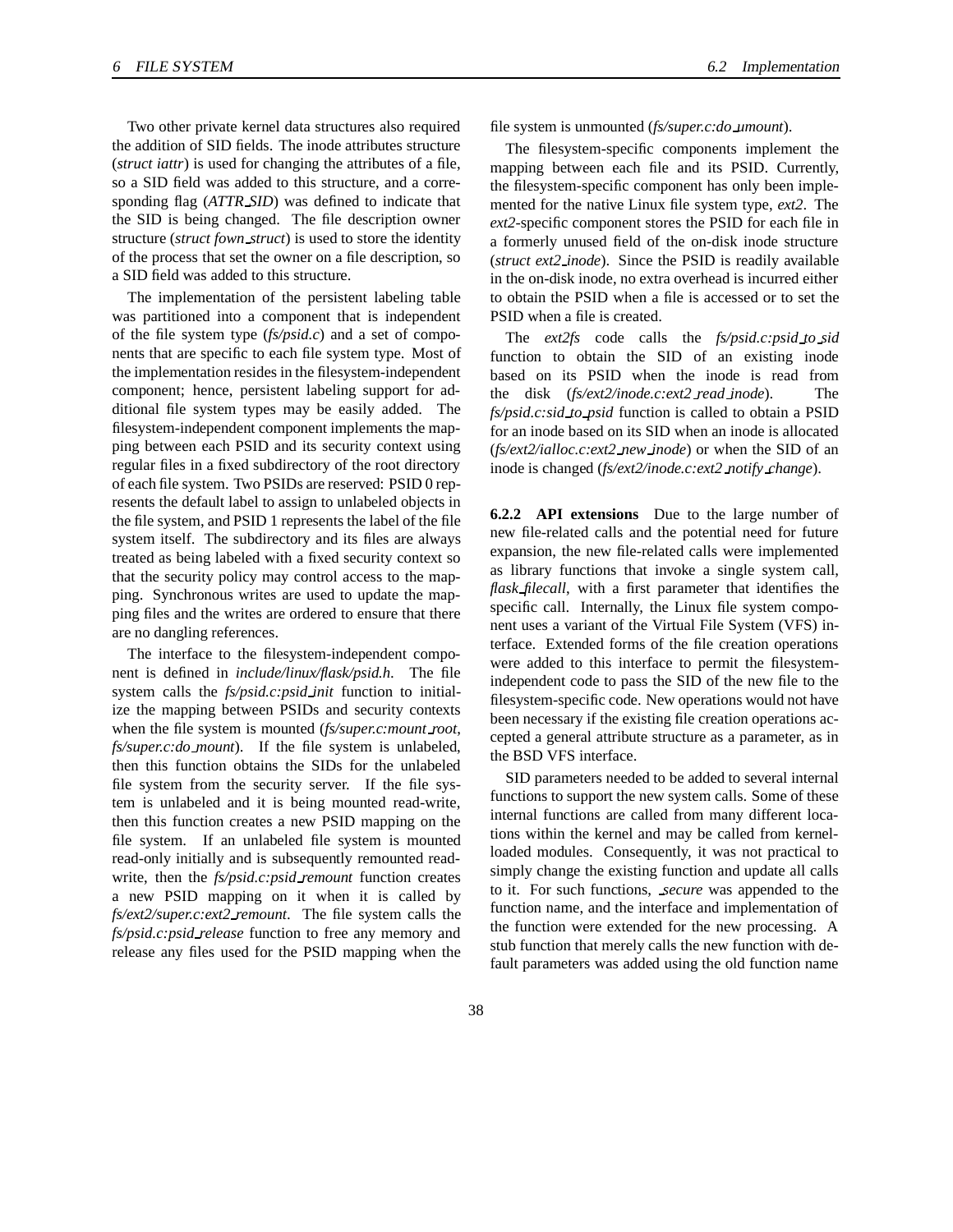and interface. This permits the existing code to continue to use the old function interface, but introduces the overhead of an extra function call in these cases.

**6.2.3 Control Requirements** The Linux file system code was studied to determine the location to implement each permission check associated with the control requirements specified in the design. Several factors influenced the placement of permission checks. Whenever possible, the permission checks were implemented in the filesystem-independent code so that they are applied to all file system types. Only a few control requirements are specific to the *ext2* file system type, so this was feasible for almost all of the permission checks. Permissions are typically checked as early as possible in the processing of each system call to simplify cleanup from permission failures and to ease maintenance of the checks as the file system code evolves. For services that are also controlled by a Linux access control check, the Flask permission check was usually implemented at the same location. However, a Flask permission cannot be checked until the kernel data structures for the necessary objects are accessible and appropriately locked. This required deferring some of the Flask permission checks until a later point in the processing.

To reduce the overhead of permission checks, the file system component was changed to store references to AVC entries with its file description (*struct file*) objects and inode (*struct inode*) objects. Two reference fields were added to the *struct file*: one for the permissions granted to the file description, and one for the permissions granted to the file. Since many of the file operations use pathname parameters rather than file descriptors, a field for storing a reference to the AVC entry containing the permissions granted to the file was also added to the *struct inode*.

Table 17 shows the control requirements implemented in each kernel function used to manipulate files. Only the class and permission are shown for each control requirement; the source SID and target SID can be found in the corresponding design table. The functions that implement the services for reading and writing files revalidate the permissions initially checked during *open namei*, using the AVC entry reference in the file description. Since these permissions also migrate into

|              | <b>CONTROL REQUIREMENT(S)</b> |
|--------------|-------------------------------|
| <b>CLASS</b> | <b>PERM</b>                   |
| fd           | create                        |
| file         | read                          |
| file         | write                         |
| file         | append                        |
| fd           | setattr                       |
| file         | read                          |
|              |                               |
| fd           | setattr                       |
| file         | read                          |

file write file append

file read fd setattr file write file append

file write file append process execute

file transition fs associate

sys\_write, fd setattr sys\_pwrite, hile write filemap write page file append sys\_sendfile fd setattr

old\_mmap fd setattr sys\_mprotect iii file read

cp\_new\_stat, cp\_old\_stat file getattr inode change ok file relabelfrom (SID) file relabelto

inode change ok file setattr

sys access file access do select, he file poll

sys\_fcntl: | file | lock

file ioctl: file getattr

file ioctl: fd getattr FIONREAD file getattr file ioctl: file getattr

ext2 ioctl: | file getattr

ext2 ioctl: | file setattr

sys\_ioctl file ioctl

FUNCTION(S) filp open open namei

sys read, sys\_pread, filemap nopage do readv writev

(other)

do poll

F GETLK, F SETLK, F SETLKW sys flock

FIBMAP

**FIGETBSZ** 

GETFLAGS, GETVERSION

SETFLAGS, **SETVERSION** 

Table 17: Implementing the file control requirements.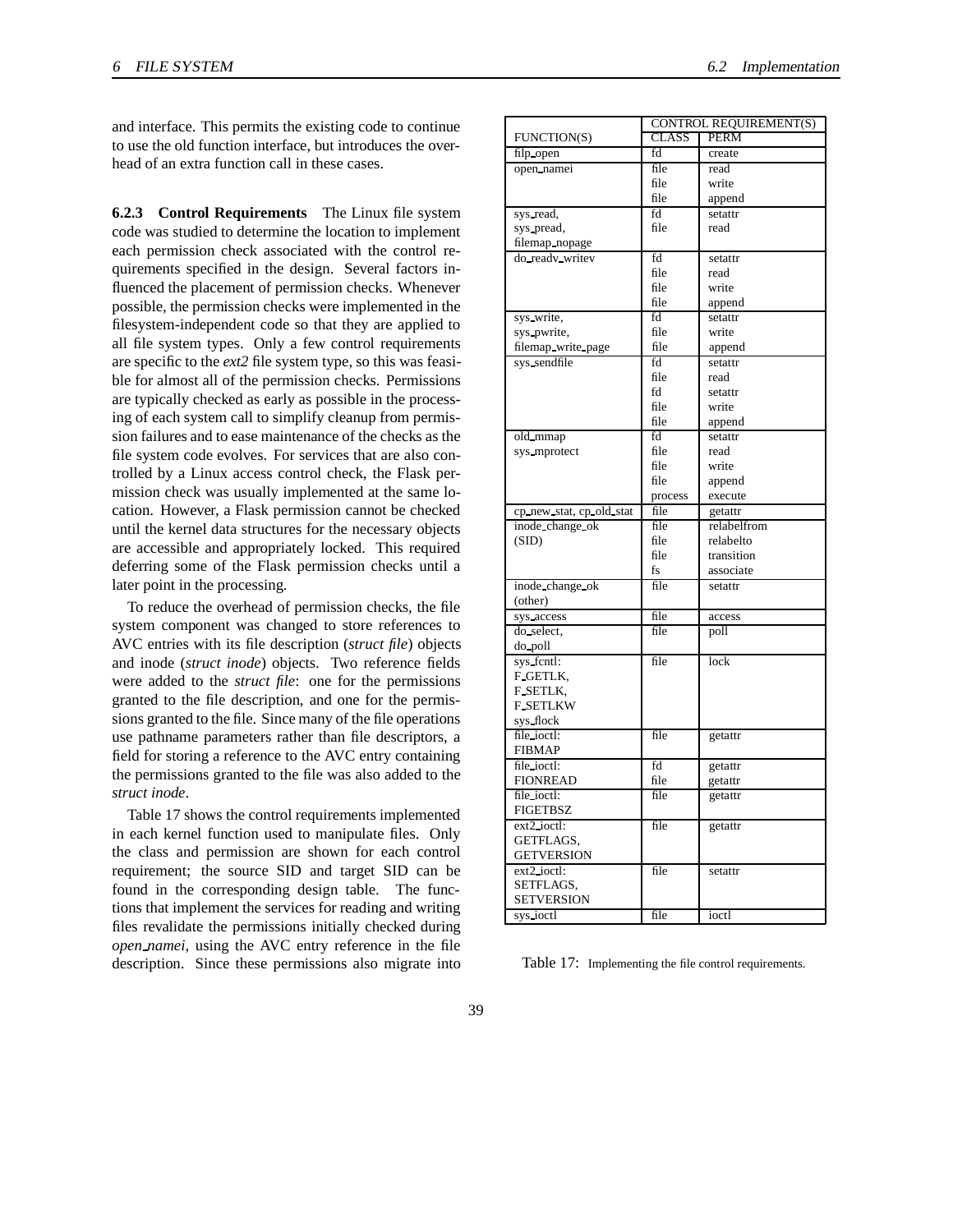|                  | CONTROL REQUIREMENT(S) |             |
|------------------|------------------------|-------------|
| FUNCTION(S)      | <b>CLASS</b>           | <b>PERM</b> |
| lookup_dentry    | dir                    | search      |
| sys_(f)chdir,    | dir                    | search      |
| sys_chroot       |                        |             |
| may_create       | dir                    | search      |
|                  | dir                    | add_name    |
| open namei,      | file                   | create      |
| do mkdir,        | fs                     | associate   |
| do mknod,        |                        |             |
| do_symlink       |                        |             |
| do_link          | file                   | link        |
| may_delete       | dir                    | search      |
|                  | dir                    | remove name |
| vfs_unlink       | file                   | unlink      |
| vfs_rmdir        | dir                    | rmdir       |
| vfs_rename       | file                   | rename      |
| vfs_rename_dir   | dir                    | reparent    |
|                  | dir                    | rmdir       |
| vfs_rename_other | file                   | unlink      |
| sys_getdents,    | fd                     | setattr     |
| old_readdir      | dir                    | read        |
| sys_readlink     | file                   | read        |

Table 18: Implementing the directory control requirements.

the page cache for memory-mapped files, any cached pages from a file are invalidated when the SID of a file is changed. As a result, subsequent access to the pages will cause *filemap nopage* to be executed. The *inode change ok* function implements both the permission checks for changing the SID of a file and the permission check for changing the ordinary Linux attributes of a file. Only the control requirements implemented in *ext2 ioctl* are specific to the filesystem type.

The control requirements implemented in each kernel function used to manipulate directories are shown in Table 18. The *lookup dentry* function checks *search* permission on each directory in the path prefix. All of the system calls use this function to perform pathname lookup. The functions for changing the current and root directories must also perform a *search* permission check against the last component of the path. The *may create* and *may delete* functions provide convenient locations for the Flask control requirements on the containing directory. The *unlink* and *rmdir* permission checks had to be implemented separately from the *may delete* function, since those checks should not be applied when the *re-*

|                | CONTROL REQUIREMENT(S)      |                |  |  |
|----------------|-----------------------------|----------------|--|--|
| FUNCTION(S)    | <b>CLASS</b><br><b>PERM</b> |                |  |  |
| do_remount     | fs                          | remount        |  |  |
| do_mount       | fs                          | mount          |  |  |
|                | dir                         | mounton        |  |  |
|                | dir                         | mountassociate |  |  |
| do umount      | fs                          | unmount        |  |  |
| sys ustat      | fs                          | getattr        |  |  |
| sys_(f)statfs  | fs                          | getattr        |  |  |
| sys_(f)chsidfs | fs                          | relabelfrom    |  |  |
|                | fs                          | relabelto      |  |  |
|                | fs                          | transition     |  |  |
|                | fs                          | associate      |  |  |

Table 19: Implementing the file system control requirements.

|                 | <b>CONTROL REQUIREMENT(S)</b> |             |  |
|-----------------|-------------------------------|-------------|--|
| FUNCTION(S)     | <b>CLASS</b>                  | <b>PERM</b> |  |
| sys lseek,      | fd                            | setattr     |  |
| sys_llseek      |                               |             |  |
| sys_fcntl:      | fd                            | setattr     |  |
| F_SETOWN,       |                               |             |  |
| <b>F_SETSIG</b> |                               |             |  |
| sys_fcntl:      | fd                            | setattr     |  |
| <b>F_SETFL</b>  | file                          | write       |  |
| sys fentl:      | fd                            | getattr     |  |
| F_GETFL.        |                               |             |  |
| F_GETOWN,       |                               |             |  |
| <b>F_GETSIG</b> |                               |             |  |
| sys_ioctl:      | fd                            | setattr     |  |
| FIONBIO.        |                               |             |  |
| <b>FIOASYNC</b> |                               |             |  |

Table 20: Implementing the file description control requirements.

*name* call removes the old link. The *sys getdents* and *old readdir* functions revalidate *read* permission using the AVC entry reference in the file description.

The remaining tables (Table 19 and Table 20) show the control requirements implemented in the kernel functions used to manipulate file systems and file descriptions. The *mount* and *mountassociate* permissions depend on the SID of the file system being mounted and the SID of the root directory of that file system. Consequently, these checks are deferred until after the file system metadata has been loaded, just prior to linking the file system into the file system name space.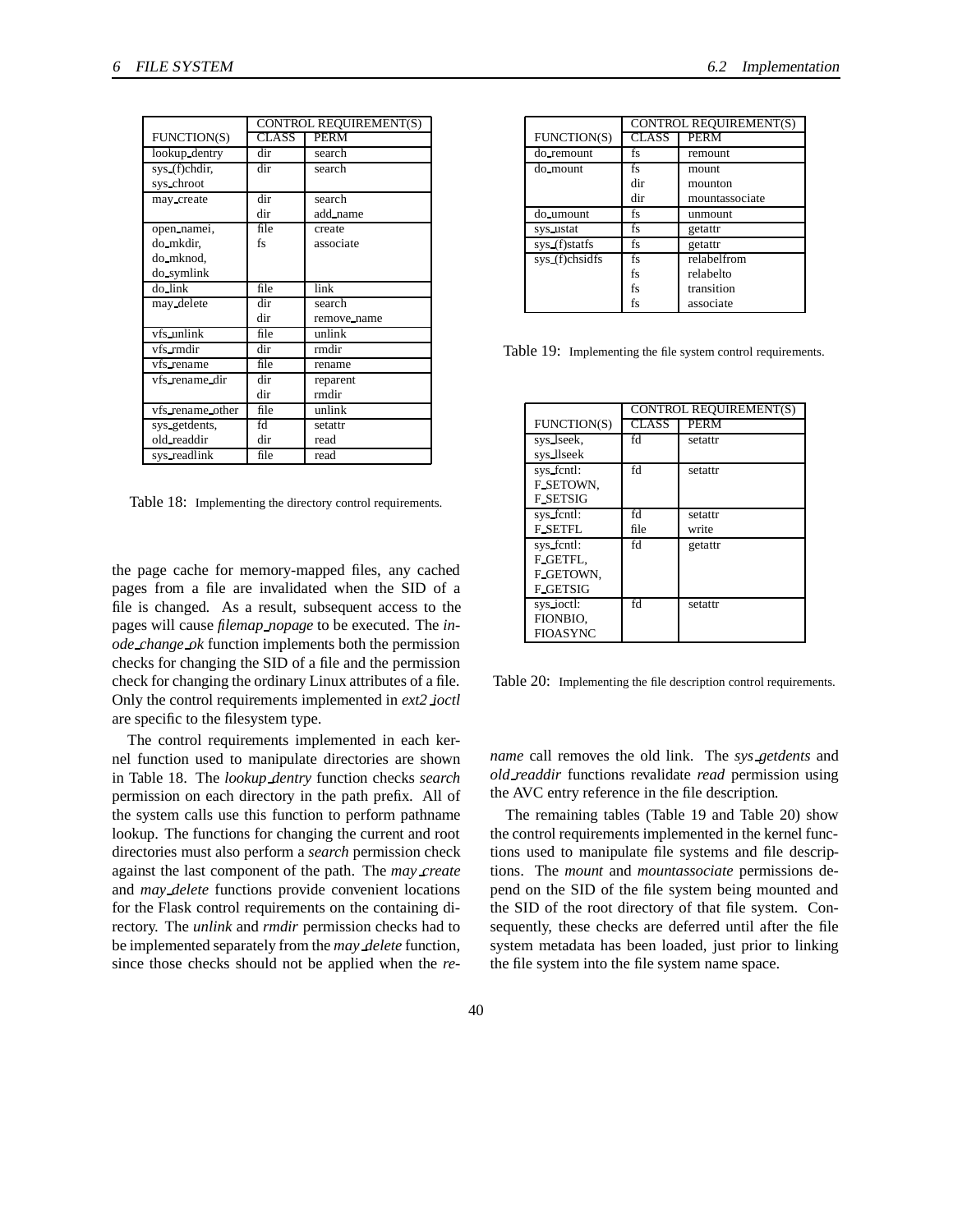# **7 Other File System Types**

This section describes how the Flask file security mechanisms were applied to control access to several additional file system types. The section begins by discussing the analysis, design, and implementation of labeling for the *procfs* file system. It then discusses the design and implementation of labeling for the *devpts* file system. Finally, it discusses the design and implementation of labeling for NFS client support.

#### **7.1 Procfs**

This subsection begins with an analysis of the *procfs* file system and its implementation. The design for labeling *procfs* files is then described. Finally, the implementation of labeling and controls is discussed.

**7.1.1 Procfs Analysis** The Linux *procfs* file system provides an interface to kernel data structures as an alternative to the traditional */dev/kmem* interface. This file system is typically mounted at */proc*. The */proc* file system hierarchy is described in the *proc(5)* manual page and in the *Documentation/proc.txt* file.

The Linux *sysctl* system call provides an interface for reading and writing system parameters. This system call is described in the *sysctl(2)* manual page. The system parameters are arranged in a tree structure, and they are typically also accessible through a parallel directory tree under the */proc/sys* subdirectory. In addition to the previously mentioned documents, the */proc/sys* hierarchy is described in the files in the *Documentation/sysctl* directory. Based on the documentation for *sysctl*, it appears that applications should always use the */proc/sys* interface instead of the system call interface for portability across kernel versions.

There is a subdirectory for each running process under */proc*, named by its process identifier. A process may always use the */proc/self* symbolic link to refer to its own subdirectory. The effective uid and effective gid of the processis used for the user and group ownership of the files and subdirectories within each process-specific subdirectory. Several files in these subdirectories permit any user to read them: the *cmdline*, *maps*, *stat*, *statm*, and *status* files. The remaining files may only be read by the owner. The *mem* file, which provides access to

the memory of the process, may only be read and written by the owner. The *procfs* implementation only permits a process to access its own *mem* file or the *mem* file of a child process that is stopped and being traced (*fs/proc/mem.c:get task*). The Linux 2.2.12 kernel implementation does not support write access to the *mem* files due to a risk of overwriting kernel memory if a process dies in the middle of a write, but future versions of the kernel are likely to support such access.

Most of the files in */proc* outside of the processspecific subdirectories are readable by all users. The most notable exceptions are */proc/kmsg* and */proc/kcore*, which are only readable by the superuser. The */proc/kmsg* file is used by *klogd* as a source of kernel log information as an alternative to the *syslog* system call interface. The */proc/kcore* file provides access to the physical memory of the system in core file format, and can be used by *gdb* to examine the current state of any kernel data structures. The kernel implementation also requires that a process possess the *CAP SYS RAWIO* capability to open the */proc/kcore* file (*fs/proc/array.c:open kcore*).

Only the superuser may write to files in */proc* outside of the process-specific subdirectories. Most files that can be written correspond to system parameters and are located in */proc/sys*. A few files outside of */proc/sys* also permit writing for configuration. For example, */proc/mtrr* may be written to manipulate the memory type range register, as described in *Documentation/mtrr.txt*. Some of the files under */proc/ide*, */proc/scsi*, */proc/bus*, and */proc/parport* may be written for device configuration.

The types and functions provided by the *procfs* file system to the kernel are defined in *include/linux/proc fs.h*. Entries in the */proc* file system are defined by *struct proc dir entry* objects. The *proc register* function may be used to add an entry under a given parent entry, and the *create proc entry* function may be used to create and register a dynamically allocated entry given a name, mode, and parent entry. Functions are also provided for registering entries under certain well-defined subdirectories, such as the *net* or *scsi* subdirectories.

When an entry in */proc* is looked up, an inode is obtained for the entry. The *fs/proc/inode.c:proc get inode* function copies the owner and mode attributes from the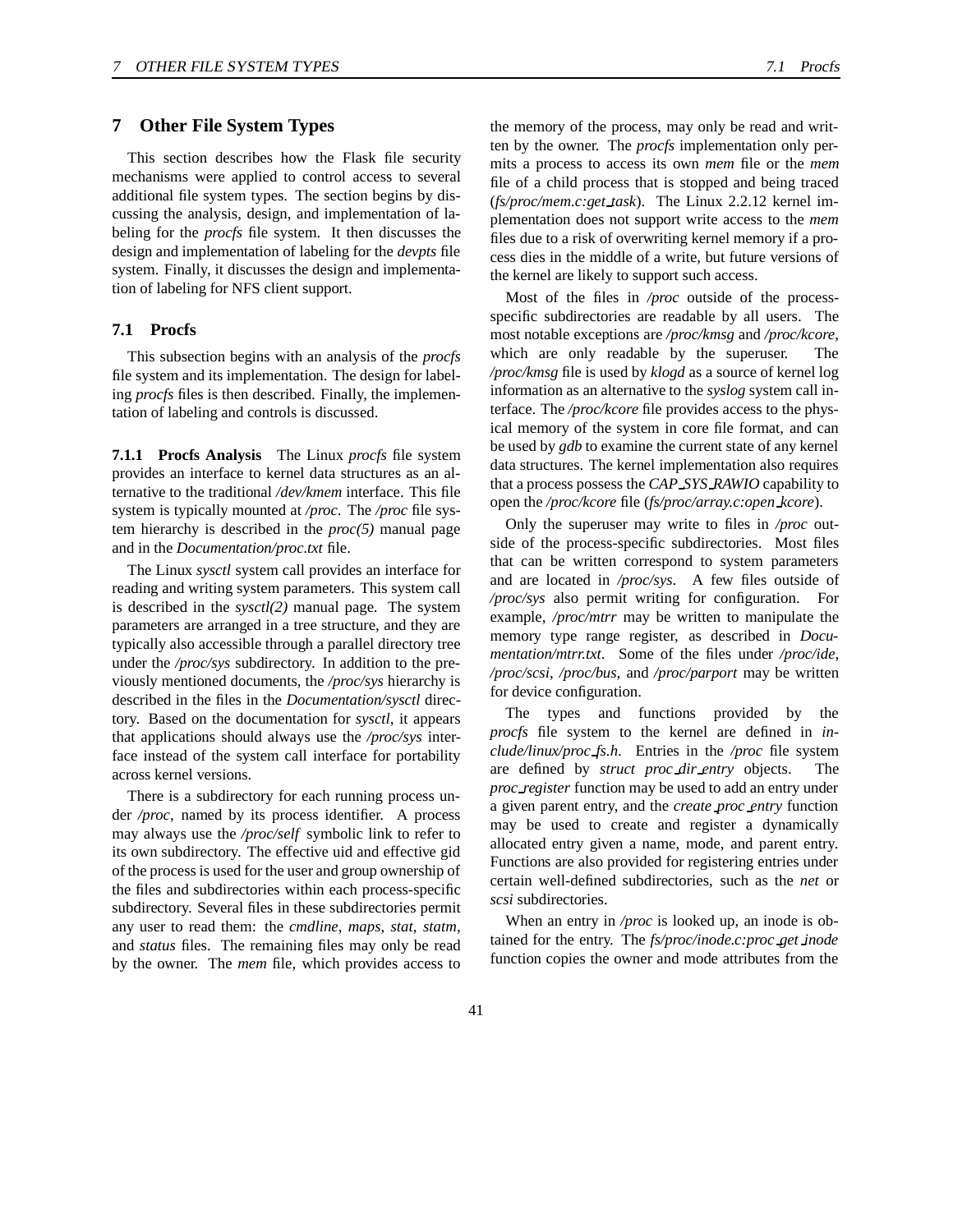entry into the inode when it is requested by a lookup. This function also calls the entry's *fill inode* operation. For process-specific files, this operation is implemented by the *base.c:proc pid fill inode* function, which copies the effective uid and effective gid of the associated process into the inode. The *inode.c:proc read inode* function also copies the effective identity attributes into the inode when the inode for a process-specific file is initialized.

The types and functions provided by the *sysctl* call to the kernel are defined in *include/linux/sysctl.h*. A sysctl table is defined by an array of *struct ctl table* objects. Each object may contain a pointer to an array of child objects. The statically declared *kernel/sysctl.c:root table* contains the base set of sysctl entries. The *sysctl init* function calls the *register proc table* function to create the corresponding entries under */proc/sys*.

Additional sysctl tables may be added dynamically by using the *register sysctl table* function. Unlike *proc register*, this function does not link the new table into an existing table in the hierarchy. Instead, the new table is added to a linked list of top-level tables. Consequently, dynamically-registered tables must contain dummy entries to provide the path from the root of the hierarchy to the newly registered parameters. The *register sysctl table* function also calls the *register proc table* function on the newly registered table.

When the *sysctl* system call is called, the *kernel/sysctl.c:parse table* function looks up the appropriate *struct ctl table* object, calling the *ctl perm* function to check that the process has search access to each table in the prefix. When a matching entry is found, the *do sysctl strategy* function calls *ctl perm* to check that the process has the appropriate read and/or write access to the table. The *ctl perm* function is also called by the *do rw proc* function when a sysctl parameter is accessed through */proc/sys*.

**7.1.2 Procfs Labeling Design** To enable the security policy to control access to each process-specific subdirectory based on the security attributes of the associated process, each process-specific subdirectory and its files will be labeled with the SID of the associated process. If the security policy needs to be able to distinguish the individual files within each process-specific subdirectory,

then a new interface could be added to the security server that would return the SID for each file based on the SID of the associated process. However, it is not evident that the security policy will require such distinctions. This contrasts with the distinctions in file modes among the files in the process-specific subdirectory.

Of particular note in the process-specific subdirectories are the *mem* files, since these files have the potential to provide read and write access to the memory of other processes. However, the existing restrictions on access to *mem* seem adequate if the ability to *ptrace* a child process is controlled by the security policy. Such controls need to be added to the process management component.

Most of the files outside of the process-specific subdirectories have the same fundamental security properties: readable by everyone and writeable only by administrators. Consequently, most of these files may be labeled with a single SID. This labeling scheme may be further refined over time to provide better support for least privilege. It seems desirable to provide support for easily specifying a distinct SID at any point in the */proc* hierarchy and automatically assigning that SID to all files below that point that are not explicitly labeled. This will permit gradual refinement of labeling with minimal changes.

Due to the highly sensitive nature of the *kmsg* and *kcore* files, each of these files will be labeled with a distinct SID to permit fine-grained control over access to each file. Note that the Flask capability permission for *CAP SYS RAWIO* will also need to be granted for access to the *kcore* file.

As with the Linux access controls for *sysctl*, the Flask controls should be same whether a parameter is accessed through */proc/sys* or through the *sysctl* system call. Hence, file mandatory access controls will be added to the *sysctl* system call code to parallel the controls that are already enforced when */proc/sys* is accessed. As an initial step toward least privilege, the *kernel*, *vm*, *net*, *fs*, and *dev* subtrees will each be labeled with a distinct SID. Additionally, the */proc/sys/kernel/modprobe* file will have a distinct SID to permit fine-grained control over the ability to change the path executed by the kernel to automatically load kernel modules. The other files and directories under */proc/sys* will be labeled with a SID that distinguishes them from the rest of */proc*.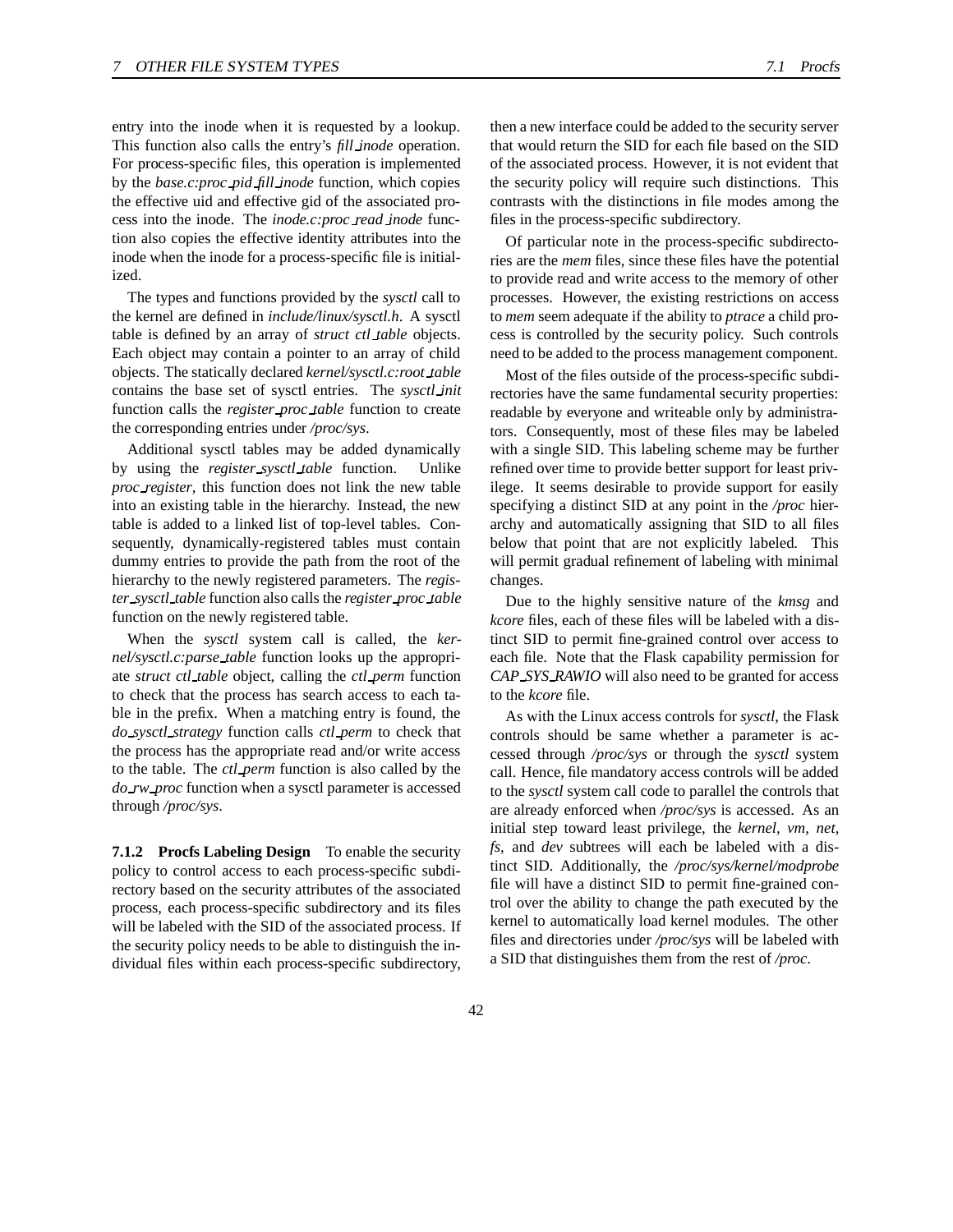**7.1.3 Procfs Labeling Implementation** The *base.c:proc pid fill inode* function and the *inode.c:proc read inode* function in *fs/proc* were changed to copy the SID of the associated process into the inode for the process-specific files. The *inode.c:proc read super* function was changed to initialize the SID of the root directory and the file system of the *procfs* file system to the *proc* initial SID. The initial SID was declared in *flask/initial sids* and defined in the security policy configuration.

A *sid* field was added to the *struct proc dir entry* structure in *include/linux/proc fs.h*. The field was added at the end of the structure to ensure that the statically declared structures could be left unchanged. The *proc root kcore*, *proc root kmsg*, and *proc sys root* definitions in *fs/proc/root.c* were changed to set the SID explicitly to a distinct initial SID value. The initial SIDs were declared in *flask/initial sids* and defined in the security policy configuration.

The *inode.c:proc get inode* function was changed to copy the SID from the *struct proc dir entry* structure into the inode if the SID is non-null. This change permits entries to be individually labeled by setting the SID in the structure. If the SID is null, then the inode is left unlabeled by *proc get inode*.

The *fs/proc/root.c:proc lookup* and *fs/proc/fd.c:proc lookupfd* functions were changed to copy the SID from the parent directory inode if the inode is unlabeled after the call to *proc get inode*. These changes cause unlabeled entries to be automatically labeled with the SID of their parent directory.

A *sid* field was added to the *struct ctl table* structure in *include/linux/sysctl.h*. The field was added at the end of the structure to ensure that the statically declared structures could be left unchanged. The *kernel*, *vm*, *net*, *fs*, and *dev* entries in the *kernel/sysctl.c:root table* definition were changed to set the SID of each entry to a corresponding initial SID. The *modprobe* entry in the *kern table* definition was changed to set the SID of the entry to a corresponding initial SID. The initial SIDs were declared in *flask/initial sids* and defined in the security policy configuration.

The *ctl table inherit sid* function was added to *kernel/sysctl.c*. This function traverses a sysctl table and ensures that all entries are labeled, using inheritance from the parent entry as necessary. The *sysctl init* function was changed to call this function on the *root table*.

The *ctl table root sid* function was also added to *kernel/sysctl.c*. This function is used to copy the SIDs from the root sysctl table into the dummy entries in a dynamically registered sysctl table. The *ctl table inherit sid* function may then be used to ensure that all of the entries in the dynamically registered sysctl table are labeled properly. The *register sysctl table* function was changed to call the two functions.

The *register proc table* function was changed to copy the SID of the *ctl table* structure into the *proc dir entry* structure returned by *create proc entry*. This change ensures that the */proc/sys* entries are labeled with the same SID as the corresponding *sysctl* entry.

The *ctl perm* function was changed to check the Flask directory *search* permission when a table entry is being traversed. This function was also changed to check the Flask file *read* and/or *write* permissions when a table entry is being accessed. These changes ensure that the Flask controls are enforced when the *sysctl* system call is used. Since the *ctl perm* function is also called by *do rw proc*, these checks are also redundantly performed when a sysctl parameter is accessed through */proc/sys*.

#### **7.2 Devpts**

The *devpts* file system provides an interface to pseudo terminal (*pty*) devices. It is typically mounted at */dev/pts*. A new pty device file is dynamically created when the */dev/ptmx* pty master multiplex device is opened. At mount time, a user identity, group identity, and mode can be specified for all pty files in the *devpts* file system. Typically, this feature is used to set the group and mode to allow write access by programs that are setgid to the *tty* group. A user identity is typically not specified at mount time. In the absence of the corresponding mount option, the user and/or group identity is inherited from the process that created the pty.

As with the *procfs* file system, an initial SID was defined for the *devpts* file system and its root directory. The SIDs of the file system and root directory are set to this value by the *fs/devpts/inode.c:devpts read super* function. The *devpts statfs* function returns this SID as the SID of the file system. The *devpts read inode* function returns this SID as the SID of the root inode.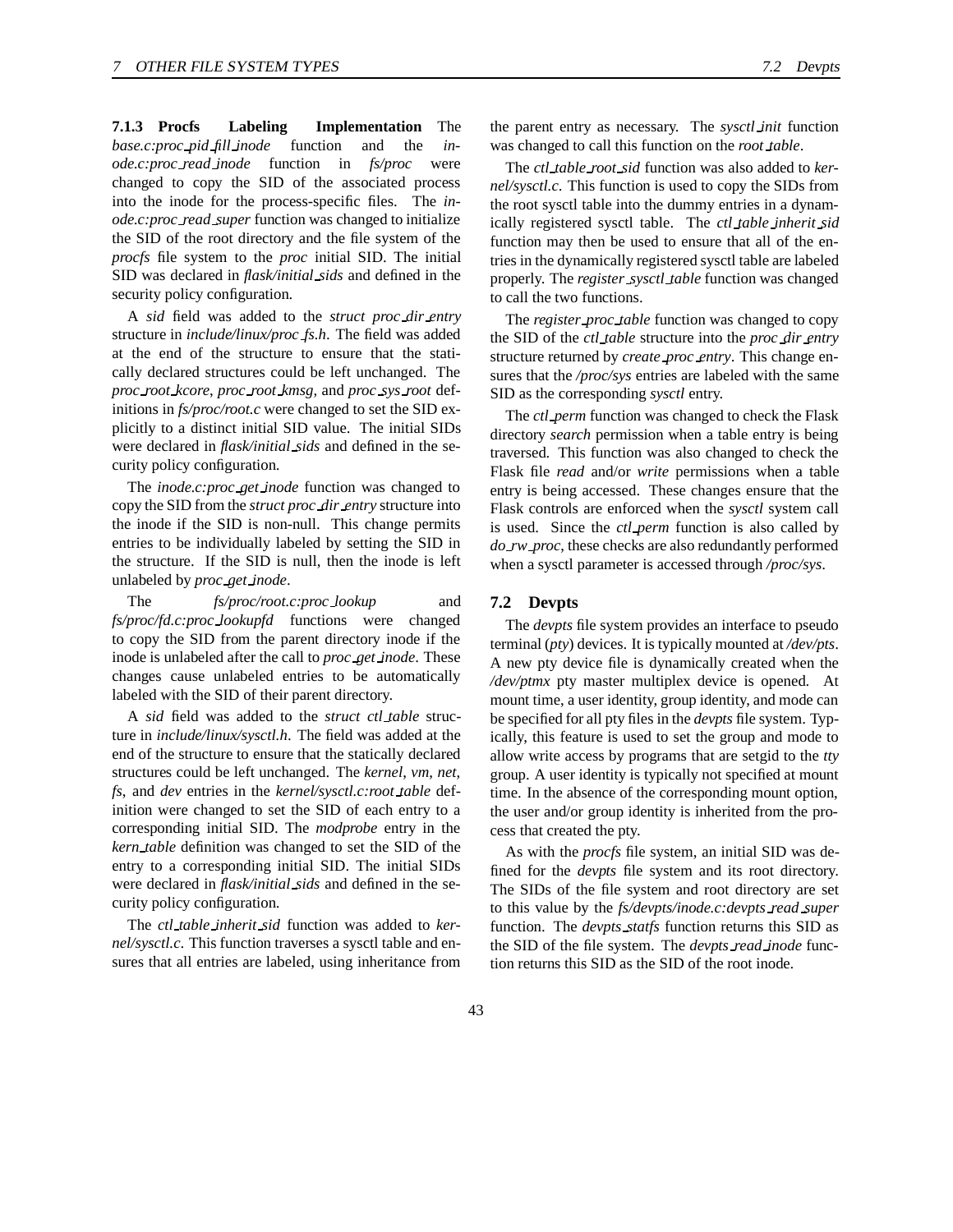To permit the security policy to control access to individual ptys, the *devpts pty new* function was modified to call the security server's *security transition sid* interface to obtain a SID for each new pty file. The SID of the creating process and the SID of the root directory of the *devpts* file system are passed to this interface as inputs. The security server returns a SID derived from these two SIDs. Pty files may need to be subsequently relabeled by programs to reflect changes in the label of the associated process. For example, the login program could relabel a pty created by rlogind based on the initial security context of the user shell.

#### **7.3 NFS client support**

To allow the security policy on an NFS client to control access to file systems mounted from ordinary NFS servers, each NFS file will be labeled based on the NFS server identity. A file system security context and a file security context can be specified for each NFS server in the policy configuration. These contexts are applied to all file systems and all files mounted from the NFS server.

An initial SID is defined as the default SID for NFS file systems and their files. If security contexts are not defined for the NFS server in the policy configuration, then the *security nfs sid* function returns this initial SID. Otherwise, the *security nfs sid* function returns the SIDs that correspond to the security contexts in the configuration.

The *fs/nfs/inode.c:nfs read super* function obtains the SIDs for the file system and root directory from the security server using the *security nfs sid* function. The *nfs statfs* function returns the file system SID. The *nfs fill inode* function copies the inode SID from the SID of the root directory. The *nfs notify change* function returns EACCES if the SID is being changed, or it checks *setattr* permission otherwise.

Separate labels could be supported for different file systems mounted from the same NFS server, but this would require the *nfs read super* function to pass an additional parameter to *security nfs sid* to identify the particular file system. Since the *mount* call is only provided with the NFS file handle for the root directory (as opposed to the pathname on the server), this is currently not implemented. If the mount program were modified to also pass the pathname, then the configuration could

| <b>OBJECT CLASS</b>  |
|----------------------|
| <b>TCP</b> socket    |
| <b>UDP</b> socket    |
| raw IP socket        |
| Unix stream socket   |
| Unix datagram socket |
| node                 |
| network interface    |
|                      |

Table 21: Object classes for the Linux networking component.

specify security contexts based on both the server identity and the pathname on the server for the root directory.

# **8 Networking**

This section describes the design and implementation of the Flask security mechanisms for Linux networking.

#### **8.1 Design**

This section describes our design for integrating the Flask security mechanisms into the Linux networking component. It begins with a discussion of the object classes and permissions defined for the networking component. This is followed by a description of the control requirements for the system calls used to manage and perform network interprocess communication. Finally, the new socket system calls defined for security-aware applications are described.

**8.1.1 Object Classes** The object classes for the Linux implementation of the *AF INET* and *AF UNIX* protocol families are shown in Table 21. Since Linux uses the BSD socket API, the socket is the principal controlled object class. The socket object class was refined into separate object classes for the different types of sockets. When a socket is created via the *socket* call, it inherits the SID of the process that created it by default. If the socket is created by a connection, then it inherits the SID of the listening socket by default. An alternative approach would be to have the security server compute the SID of the new socket based on the SID of the listening socket and the SID of the client socket.

The Linux network component creates two special purpose sockets for use by the *AF INET* protocol family. The *tcp socket* is used to send resets when a TCP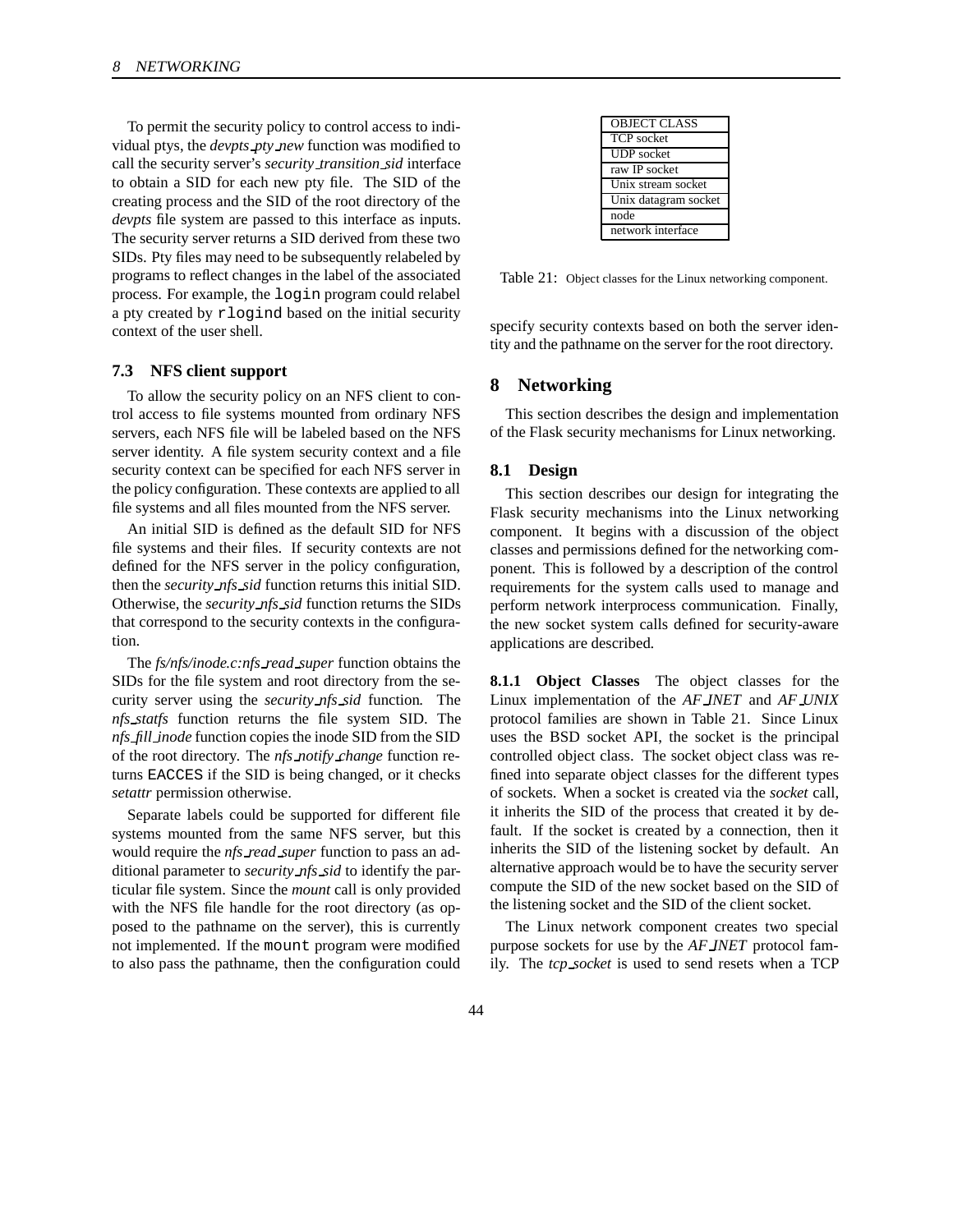packet is rejected, since there may be no local socket corresponding to the packet. The *icmp socket* is used to send ICMP messages. Two initial SIDs were defined for these sockets, with the corresponding security context determined by the security server.

For socket types that maintain message boundaries, each message is separately labeled. For other socket types, each message is implicitly associated with the SID of its sending socket. Although messages are labeled and controlled, a separate object class is not necessary. When a message is sent on a socket, it inherits the SID of the sending socket by default. When the network component receives a message from the network, the SID of the message is initially set to a default message SID associated with the receiving network interface. This default message SID is computed by the security server. If the message was protected using the IPSEC protocols, then the SID of the received message is set based on the information in the corresponding security association.

Each message is also associated with the SID of its source socket and the desired SID for its destination socket. By default, the desired SID for the destination socket of a message is set to the *any socket* initial SID. When a message is received from the network, the source socket SID of the message is initially set to the default message SID for the receiving network interface. If the message was protected using IPSEC protocols, then the source socket SID and the destination socket SID are set based on information in the corresponding security association.

The node object class was defined to permit controls on inbound messages based on the source address and to permit controls on outbound messages based on the destination address. The network interface object class was defined to permit controls based on the network interface used to send or receive a message. The SIDs for nodes and the SIDs for network interfaces are computed by the security server.

TCP and UDP port numbers are labeled to permit controls over the ability to bind to particular ports. Only those port numbers which are outside of the range used to automatically bind sockets, *ip local port range*, are labeled and controlled. Like messages, a separate object class is not necessary for port numbers. The security server computes SIDs for the port numbers.

| PERMISSION(S) | <b>DESCRIPTION</b>   |
|---------------|----------------------|
| bind          | Bind name            |
| name_bind     | Use port or file     |
| connect       | Initiate connection  |
| getopt        | Get socket options   |
| setopt        | Set socket options   |
| shutdown      | Shut down connection |
| recyfrom      | Receive from socket  |
| sendto        | Send to socket       |
| recv_msg      | Receive message      |
| send_msg      | Send message         |

Table 22: Additional permissions for the socket object classes.

If an *AF UNIX* socket is associated with an object in the file system namespace, there are two different objects with separate SIDs that represent the socket in different ways. The *AF UNIX* socket object is created first using the *socket* call and it inherits the SID of the creating process by default. The socket file object is created by a subsequent *bind* call on the socket, and it is labeled with a SID computed by the security server based on the SID of the creating process and the SID of the parent directory. The socket file object continues to exist until it is explicitly unlinked from the file system namespace. If an *AF UNIX* socket is associated with a name in the abstract namespace, there is no separate object for the name.

**8.1.2 Permissions** Since sockets are accessed through file descriptions, the socket object classes inherit the permissions defined for controlling access to the file object classes. Only the *read*, *write*, *poll*, *ioctl*, *create*, *lock*, *getattr*, *setattr*, *relabelfrom*, *relabelto*, and *transition* file permissions are meaningful for sockets.

Table 22 shows additional permissions that are specifically defined for controlling access to the socket object classes. The *bind*, *connect*, *getopt*, *setopt*, and *shutdown* permissions control the ability of processesto invoke various socket-specific system calls. For *AF INET* sockets, the *name bind* permission controls the relationship between a socket and its port number. For *AF UNIX* sockets, the *name bind* permission controls the relationship between a socket and its file. The *recvfrom* and *sendto* permissions control the relationship between the sending socket and the receiving socket for datagrams. The *recv msg* and *send msg* permissions control the relation-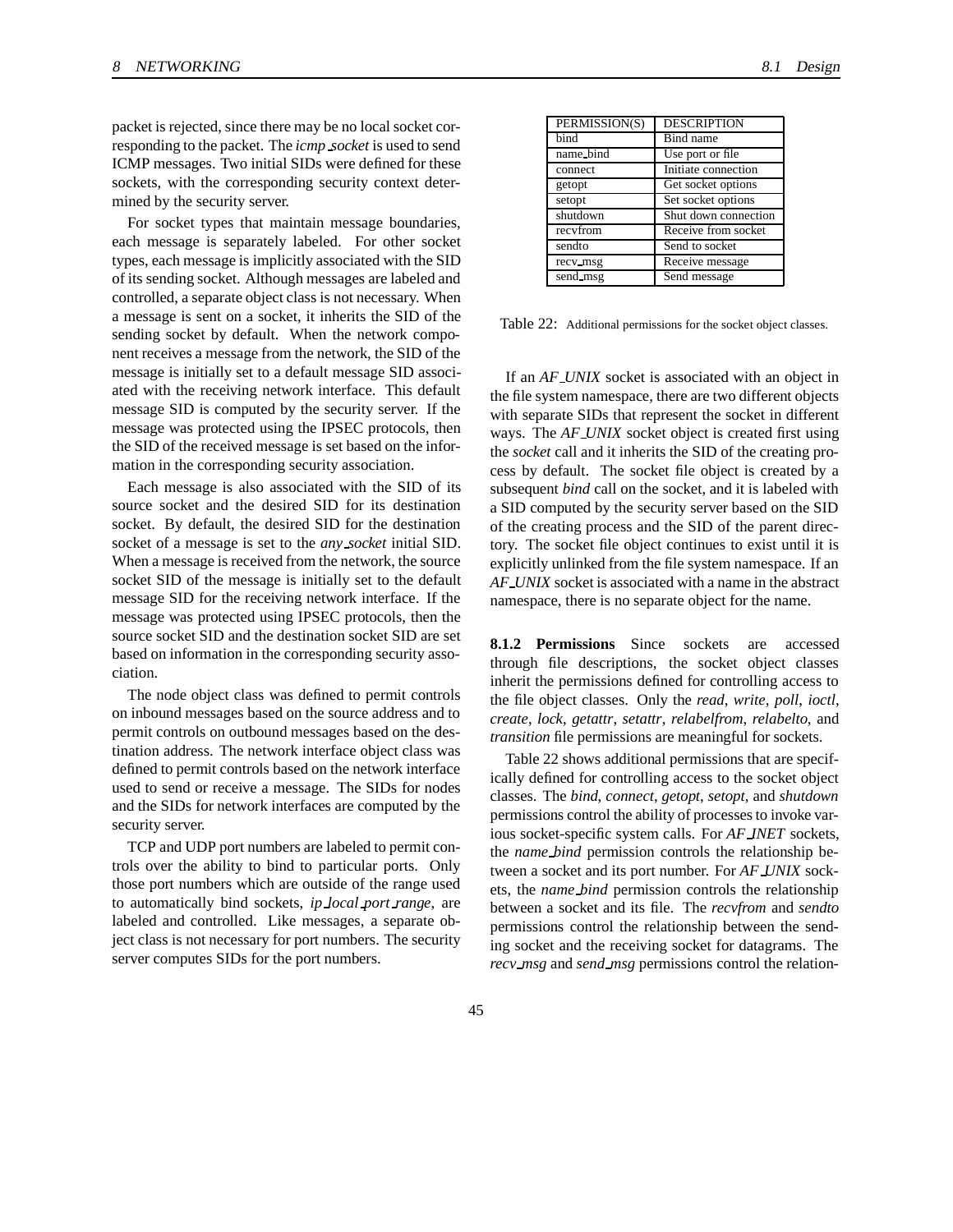| PERMISSION(S) | <b>DESCRIPTION</b>                   |
|---------------|--------------------------------------|
| listen        | Listen for connections               |
| accept        | Accept a connection                  |
| newconn       | Create new socket for connection     |
| connectto     | Connect to server socket             |
| acceptfrom    | Accept connection from client socket |

Table 23: Additional permissions for the TCP and Unix stream socket object classes.

| PERMISSION(S) | <b>DESCRIPTION</b>    |
|---------------|-----------------------|
| getattr       | Get attributes        |
| setattr       | Set attributes        |
| tcp_recv      | Receive TCP packet    |
| tcp_send      | Send TCP packet       |
| udp_recv      | Receive UDP packet    |
| udp_send      | Send UDP packet       |
| rawip recv    | Receive Raw IP packet |
| rawip_send    | Send Raw IP packet    |

Table 24: Permissions for the network interface object class.

ship between a datagram message and the receiving or sending socket. These two permissions are implicitly granted if the message SID is equal to the sending socket SID.

The connection-oriented service provided by stream sockets requires several additional permissions, as shown in Table 23. The *listen* and *accept* permissions control the ability of processes to invoke the corresponding system calls. The *newconn* permission controls the relationship between the server socket created by a connection and the listening socket. This permission is implicitly granted if the sockets have the same SID. The *connectto* and *acceptfrom* permissions control the relationship between the client socket and the server socket.

The set of permissions for the network interface object class is shown in Table 24. The *setattr* and *getattr* permissions control the ability of processes to manipulate the interface parameters. The remaining permissions control the relationship between a message and the network interface on which it is sent or received. Similar permissions are defined for the node object class, as shown in Table 25, to control the relationship between an inbound message and its source address and the relationship between an outbound message and its destination

| PERMISSION(S) | <b>DESCRIPTION</b>         |
|---------------|----------------------------|
| tcp_recv      | Receive TCP packet         |
| tcp_send      | Send TCP packet            |
| udp_recv      | Receive UDP packet         |
| udp_send      | Send UDP packet            |
| rawip recv    | Receive Raw IP packet      |
| rawip_send    | Send Raw IP packet         |
| enforce_dest  | Enforce destination socket |

Table 25: Permissions for the node object class.

| PERMISSION(S)  | <b>DESCRIPTION</b>        |
|----------------|---------------------------|
| route_control  | Manipulate routing tables |
| arp_control    | Manipulate ARP table      |
| rarp_control   | Manipulate RARP table     |
| net io control | Use device-specific ioctl |

Table 26: Additional permissions for the system object class.

address. The *enforce dest* permission for the node object class was defined to support the extended socket calls, as described in Section 8.1.4.

Table 26 shows permissions that were added to the system object class for the networking component. The *route control* permission controls the ability of a process to manipulate the kernel IP routing table. The *arp control* and *rarp control* permissions control the ability of a process to manipulate the kernel ARP cache and RARP table, respectively. The *net io control* permission controls the ability of a process to invoke a device-specific *ioctl* on a network device.

**8.1.3 Control Requirements** This subsection describes the control requirements for each Linux system call that provides a service implemented by the network component. The control requirements specify the permissions that must be granted for the system call to successfully execute. In the following tables, the control requirements for each system call are specified, where each control requirement is described by the class, permission, source SID (SSID), and target SID (TSID) used in a permission check. Since multiple calls may have the same requirements, more than one call may be listed in the leftmost column of a single table entry. In this case, all of the requirements in that table entry apply to all of the calls.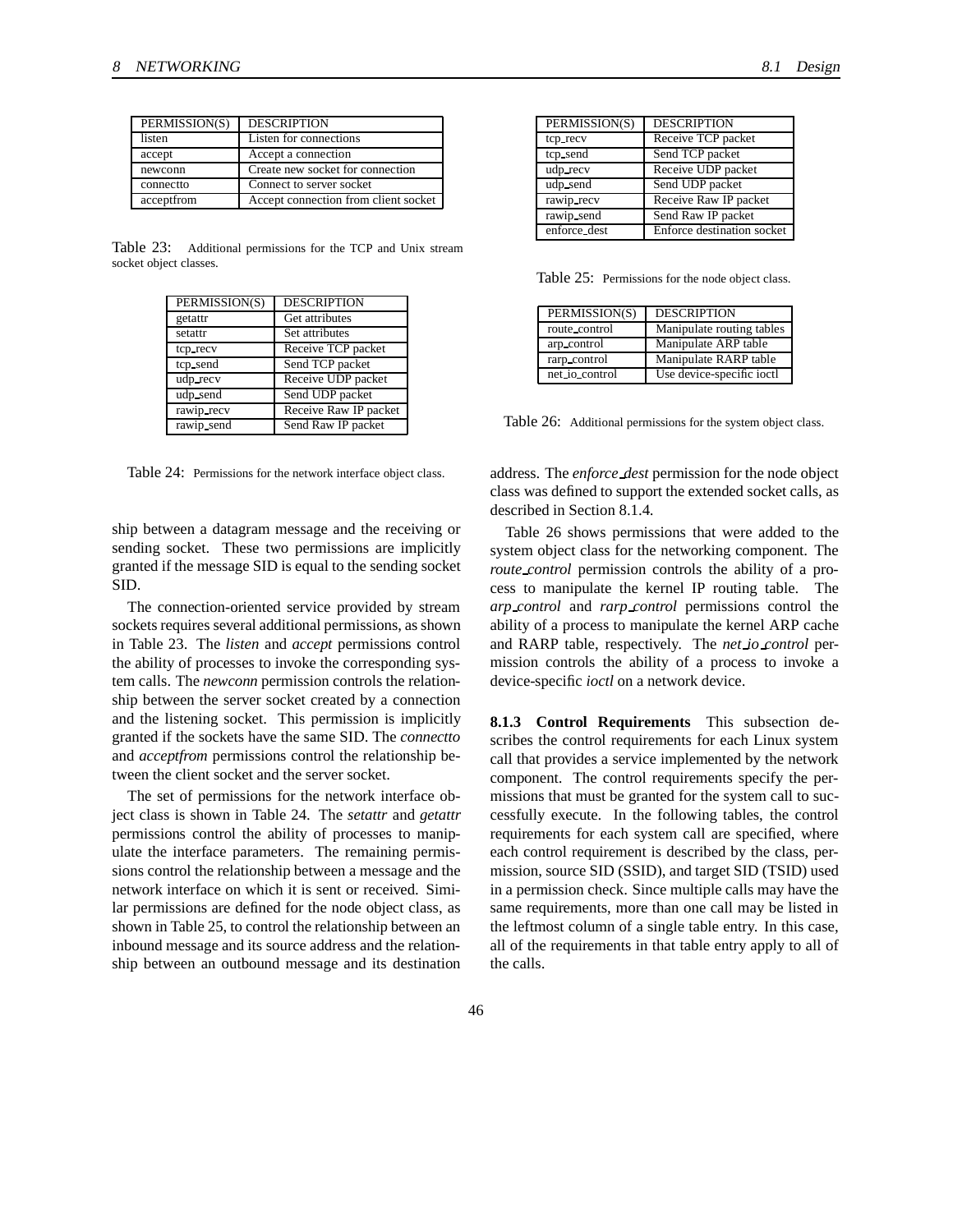|           | CONTROL REQUIREMENT(S) |             |             |             |
|-----------|------------------------|-------------|-------------|-------------|
| CALL(S)   | <b>CLASS</b>           | <b>PERM</b> | <b>SSID</b> | TSID        |
| listen    | socket                 | listen      | current     | SO.         |
|           | socket                 | newconn     | SO.         | newconn sid |
| connect   | socket                 | connect     | current     | client so   |
|           | socket                 | connectto   | client so   | server_so   |
|           | netif                  | tcp_send    | client_so   | netif       |
|           | node                   | tcp_send    | client_so   | node        |
|           | netif                  | tcp_recv    | server_so   | netif       |
|           | node                   | tcp_recv    | server so   | node        |
| accept    | socket                 | accept      | current     | listen so   |
|           | socket                 | newconn     | listen so   | server_so   |
|           | socket                 | acceptfrom  | server so   | client so   |
|           | netif                  | tcp_send    | server so   | netif       |
|           | node                   | tcp_send    | server so   | node        |
|           | netif                  | tcp_recv    | client_so   | netif       |
|           | node                   | tcp_recv    | client so   | node        |
| write,    | socket                 | write       | current     | SO.         |
| send.     | socket                 | connectto   | <b>SO</b>   | peer so     |
| sendto,   | socket                 | acceptfrom  | SO.         | peer so     |
| sendmsg   | netif                  | tcp_send    | SO          | netif       |
|           | node                   | tcp_send    | SO.         | node        |
|           | netif                  | tcp_recv    | peer so     | netif       |
|           | node                   | tcp_recv    | peer so     | node        |
| read.     | socket                 | read        | current     | SO.         |
| recv,     | socket                 | connectto   | SO.         | peer so     |
| recvfrom, | socket                 | acceptfrom  | SO          | peer so     |
| recvmsg   | netif                  | tcp_send    | SO.         | netif       |
|           | node                   | tcp_send    | SO          | node        |
|           | netif                  | tcp_recv    | peer so     | netif       |
|           | node                   | tcp_recv    | peer so     | node        |
|           | fd                     | receive     | current     | fd          |

Table 27: Control requirements for connection-oriented communication. The *tcp send* and *tcp recv* permission requirements only apply to TCP traffic, not Unix stream traffic. The *receive* permission requirement only applies to Unix stream traffic containing file descriptors.

In the tables, network interface classes and SIDs are abbreviated by *netif*. A socket permission check uses the class of the socket being accessed, so the *socket* class in the tables may be any appropriate socket object class. Socket SIDs are abbreviated by *so*. Since a single call may involve multiple sockets, socket SIDs may be prefixed with a distinguishing identifier, such as *listen* , *client* , *server* , or *dst* .

Table 27 shows the control requirements for system calls used to perform connection-oriented communication. For each of these calls, permission is required to invoke the call on the socket, *i.e.* the *listen*, *connect*, *accept*, *write*, and *read* permissions. For Unix stream

sockets that are bound in the file system namespace, the client process must be granted *search* permission to the directories in the path and *write* permission to the socket file in order to use *connect*.

On the server node, the *newconn* permission must be granted between the listening socket and the newly created server socket, and the *acceptfrom* permission must be granted between the server and client sockets. For TCP, these permissions are checked when the server receives the client's *SYN* packet on a listening socket. On the client node, the *connectto* permission must be granted between the client socket and the server socket. For TCP, this permission is checked when the client obtains the label of the server socket from the server's *SYN-ACK* packet. If a TCP simultaneous open occurs, then both nodes check *connectto* permission when they receive the other node's *SYN* packet. The appropriate connection permission (*connectto* or *acceptfrom*) must be revalidated when traffic is sent or received on an established connection, since a policy change may revoke permission for the connection. In this case, the connection must be reset. For TCP, on each node, the appropriate *tcp send* and *tcp recv* permissions must be granted for the network interface and the peer node.

For Unix stream sockets, the *connectto* permission check is redundant with the *acceptfrom* permission check, since the connection is local. Nonetheless, both permission checks are performed to maintain consistency with the TCP controls. The network control requirements for Unix stream sockets only differ from the TCP requirements in that there is no equivalent for the *tcp send* and *tcp recv* permission checks.

There is also an additional file control requirement for Unix stream or datagram communication, the *receive* requirement on file descriptions. As explained in the file system control design, open file descriptions must be labeled and controlled. The *receive* permission must be granted between the receiving process and each open file description received through Unix stream or datagram communication.

The control requirements for connectionless communication are shown in Table 28. As with the connectionoriented calls, permission is required to invoke each call on the socket, *i.e.* the *connect*, *write*, and *read* permissions. For Unix datagram sockets that are bound in the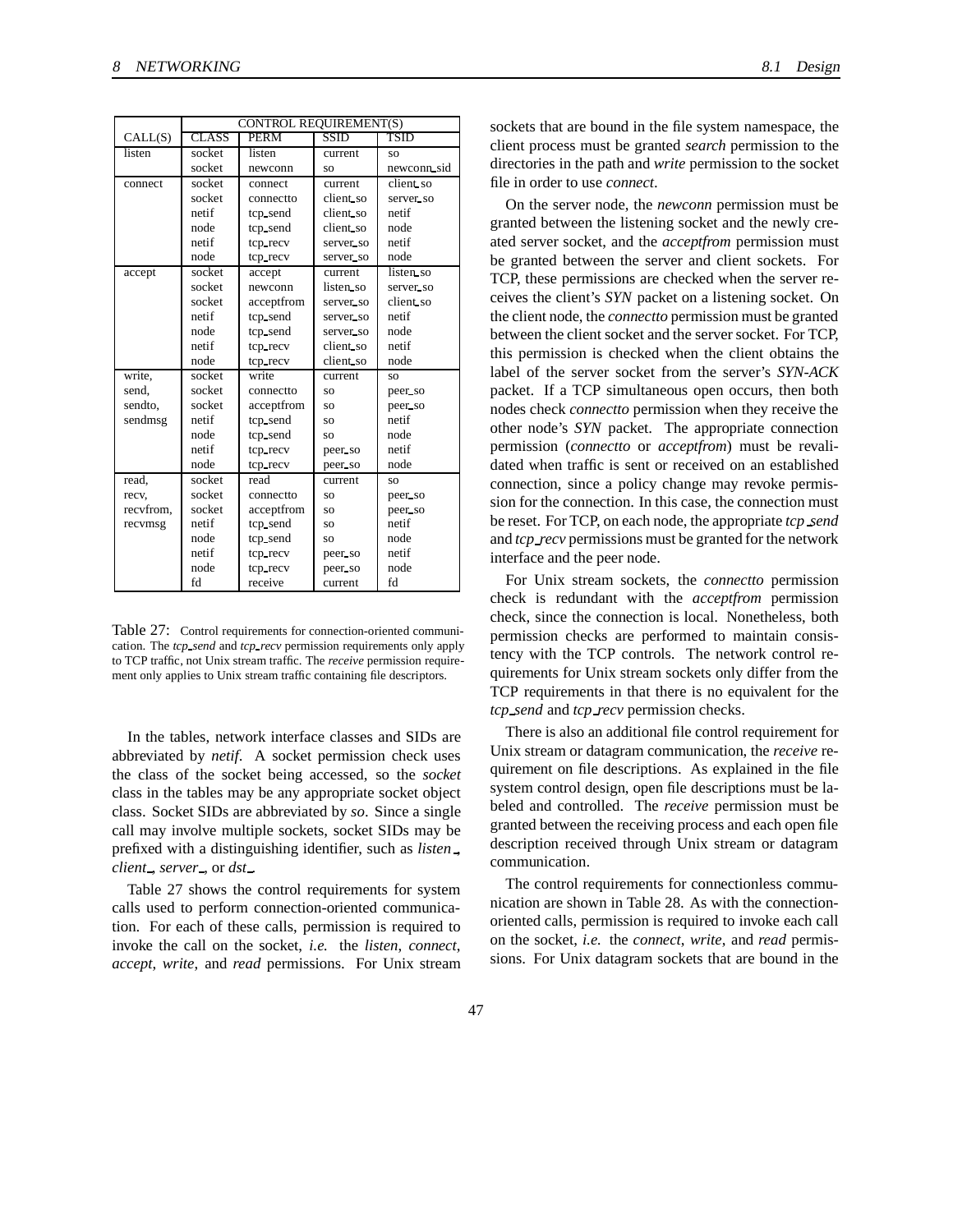|           | CONTROL REQUIREMENT(S) |            |             |           |
|-----------|------------------------|------------|-------------|-----------|
| CALL(S)   | <b>CLASS</b>           | PERM       | <b>SSID</b> | TSID      |
| connect   | socket                 | connect    | current     | SO.       |
| write,    | socket                 | write      | current     | SO.       |
| send,     | socket                 | sendto     | SO.         | dst_so    |
| sendto.   | socket                 | send_msg   | SO.         | msg       |
| sendmsg   | netif                  | udp_send   | msg         | netif     |
|           | node                   | udp_send   | msg         | node      |
|           | netif                  | rawip send | msg         | netif     |
|           | node                   | rawip_send | msg         | node      |
| read,     | socket                 | read       | current     | <b>SO</b> |
| recv,     | socket                 | recyfrom   | SO.         | Src_so    |
| recyfrom, | socket                 | recv_msg   | SO          | msg       |
| recvmsg   | netif                  | udp_recv   | msg         | netif     |
|           | node                   | udp_recv   | msg         | node      |
|           | netif                  | rawip recv | msg         | netif     |
|           | node                   | rawip_recv | msg         | node      |
|           | fd                     | receive    | current     | fd        |

Table 28: Control requirements for connectionless communication. The *udp send* and *udp recv* permission requirements only apply to UDP traffic. The *rawip send* and *rawip recv* permission requirements apply to any IPv4 traffic other than TCP or UDP. The *receive* permission requirement only applies to Unix datagram traffic containing file descriptors.

file system namespace, the client process must be granted *search* permission to the directories in the path and *write* permission to the socket file in order to use *connect*, *sendto*, or *sendmsg*.

On the sending node, the *sendto* permission must be granted between the source and destination sockets, and the *send msg* permission must be granted between the source socket and the message. For *AF INET* sockets, by default, the *any socket* initial SID is used as the destination socket SID in the *sendto* permission check, since the sending node does not know the SID of the destination socket. On the receiving node, the *recvfrom* permission must be granted between the destination and source sockets, and the *recv msg* permission must be granted between the destination socket and the message. For IPv4 traffic, on each node, the appropriate *udp send* and *udp recv* permissions, or the *rawip send* and *rawip recv* permissions, must be granted for the network interface and the peer node.

For Unix datagram communication, the SID of destination socket is known when the *sendto* permission check is performed, so it is used in the check. The *sendto* permission check is redundant with the *recvfrom* permis-

|             | CONTROL REQUIREMENT(S) |             |             |           |
|-------------|------------------------|-------------|-------------|-----------|
| CALL(S)     | <b>CLASS</b>           | <b>PERM</b> | <b>SSID</b> | TSID      |
| socket      | socket                 | create      | current     | <b>SO</b> |
| bind        | socket                 | bind        | current     | <b>SO</b> |
|             | socket                 | name_bind   | SO.         | port      |
| getsockname | socket                 | getattr     | current     | SO.       |
| getpeername | socket                 | getattr     | current     | SO.       |
| getsockopt  | socket                 | getopt      | current     | <b>SO</b> |
| setsockopt  | socket                 | setopt      | current     | <b>SO</b> |
| shutdown    | socket                 | shutdown    | current     | <b>SO</b> |

Table 29: Control requirements for other socket calls.

sion check, since the communication is local and since the actual destination socket SID is used in the *sendto* permission check. Nonetheless, both permission checks are performed to maintain consistency with the UDP and raw IP controls. The network control requirements for Unix datagram communication only differ from the UDP requirements in that there is no equivalent for the *udp send* and *udp recv* permission checks. As with Unix stream communication, there is the additional *receive(fd)* file control requirement when receiving file descriptors.

The control requirements for the other socket calls are shown in Table 29. The *create* permission must be granted in order to create a socket with the *socket* call. The other calls all require permission to invoke the call on an existing socket, *e.g.* the *getattr* permission. For *AF INET* sockets, if the *bind* call is invoked with a port number outside of the range used to automatically bind sockets, then the *name bind* permission must be granted between the socket and the port number. For *AF UNIX* sockets, if the *bind* call is invoked with a name in the file system namespace, then the *name bind* permission must be granted between the socket and the socket file.

The control requirements for the *ioctl* commands are shown in Table 30. The commands for manipulating the attributes of a network interface are controlled through the *setattr* and *getattr* permissions on each network interface. The remaining commands are controlled through system permissions.

**8.1.4 API extensions** Figure 17 shows the new Linux socket system calls that must be added for security-aware applications. The *getsockname secure*, *getpeername secure*, *accept secure*, *recvfrom secure*,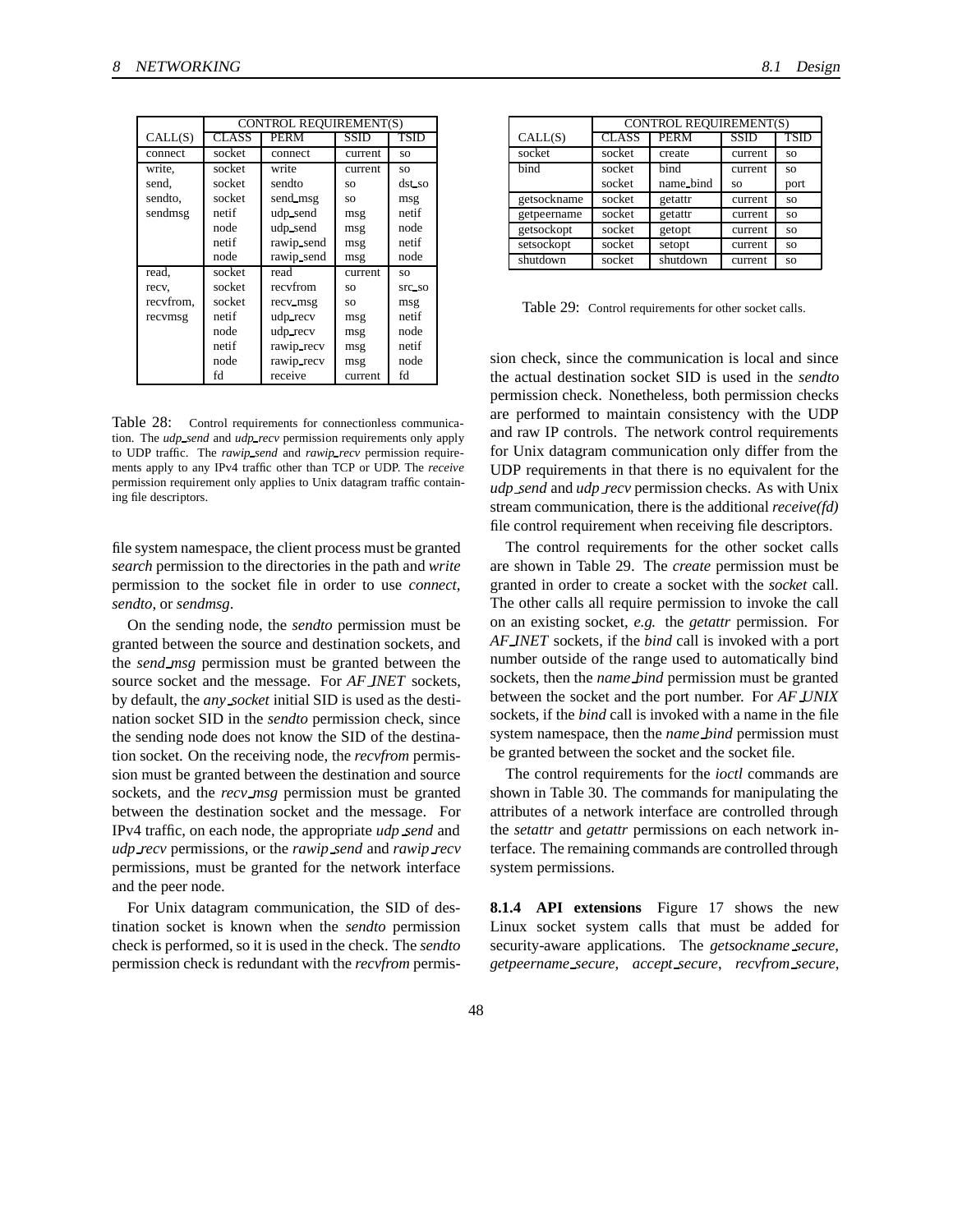|                   | <b>CONTROL REQUIREMENT(S)</b> |             |             |             |
|-------------------|-------------------------------|-------------|-------------|-------------|
| CALL(S)           | <b>CLASS</b>                  | <b>PERM</b> | <b>SSID</b> | <b>TSID</b> |
| ioctl: TIOC-      | socket                        | getattr     | current     | SO.         |
| OUTQ,             |                               |             |             |             |
| <b>INO</b>        |                               |             |             |             |
| ioctl: SIOC-      | netif                         | getattr     | current     | netif       |
| GIFADDR.          |                               |             |             |             |
| GIFBRDADDR,       |                               |             |             |             |
| GIFDSTADDR.       |                               |             |             |             |
| <b>GIFNETMASK</b> |                               |             |             |             |
| ioctl: SIOC-      | netif                         | setattr     | current     | netif       |
| SIFFLAGS,         |                               |             |             |             |
| SIFADDR,          |                               |             |             |             |
| SIFBRDADDR,       |                               |             |             |             |
| SIFDSTADDR,       |                               |             |             |             |
| <b>SIFNETMASK</b> |                               |             |             |             |
| ioctl: SIOC-      | system                        | route-      | current     | kernel      |
| ADDRT.            |                               | control     |             |             |
| DELRT.            |                               |             |             |             |
| <b>RTMSG</b>      |                               |             |             |             |
| ioctl: $SIOC-$    | system                        | arp-        | current     | kernel      |
| DARP,             |                               | control     |             |             |
| GARP.             |                               |             |             |             |
| <b>CSARP</b>      |                               |             |             |             |
| ioctl: SIOC-      | system                        | rarp-       | current     | kernel      |
| DRARP.            |                               | control     |             |             |
| GRARP.            |                               |             |             |             |
| <b>CSRARP</b>     |                               |             |             |             |
| ioctl:            | system                        | net_io-     | current     | kernel      |
| device-specific   |                               | control     |             |             |

Table 30: Control requirements for ioctl commands.

and *recvmsg secure* calls permit applications to obtain the SIDs of local and peer sockets and the SIDs of messages. The *socket secure* and *listen secure* calls permit applications to specify a particular SID to use when a new socket is created. The *listen secure* call also permits applications to specify that server sockets created by a connection should be labeled with the SID of the client socket. The *sendto secure* and *sendmsg secure* calls permit applications to specify a particular SID to use for a message.

The *connect secure*, *sendto secure*, and *sendmsg secure* calls also permit applications to specify a desired SID for the peer socket. For connection requests and outbound datagrams, this restriction can only be enforced by the destination node. However, a destination node may not be capable of enforcing the restriction or it may not be trusted to enforce the restriction. Consequently, the source node performs an *enforce dest* permission check between the desired SID and the destination node SID. This check is not necessary for *AF UNIX* sockets, since the communication is local.

When used with stream sockets, *connect secure* specifies the desired SID of the listening socket. The SID of the server socket created by the connection may differ from this SID since the server application may have used *listen secure*. If a client wishes to ensure that the server socket has a particular SID prior to sending data, then it may obtain the SID using *getpeername secure*. Alternatively, a client may specify the desired server socket SID with *sendto secure*. In this case, since the server socket SID was obtained by the client node during connection establishment, the client node may check the desired SID against it.

Since sockets are accessed through file descriptions, the *fstat secure* call may also be used to obtain the SID of a socket. The *fchsid* call may be used to relabel UDP sockets, raw IP sockets, Unix datagram sockets or Unix stream sockets. Relabeling of TCP sockets is not supported in the current design because there is no mechanism for synchronizing the change with the peer transport layer. The change might also need to be synchronized with the peer application, because the peer application may be relying on the socket SID provided by the extended socket calls. No mechanism is provided for such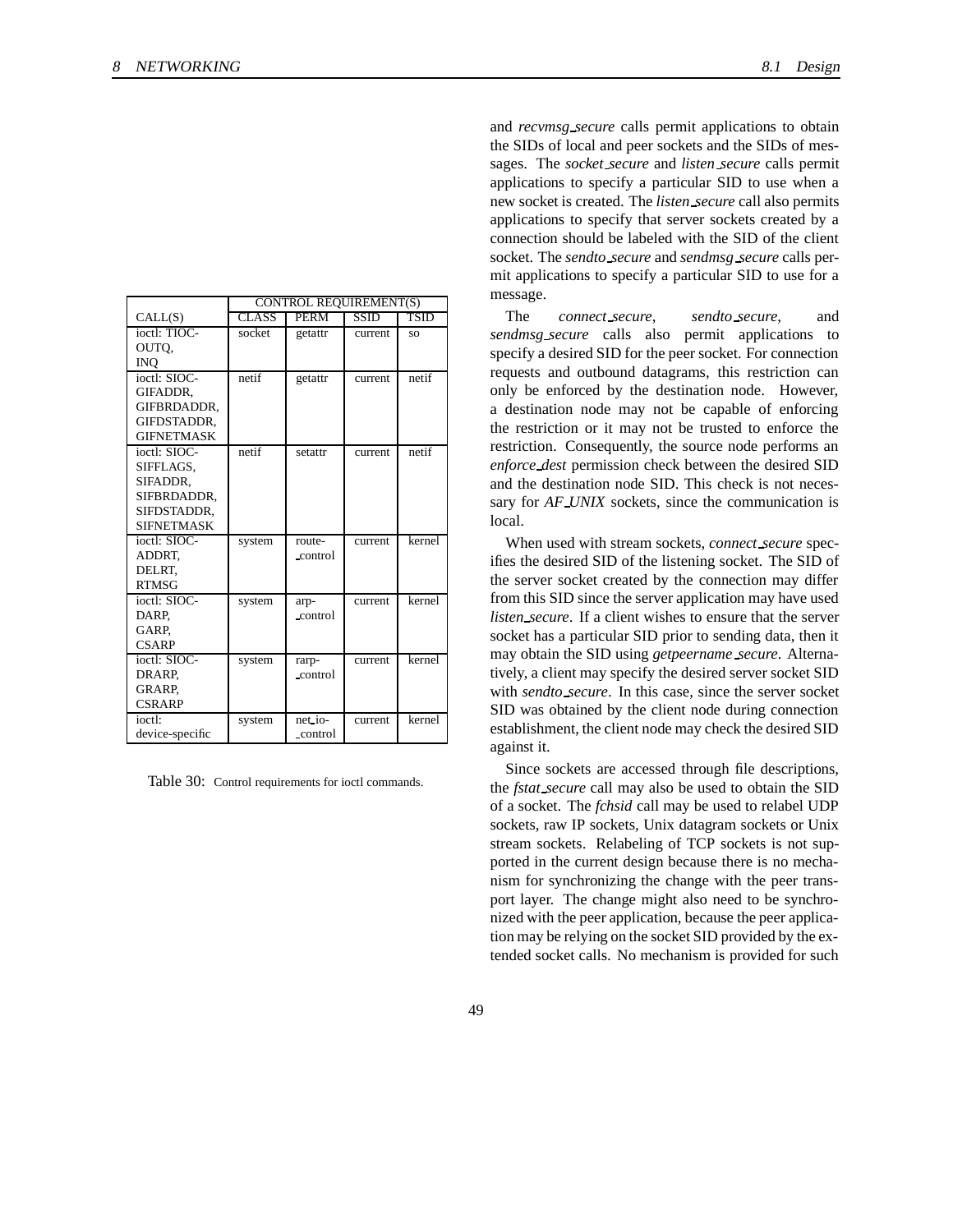| <b>STRUCT</b> | <b>FIELD</b>     |
|---------------|------------------|
| sock          | sclass           |
|               | sid              |
|               | newconn_sid      |
|               | useclient        |
|               | peer sid         |
| open_request  | conn_request_sid |
|               | newconn sid      |
| sk_buff       | sso_sid          |
|               | dso_sid          |
|               | msg_sid          |
| device        | sid              |
|               | default_msg_sid  |

getsockname secure(..., sidp) Get the address and SID of the local socket.

getpeername secure(..., sidp) Get the address and SID of the peer socket.

accept secure(..., sidp) Accept a connection and return the SID of the peer socket.

- recvfrom secure(..., sso sidp,msg sidp) Receive a message, its source address, the SID of the source socket, and the SID of the message.
- recvmsg secure(..., sso sidp,msg sidp) Same as above, except using the *recvmsg* interface.

socket secure(..., sid) Create a socket with a specified SID.

listen secure(..., sid, useclient)

Set the state of a socket to accept connections and specify the SID to use for server sockets created by connections. If *sid* is non-zero, then each server socket created by a connection will be labeled with the specified SID. If *useclient* is non-zero, then each server socket created by a connection will be labeled with the SID of its peer socket. It is an error to specify both *sid* and *useclient*.

```
connect secure(..., sid)
```
Specify the address and the desired SID of the peer socket. If the socket is of type SOCK DGRAM, then datagrams may only be sent to or received from a socket with the specified SID. If the socket is of type SOCK STREAM, then the connection will fail unless the listening socket has the specified SID.

```
sendto secure(..., dso sid, msg sid)
     Send a message and specify the desired SID for the destination
     socket and/or the SID of the message.
```

```
sendmsg secure(..., dso sid, msg sid)
    Same as above, except using the sendmsg interface.
```
Figure 17: New Linux socket system calls for security-aware applications.

Table 31: Changes to network data structures for labeling.

synchronization with the peer application for either TCP sockets or Unix stream sockets.

# **8.2 Implementation**

In this section, the implementation of the Flask security mechanisms in the Linux networking component is described. This section begins by discussing the implementation of support for labeling network objects. Then, the implementation of the new socket system calls is described. Finally, the mapping of the control requirements to the code is specified.

**8.2.1 Labeling** The kernel data structures were studied to identify the structures used internally for sockets (*struct sock* and *struct socket*), open connection requests (*struct open request*), messages (*struct sk buff*), and network interfaces(*struct device*). Since these structures are private to the kernel and have no specific size requirements, they were extended to include additional fields, as shown in Table 31.

The *struct sock* structure was extended to include the security class (*sclass*) and the SID (*sid*) of the socket, the SID to use for new sockets created by connections to the socket (*newconn sid*), a flag to indicate the use of the client SID for this purpose (*useclient*), and the SID of the peer socket (*peer sid*). The allocator for *struct sock* objects, *sk alloc*, initializes the security class field to the general socket class, the SID field to the SID of the current process, and the peer SID field to the *any socket* initial SID. The *inet create* function sets the security class field to be one of TCP socket, UDP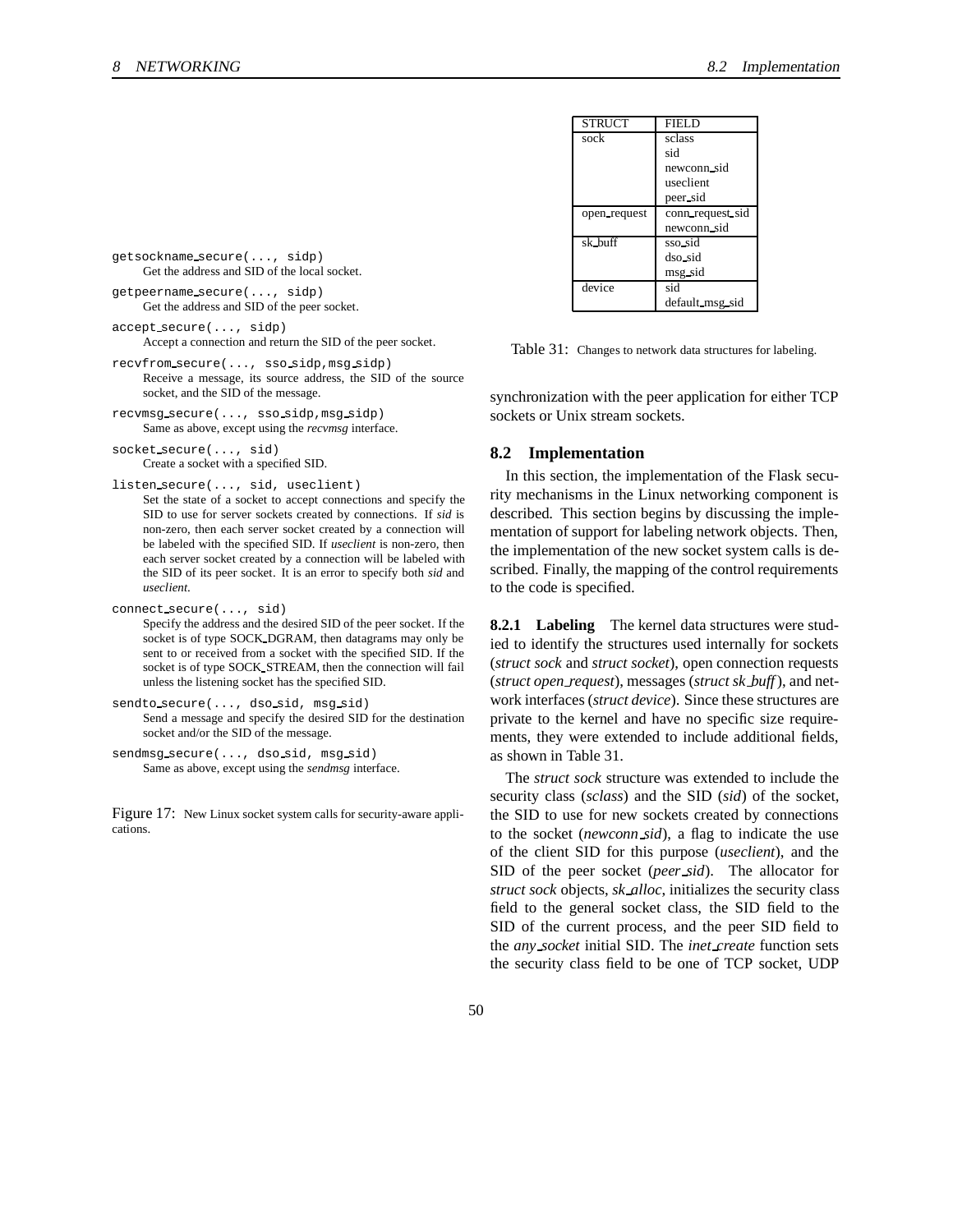socket, or raw IP socket based on the specified socket type. The *unix create* function sets the security class field to be either Unix stream socket or Unix datagram socket. The *inet listen* and *unix listen* functions set the *newconn sid* field to the SID of the socket by default. The *udp connect* and *unix dgram connect* functions reset the *peer sid* field to the *any socket* initial SID if the association is broken.

The more abstract *struct socket* structure is embedded in an inode structure (*struct inode*), which has a security class and SID field used by the file controls. The allocator for *struct socket* objects, *sock alloc*, initializes the security class and the SID of the inode to the general socket class and the SID of the current process, respectively. The *inet create* and *unix create* functions set the security class field in the inode to the same value as in the *struct sock* object.

The *struct open request* structure was extended to include the SID of the connection request (*conn request sid*) and the SID to use when the socket for the connection is created (*newconn sid*). This structure temporarily stores these SID values for TCP until the new server socket is created at the completion of the connection establishment.

The *struct sk buff* structure was extended to include the SID of the source socket (*sso sid*), the desired SID of the destination socket (*dso sid*) and the SID of the message (*msg sid*). The allocator for *struct sk buff* objects, *alloc skb*, initializes the source socket SID and the message SID to the *unlabeled* initial SID, and it initializes the destination socket SID to the *any socket* initial SID. The *skb clone*, *skb copy*, and *skb realloc headroom* functions preserve the values of these three SID fields when messages are copied. The *ip defrag* and *ip glue* functions ensure that all fragments of a message have the same values for the three SID fields and that the three SID fields are set correctly for the complete message.

When a message is allocated from a socket's send buffer, the *sock wmalloc* function sets the source socket SID and message SID to the SID of the socket, and the destination socket SID to the peer SID of the socket. When an unlabeled message is associated with a sending socket, the *skb set owner w* inline function sets the three SID fields in the same manner. There are two special cases for setting the SID fields of an outbound TCP message. When a *SYN-ACK* is created for a normal connection, *tcp make synack* sets the source socket SID and the message SID to the value of the *newconn sid* field of the *struct open request* object, so that the *SYN-ACK* is labeled with the SID of the server socket that will be created by the connection rather than the SID of the listening socket. When an *ACK* is sent to complete a connection handshake, the *tcp send ack* function sets the destination socket SID to the *any socket* initial SID, since the listening socket may have a different SID than the server socket.

The *struct device* structure was extended to include the SID of the network interface (*sid*) and the default message SID for the interface (*default msg sid*). The *devinet ioctl* function sets the SID field and the default message SID field of the network interface if it has not been previously set. These SID values are obtained from the security server based on the name of the network interface. When an unlabeled message is received on a network interface, the *ip rcv* function sets the source socket SID and the message SID to the default message SID of the network interface, and the destination socket SID to the *any socket* initial SID.

When a TCP *SYN* is received on a listening TCP socket, the *tcp v4 conn request* function sets the *conn request sid* field of the newly allocated *struct open request* object to the source socket SID of the message. If the *useclient* flag is set for the socket, then the *newconn sid* field of the open request object is also set to this value. Otherwise, the *newconn sid* field of the open request object is copied from the corresponding field of the socket. If *SYN* cookies are being used, then the open request object is discarded and recreated when the client's *ACK* is received. In this case, the *conn request sid* field is set to the SID of the *ACK* message.

When a TCP *ACK* is received for an existing *struct open request* object, the *tcp create openreq child* function sets the peer SID of the newly allocated *struct sock* object to the *conn request sid* field of the open request object, and it sets the SID of the new socket to the *newconn sid* field of the open request object. The security class for the newly allocated *struct sock* object is copied from the listening socket. When a connection is accepted, the *inet accept* function copies the socket SID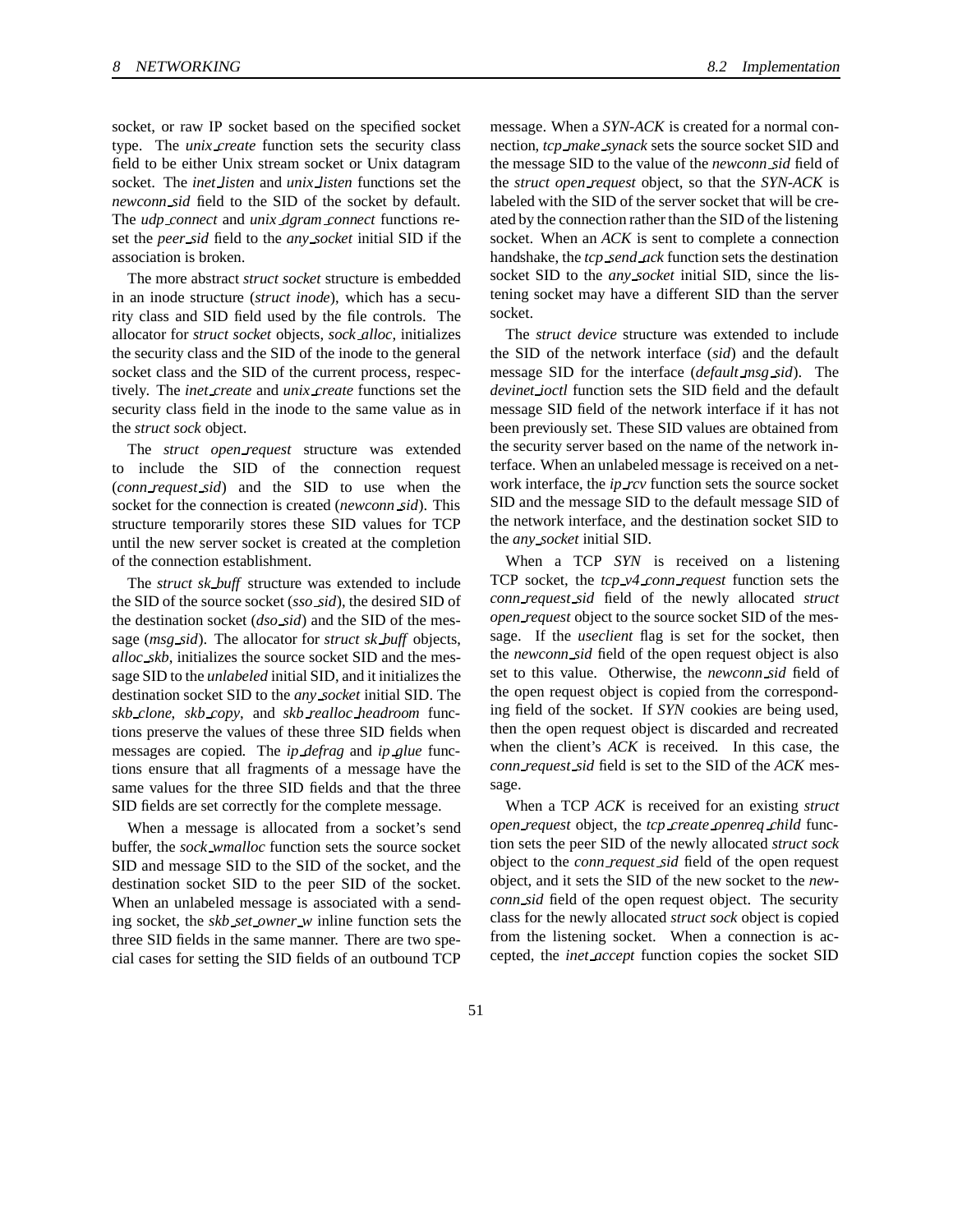and security class from the *struct sock* object into the inode for the *struct socket* object.

When a TCP *SYN-ACK* is received in the *SYN SENT* state, the *tcp rcv state process* function sets the peer SID of the client socket to the source socket SID of the message. When a *SYN* is received in the *SYN SENT* state (a simultaneous open), the *tcp rcv state process*function sets the peer SID of each socket to the source socket SID of the message.

For Unix stream sockets, the equivalent processing for connection establishment occurs entirely within the *unix stream connect* function. If the *useclient* flag is set on the listening socket, then the SID of the newly allocated *struct sock* object is set to the SID of the client socket. Otherwise, the SID of the new server socket is copied from the *newconn sid* field of the listening socket. The peer SID of the client socket is set to the SID of the server socket, and the peer SID of the server socket is set to the SID of the client socket.

**8.2.2 API extensions** The Linux socket calls are implemented as library functions that invoke a single system call, *socketcall*, with a parameter that indicates the kind of call. Consequently, the extended socket calls were implemented simply by defining new call values to the *socketcall* system call. To permit the existing *fchsid* call to be used on sockets, the *inode setattr* function was changed to call a new *sock chsid* function if a socket is being relabeled.

Internally, the Linux network component uses an abstract interface to call the code specific to each protocol family. Extended forms of the *connect*, *accept*, *getname*, *listen*, *sendmsg* and *recvmsg* operations were added to the *struct proto ops* structure to support the corresponding extended socket calls. A *chsid* operation was added to the *struct proto ops* structure to support relabeling of sockets. An extended form of the *create* operation was added to the *net proto family* operations vector to support the *socket secure* call. Within each protocol family, an abstract interface is used to call the transport layer protocol code. Extended forms of the *connect*, *sendmsg*, and *recvmsg* operations were added to the *struct proto* structure to support the corresponding extended socket calls.

The initialization function for ICMP

(*icmp.c: initfunc*) was modified to use the extended *create* operation to create the *icmp socket* with the *icmp socket* initial SID. Likewise, the initialization function for TCP (*tcp ipv4.c: initfunc*) was modified to create the *tcp socket* with the *tcp socket* initial SID.

The *inet create* and *unix create* functions were changed to set the SID of the socket when a particular SID is specified. The *inet listen* and *unix listen* functions were changed to set the *newconn sid* field or the *useclient* field of the socket if the corresponding parameter was specified. The *udp connect* and *unix dgram connect* functions were changed to set the peer SID of the socket. The *unix dgram sendmsg*, *ip build xmit*, and *ip build xmit slow* functions were changed to set the destination socket SID and/or the message SID of the message if particular values were specified. The *tcp v4 connect* function was changed to set the destination socket SID for the connection request message to the specified peer SID. The *tcp v4 sendmsg* and *unix stream sendmsg* functions were changed to compare the specified message SID and/or destination socket SID with the actual values determined during connection establishment.

The *udp deliver*, *raw rcv skb*, *unix find other* and *unix dgram sendmsg* functions were changed to compare the peer SID of the socket with the source socket SID of the message and to compare the SID of the socket with the destination socket SID of the message. The *tcp v4 do rcv* function was changed to compare the socket SID with the destination socket SID of the message when a message is received on a listening socket. If a mismatch occurs on a raw IP socket, then the packet is silently dropped. If a mismatch occurs on a UDP socket and the packet was to a unicast address, then an ICMP port unreachable message is sent in reply. If a mismatch occurs on a UDP socket and the packet was sent to a multicast or broadcast address, then the message is silently dropped. If a mismatch occurs on a listening TCP socket, then a TCP reset is sent in reply. If a mismatch occurs on a Unix domain socket, a connection refused error is returned to the connecting or sending process.

**8.2.3 Control Requirements** To minimize the overhead of permission checks, two AVC entry reference fields (*avcr* and *peer avcr*) were added to the *struct sock*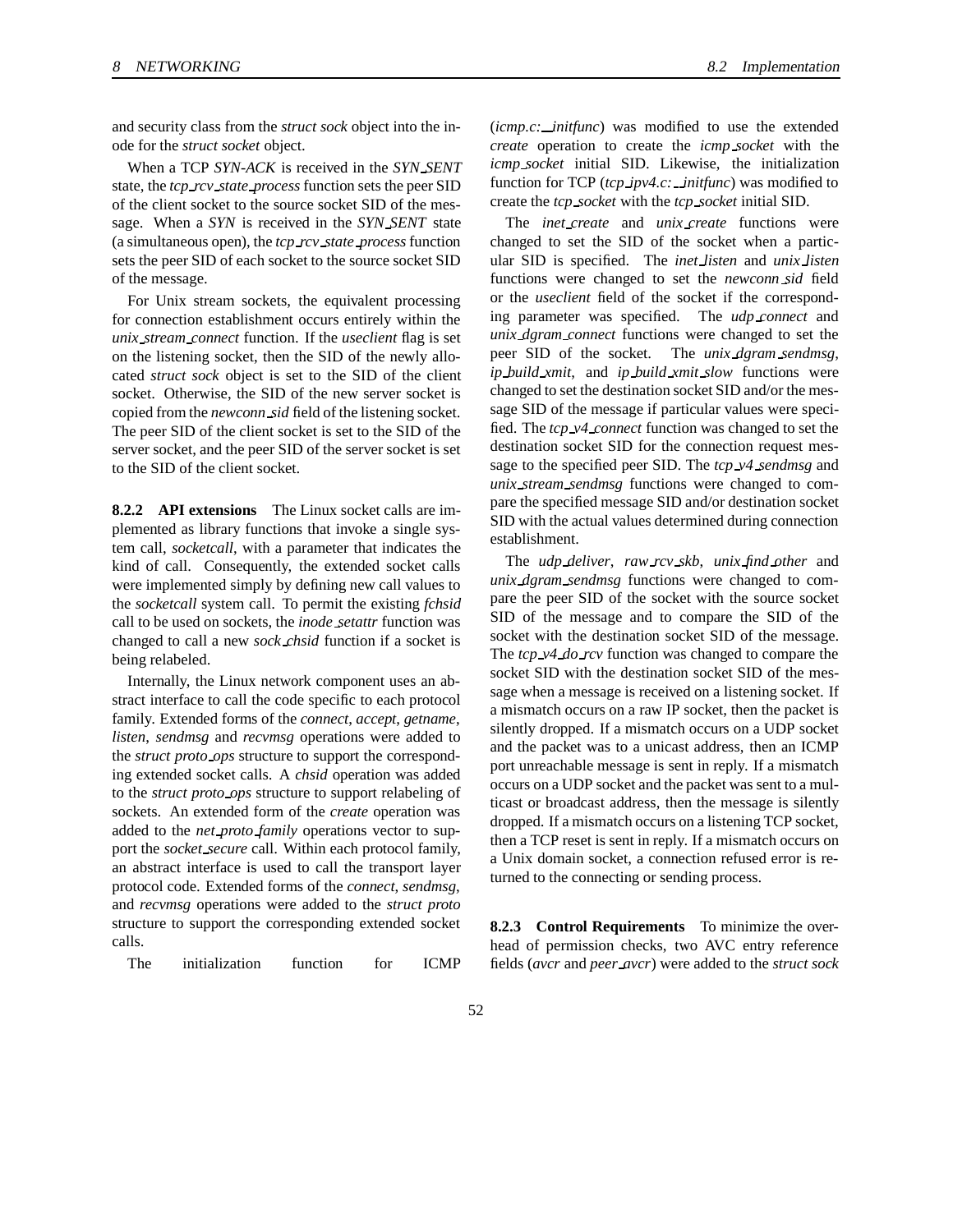structure and one AVC entry reference field was added to the *struct device* structure. The *sk alloc* function initializes these fields for new socket objects. The *devinet ioctl* function initializes this field for devices when they are first accessed.

Since *acceptfrom* permission is initially checked by TCP when the open request object is created, an AVC entry reference field (*avcr*) was added to the *struct open request* structure. This field is initialized when an open request object is created by the *cookie v4 check* function or the *tcp v4 conn request* function. The field is set in these functions when it is used for the *acceptfrom* permission check.

To permit the *connectto* and *acceptfrom* permissions to be revalidated when traffic is sent or received on an established connection, a connection permission field (*conn perm*) was also added to the *struct sock* structure. When a new TCP server socket is created, the *tcp create openreq child* function sets *conn perm* field to the *acceptfrom* permission, and it copies the *avcr* field from the open request object into the *peer avcr* field. For client TCP sockets, the *tcp rcv state process* function sets the *conn perm* field to the *connectto* permission. The *peer avcr* field is set in this function when it is used for the *connectto* permission check. For Unix stream sockets, the *conn perm* and *peer avcr* fields are set by *unix stream connect* for both the client socket and the server socket.

The control requirements implemented in each kernel function for TCP communication are shown in Table 32. Only the class and permission are shown for each control requirement; the source SID and target SID can be found in the corresponding design table. If *connectto* permission is denied during connection establishment, a connection refused error is returned to the local process and the socket is shut down. If *acceptfrom* or *newconn* permission is denied during connection establishment, a TCP reset is sent in reply to the connection request. The permission stored in the *conn perm* field is revalidated by the *tcp do sendmsg* and *tcp rcv established* functions. If permission is no longer granted when *tcp rcv established* receives a message on a connection or when *tcp do sendmsg* attempts to send a message on a connection, then a connection reset error is returned to the local process and the socket is shut down. If *tcp send*

|                        |              | <b>CONTROL REQUIREMENT(S)</b> |
|------------------------|--------------|-------------------------------|
| FUNCTION(S)            | <b>CLASS</b> | PERM                          |
| inet_listen            | socket       | listen                        |
|                        | socket       | newconn                       |
| inet_stream_connect    | socket       | connect                       |
| inet_accept            | socket       | accept                        |
| inet_sendmsg           | socket       | write                         |
| inet recvmsg           | socket       | read                          |
| tcp_v4_conn_request    | socket       | newconn                       |
| cookie_v4_check        | socket       | acceptfrom                    |
| tcp_rcv_state_process  | socket       | connectto                     |
| tcp_do_sendmsg         | socket       | connectto                     |
|                        | socket       | acceptfrom                    |
| tcp_rcv_established    | socket       | connectto                     |
|                        | socket       | acceptfrom                    |
| ip_queue_xmit,         | netif        | tcp_send                      |
| ip_build_and_send_pkt, | node         | tcp_send                      |
| ip_forward,            |              |                               |
| ipmr_queue_xmit        |              |                               |
| ip_recv                | netif        | tcp_recv                      |
|                        | node         | tcp_recv                      |

Table 32: Implementing the control requirements for TCP communication.

|                     | CONTROL REQUIREMENT(S) |             |
|---------------------|------------------------|-------------|
| <b>FUNCTION(S)</b>  | <b>CLASS</b>           | <b>PERM</b> |
| unix listen         | socket                 | listen      |
|                     | socket                 | newconn     |
| unix accept         | socket                 | accept      |
| unix stream recvmsg | socket                 | read        |
| scm_detach_fds      | fd                     | receive     |
| unix_stream_connect | socket                 | connect     |
|                     | socket                 | connectto   |
|                     | socket                 | newconn     |
|                     | socket                 | acceptfrom  |
| unix_stream_sendmsg | socket                 | write       |
|                     | socket                 | connectto   |
|                     | socket                 | acceptfrom  |

Table 33: Implementing the control requirements for Unix stream communication.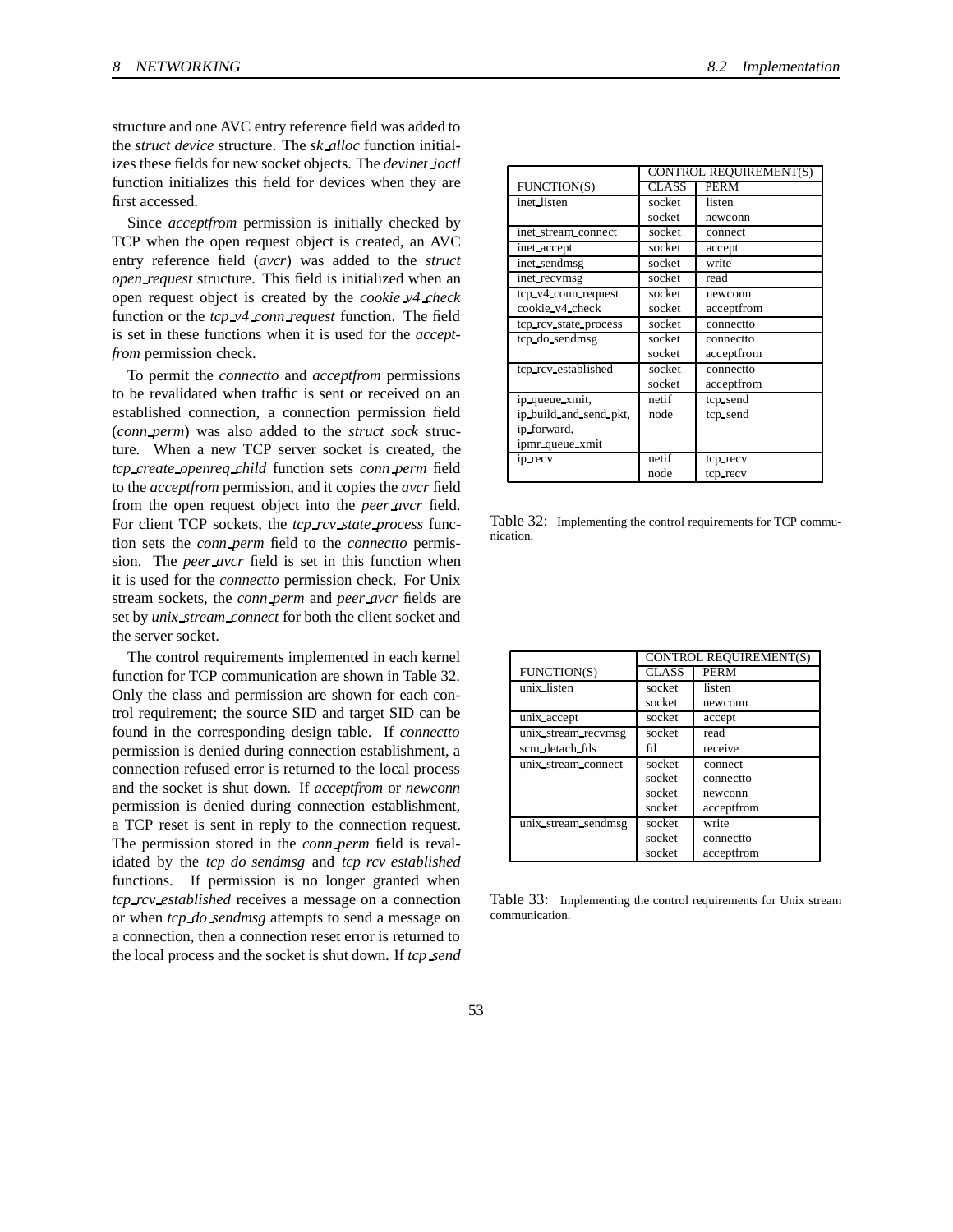|                     | <b>CONTROL REQUIREMENT(S)</b> |                |
|---------------------|-------------------------------|----------------|
| FUNCTION(S)         | <b>CLASS</b>                  | <b>PERM</b>    |
| inet_dgram_connect  | socket                        | connect        |
| inet_sendmsg        | socket                        | write          |
| inet recvmsg        | socket                        | read           |
| udp_sendmsg,        | socket                        | sendto         |
| raw_sendmsg         | socket                        | send_msg       |
| udp_deliver,        | socket                        | recyfrom       |
| raw_rcv_skb         | socket                        | recv msg       |
| ip_build_xmit,      | netif                         | udp/rawip_send |
| ip build xmit slow, | node                          | udp/rawip_send |
| ip_forward          |                               |                |
| ip rcv              | netif                         | udp/rawip_recv |
|                     | node                          | udp/rawip_recv |

Table 34: Implementing the control requirements for UDP or raw IP communication.

|                    | CONTROL REQUIREMENT(S) |             |
|--------------------|------------------------|-------------|
| FUNCTION(S)        | <b>CLASS</b>           | <b>PERM</b> |
| unix_dgram_connect | socket                 | connect     |
| unix_dgram_recvmsg | socket                 | read        |
| scm_detach_fds     | fd                     | receive     |
| unix_dgram_sendmsg | socket                 | write       |
|                    | socket                 | sendto      |
|                    | socket                 | send_msg    |
|                    | socket                 | recyfrom    |
|                    | socket                 | recv_msg    |

Table 35: Implementing the control requirements for Unix datagram communication.

|                 |              | CONTROL REQUIREMENT(S) |
|-----------------|--------------|------------------------|
| FUNCTION(S)     | <b>CLASS</b> | <b>PERM</b>            |
| inet create,    | socket       | create                 |
| unix create     |              |                        |
| inet_bind.      | socket       | bind                   |
| unix_bind       | socket       | name_bind              |
| inet_getname,   | socket       | getattr                |
| unix_getname    |              |                        |
| sock_getsockopt | socket       | getopt                 |
| inet_getsockopt |              |                        |
| sock_setsockopt | socket       | setopt                 |
| inet_setsockopt |              |                        |
| inet_shutdown.  | socket       | shutdown               |
| unix_shutdown   |              |                        |

Table 36: Implementing the control requirements for the other socket calls.

|                                                    | CONTROL REQUIREMENT(S) |                |
|----------------------------------------------------|------------------------|----------------|
| FUNCTION(S)                                        | <b>CLASS</b>           | PERM           |
| $\overline{unix\_i}$ <sub>c</sub> $t$ <sup>1</sup> | socket                 | getattr        |
| devinet_ioctl                                      | netif                  | getattr        |
|                                                    | netif                  | setattr        |
| ip_rt_ioctl                                        | system                 | route_control  |
| arp_ioctl                                          | system                 | arp_control    |
| rarp_ioctl                                         | system                 | rarp_control   |
| inet_ioctl                                         | system                 | net io control |

Table 37: Implementing the control requirements for ioctl commands.

or *tcp recv* permission is denied, then an ICMP port unreachable message is sent if the message was locally generated or an ICMP host unreachable message is sent if the message is being forwarded.

Table 33 shows the control requirements implemented in each kernel function for Unix stream communication. If *newconn*, *acceptfrom*, or *connectto* permission is denied during connection establishment, then a connection refused error is returned to the connecting process. If *acceptfrom* or *connectto* permission is no longer granted when data is sent on the connection, then a connection reset error is returned to the sending process and the socket is shut down. If *receive* permission is not granted for an open file description, then the descriptors and any subsequent descriptors in the message are discarded.

Table 34 shows the control requirements implemented in each kernel function for UDP or raw IP communication. If *recvfrom* or *recv msg* permission is denied when a UDP unicast message is received, then an ICMP port unreachable messsage is sent in reply. If either of these permissions are denied for a UDP multicast or broadcast message or a raw IP message, then the message is silently dropped. If *udp send* or *rawip send* permission is denied, then a permission denied error is returned to the local process if the message was locally generated or an ICMP host unreachable message is sent if the message is being forwarded. If *udp recv* or*rawip recv* permission is denied for a unicast message, then an ICMP port unreachable message is sent.

Table 35 shows the control requirements implemented in each kernel function for Unix datagram communication. If *recvfrom* or *recv msg* permission is denied when a message is sent, then a connection refused error is re-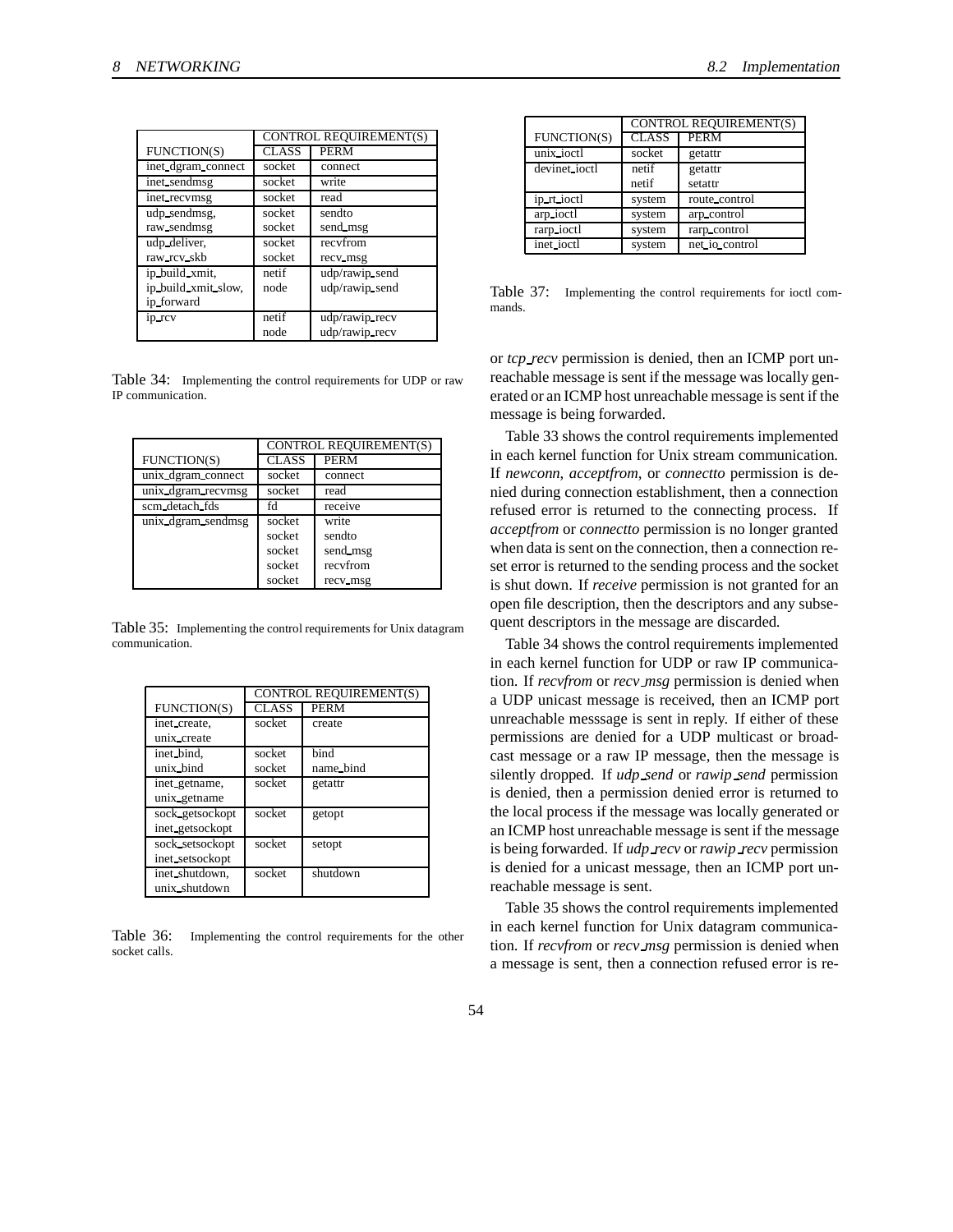| <b>OBJECT CLASS</b> |
|---------------------|
| semaphore set       |
| message queue       |
| message             |
| shared memory       |

Table 38: Object classes for the Linux System V IPC component.

turned to the sending process. If *receive* permission is not granted for an open file description, then the descriptors and any subsequent descriptors in the message are discarded.

The implementation of the control requirements for the other socket calls is shown in Table 36. The *inet bind* function only checks *name bind* permission if the port number is outside of the range used to automatically bind sockets. The *unix bind* function only checks *name bind* permission if the name is in the file system namespace. Table 37 shows the implementation of the control requirements for the ioctl commands.

# **9 System V IPC**

This section describes the design and implementation of the Flask security mechanisms for Linux System V Inter-Process Communication.

#### **9.1 Design**

This section describes our design for integrating the Flask security mechanisms into the Linux System V IPC component. It begins with a discussion of the object classes and permissions defined for the component. This is followed by a description of the control requirements for the system calls used to manage and perform IPC operations. Finally, the new IPC-related system calls defined for security-aware applications are described.

**9.1.1 Object Classes** The set of object classes for the System V IPC component is shown in Table 38. A class is defined for each System V IPC abstraction. Additionally, a class is defined for individual messages within a message queue, so that messages can be individually labeled and controlled. By default, the SID of a System V IPC object will be set to the SID of the creating process. For System V message queues, an additional SID

| PERMISSION(S) | <b>DESCRIPTION</b>                   |
|---------------|--------------------------------------|
| associate     | Associate a key with a semaphore set |
| read          | Read                                 |
| write         | Write                                |
| create        | Create                               |
| destroy       | Destroy                              |
| getattr       | Get attributes                       |
| setattr       | Set attributes                       |

Table 39: Permissions for the semaphore object class.

| PERMISSION(S) | <b>DESCRIPTION</b>           |
|---------------|------------------------------|
| associate     | Associate a key with a queue |
| read          | Read                         |
| write         | Write                        |
| create        | Create                       |
| destroy       | Destroy                      |
| getattr       | Get attributes               |
| setattr       | Set attributes               |
| enqueue       | Message may reside on queue  |

Table 40: Permissions for the message queue object class.

attribute will be bound to each message. That SID is set by default to the SID of the message sending process.

**9.1.2 Permissions** The permissions defined for controlling access to each System V IPC object class are shown in Table 39, Table 40, Table 41, and Table 42.

The *semget*, *msgget*, and *shmget* system calls and their associated *secure* variants each require *associate* access to associate a key with an ID when accessing an existing object by key. If an object is being created and the process has *create* permission, it is assumed that it implicitly has the ability to associate a key with the created IPC object and *associate* permission is not required. Since the key can also be obtained via *semctl*, *msgctl*, and *shmctl* calls with the SEM STAT, MSG STAT, SHM STAT, and IPC STAT options these also require *associate* permission.

The *semctl*(IPC INFO), *semctl*(SEM INFO), *msgctl*(IPC INFO), *msgctl*(MSG INFO), *shmctl*(IPC INFO) and *shmctl*(SHM INFO) system calls return information to the calling process that is combined from all objects of the given type without regard to the object SID. The design therefore restricts use of these calls to processes with a new system permission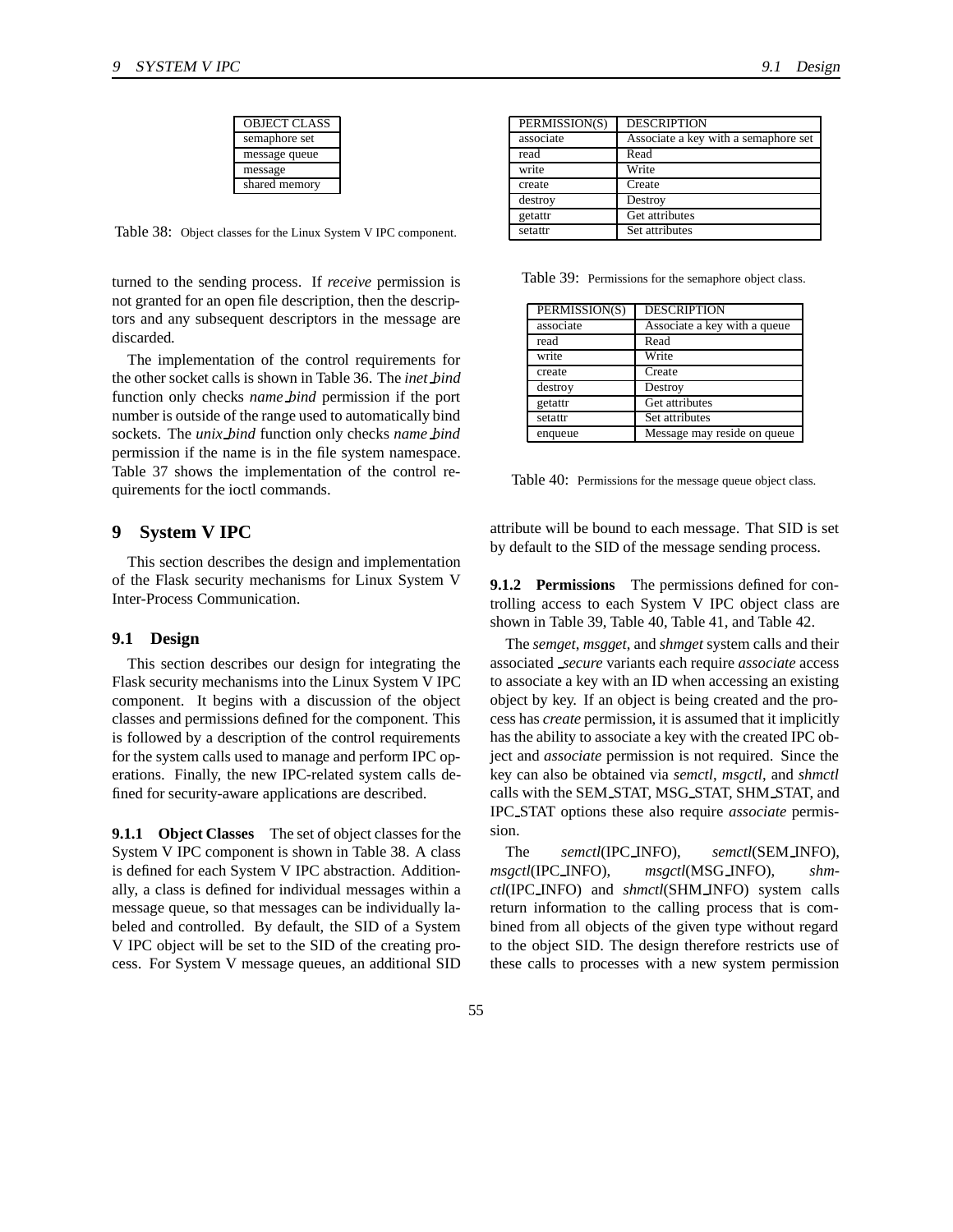| PERMISSION(S) | <b>DESCRIPTION</b>            |
|---------------|-------------------------------|
| send          | Add a message to a queue      |
| receive       | Remove a message from a queue |

Table 41: Permissions for the message object class.

| PERMISSION(S) | <b>DESCRIPTION</b>             |
|---------------|--------------------------------|
| associate     | Associate a key with a segment |
| read          | Read                           |
| write         | Write                          |
| create        | Create                         |
| destroy       | Destroy                        |
| getattr       | Get attributes                 |
| setattr       | Set attributes                 |
| lock          | $(Un)lock page(s)$ in memory   |

Table 42: Permissions for the shared memory object class.

(*ipc info*.) This access is now necessary for correct functioning of the *ipcs* program. It may be desirable in the future to modify the *ipcs* program to selectively return information based on the executing SID.

**9.1.3 Control Requirements** The control requirements for the System V IPC system calls are shown in Table 43, Table 44, and Table 45. For the most part these are obvious extensions of the standard Linux permission bits.

Unlike for the file system *open* call, *semget*, *msgget*, *shmget* and their *secure* variants can not validate the requested *read* or *write* permissions since these system calls may also be used to obtain an id for use in the *semctl*, *msgctl*, and *shmctl* calls which may require neither *read* nor *write* permission to be successful. The *read* and *write* permissions are checked when making system calls which perform the actual data operations.

The *message queue* object employs the *read* and *write* permission to determine if a specific process may utilize a specific queue for receiving or sending messages, respectively. In contrast the *message* object employs *send* and *receive* permissions to determine if a given process is allowed to receive or send a given message. The *enqueue* permission is used to determine if a given message is permitted to "pass through" the given queue.

|                        | CONTROL REQUIREMENT(S) |           |             |             |
|------------------------|------------------------|-----------|-------------|-------------|
| CALL(S)                | <b>CLASS</b>           | PERM      | <b>SSID</b> | <b>TSID</b> |
| semget,                | sem                    | create    | current     | sem         |
| semget_secure          | sem                    | associate | current     | sem         |
| semsid                 | sem                    | getattr   | current     | sem         |
| semop (sem $op==0$ )   | sem                    | read      | current     | sem         |
| semop (sem $op (=0)$ ) | sem                    | write     | current     | sem         |
| semctl.SEM_STAT.       | sem                    | getattr   | current     | sem         |
| <b>IPC_STAT</b>        | sem                    | associate | current     | sem         |
| semctl.IPC_GETNCNT,    | sem                    | getattr   | current     | sem         |
| IPC GETPID.            |                        |           |             |             |
| <b>IPC_GETZCNT</b>     |                        |           |             |             |
| semctl.IPC_SET         | sem                    | setattr   | current     | sem         |
| semctl.IPC_RMID        | sem                    | destroy   | current     | sem         |
| semctl.IPC_GETALL.     | sem                    | read      | current     | sem         |
| <b>IPC_GETVAL</b>      |                        |           |             |             |
| semctl.IPC_SETALL,     | sem                    | write     | current     | sem         |
| <b>IPC_SETVAL</b>      |                        |           |             |             |
| semctl.SEM_INFO,       | system                 | ipc_info  | current     | kernel      |
| <b>IPC_INFO</b>        |                        |           |             |             |

Table 43: Control requirements for manipulating semaphores.

|                  | <b>CONTROL REQUIREMENT(S)</b> |             |             |             |
|------------------|-------------------------------|-------------|-------------|-------------|
| CALL(S)          | <b>CLASS</b>                  | <b>PERM</b> | <b>SSID</b> | <b>TSID</b> |
| msgget,          | msgq                          | create      | current     | msgq        |
| msgget_secure    | msgq                          | associate   | current     | msgq        |
| msgsid           | msgq                          | getattr     | current     | msgq        |
| msgsnd,          | msgq                          | write       | current     | msgq        |
| msgsnd_secure    | msg                           | send        | current     | msg         |
|                  | msgq                          | enqueue     | msg         | msgq        |
| msgrcv,          | msgq                          | read        | current     | msgq        |
| msgrcv_secure    | msg                           | receive     | current     | msg         |
| msgctl.MSG_STAT, | msgq                          | getattr     | current     | msgq        |
| <b>IPC_STAT</b>  | msgq                          | associate   | current     | msgq        |
| msgctl.IPC_SET   | msgq                          | setattr     | current     | msgq        |
| msgctl.IPC_RMID  | msgq                          | destroy     | current     | msgq        |
| msgctl.MSG_INFO, | system                        | ipc_info    | current     | kernel      |
| <b>IPC_INFO</b>  |                               |             |             |             |

Table 44: Control requirements for manipulating message queues.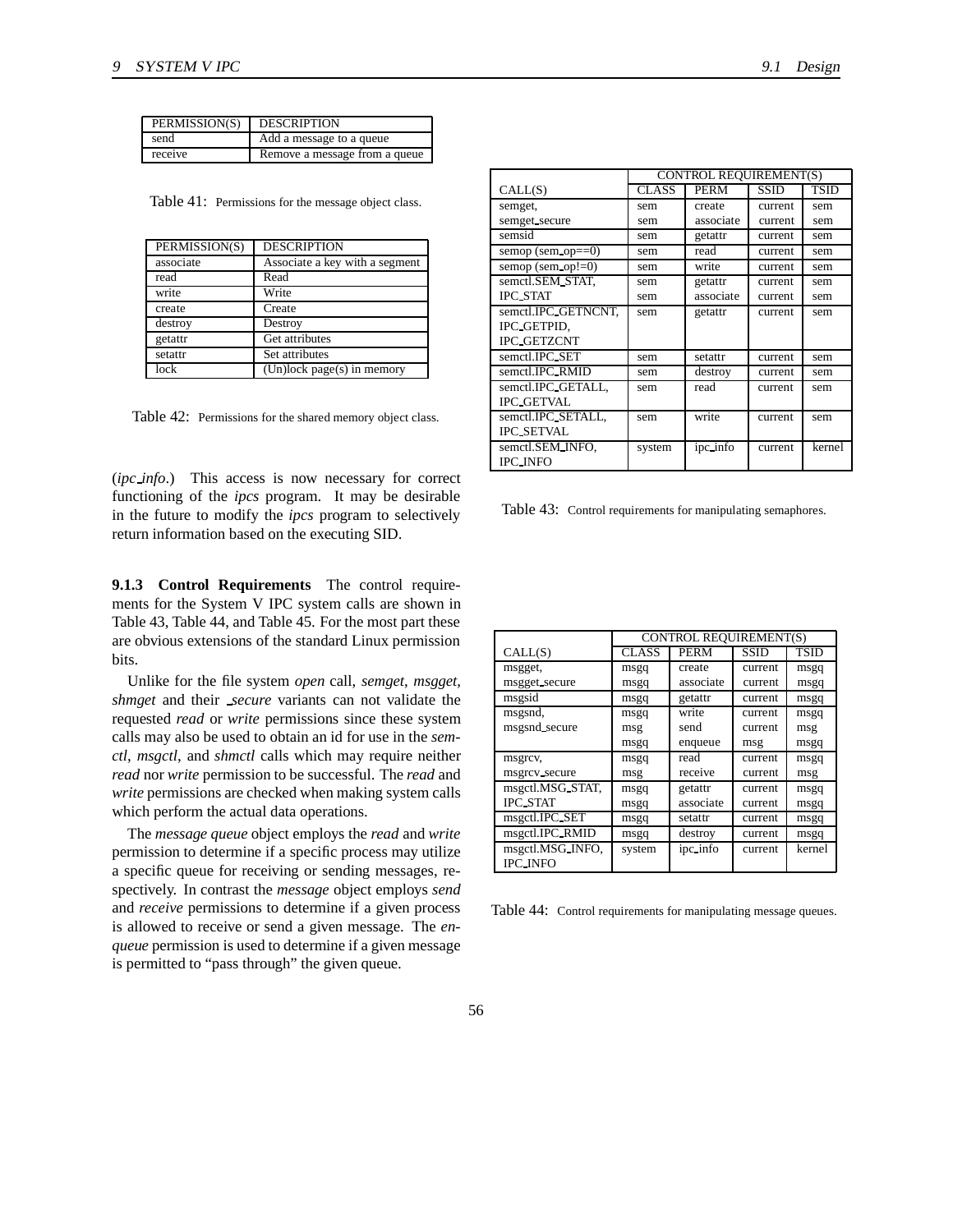|                     | <b>CONTROL REOUIREMENT(S)</b> |             |             |             |
|---------------------|-------------------------------|-------------|-------------|-------------|
| CALL(S)             | <b>CLASS</b>                  | <b>PERM</b> | <b>SSID</b> | <b>TSID</b> |
| shmget,             | shm                           | create      | current     | shm         |
| shmget_secure       | shm                           | associate   | current     | shm         |
| shmsid              | shm                           | getattr     | current     | shm         |
| shmat (SHM_RDONLY)  | shm                           | read        | current     | shm         |
| shmat (!SHM_RDONLY) | shm                           | read        | current     | shm         |
|                     | shm                           | write       | current     | shm         |
| shmctl.SHM_STAT,    | shm                           | getattr     | current     | shm         |
| <b>IPC STAT</b>     | shm                           | associate   | current     | shm         |
| shmctl.IPC_SET      | shm                           | setattr     | current     | shm         |
| shmctl.IPC_RMID     | shm                           | destroy     | current     | shm         |
| shmctl.SHM_LOCK.    | shm                           | lock        | current     | shm         |
| <b>SHM_UNLOCK</b>   |                               |             |             |             |
| shmctl.SHM_INFO,    | system                        | ipc_info    | current     | kernel      |
| <b>IPC_INFO</b>     |                               |             |             |             |

Table 45: Control requirements for manipulating shared memory.

**9.1.4 API extensions** New calls were added to permit a process to create a System V IPC object with a specified SID and to permit a process to obtain the SID of an existing object. New calls were also added to permit a sending process to specify a particular SID for a message and to permit a receiving process to obtain the SID of the received message.

The *semsid*, *msgsid*, and *shmsid* system calls were added to retrieve the security ID for a given *semaphore set*, *message queue*, or *shared memory* segment respectively. The *semget secure*, *msgget secure*, and *shmget secure* system calls were added to provide a way to request an IPC object with a specific security ID.

The *msgsnd secure* and *msgrcv secure* system calls were added to enable sending and receiving a message with a specific SID to or from a message queue. The *msgrcv secure* call takes a SID reference parameter which is either a specific SID to use in selecting a message, or a null or wildcard SID to allow the return of a message at any SID to which access is permitted. The call also returns the SID of the returned message using this reference.

### **9.2 Implementation**

This section describes our implementation for integrating the Flask security mechanisms into the Linux System V IPC component.

**9.2.1 Labeling** New structures (*semid kernel* and *msqid kernel*) were added to parallel (and contain) *semid ds* and *msqid ds* respectively. This permits the kernel to maintain SIDs in the data structures without altering the public versions of each structure and the thereby the existing API. A number of small changes were made in *sem.h*, *msg.h*, *sem.c* and *msg.c* to accommodate the new structures. These are similar to the existing *shmid kernel* structure which is used to maintain kernel mappings for memory segments. The addition of label data to each of these three structures is controlled by conditional compile directives, however, the new kernel structures themselves were added to the base code as were the related structure references.

**9.2.2 API Extensions** In reality no new system calls were added, although eight new APIs were added to the system call interface. The new APIs utilize the previously existing *sys ipc* system call demultiplexer in *sys i386.c* to dispatch the new IPC related calls. Currently only the Intel 32-bit architecture has been modified.

The *semget secure*, *msgget secure*, and shmget secure calls allow a caller to request an IPC object with a given key and a given SID. If the caller has *create* access but the key is already allocated to an IPC object with a different SID, the caller is returned EACCES.

The *msgrcv* and *msgrcv secure* calls skip messages that are labeled with a SID for which the calling process does not have *receive* access rather than return EACCES. This may result in access checks being performed and denial of access being audited for messages whose existence is not even apparent to the calling process when a) the *msgrcv* call is used, or the *msgrcv secure* call is used with a SID of SECSID WILD or SECSID NULL, and b) messages exist on the queue for which the process does not have *receive* permission, and c) access has been revoked from the process for the queue or from messages to which it had access when it called *msgrcv* or *msgrcv secure*. In that (unusual) case, the calling process will also wait indefinitely for a message.

A beneficial implication of the interactions between the *read*, *write*, *receive*, *send*, and *enqueue* permissions and independent SIDs for *message queues* and individual *messages* is that policies may be developed which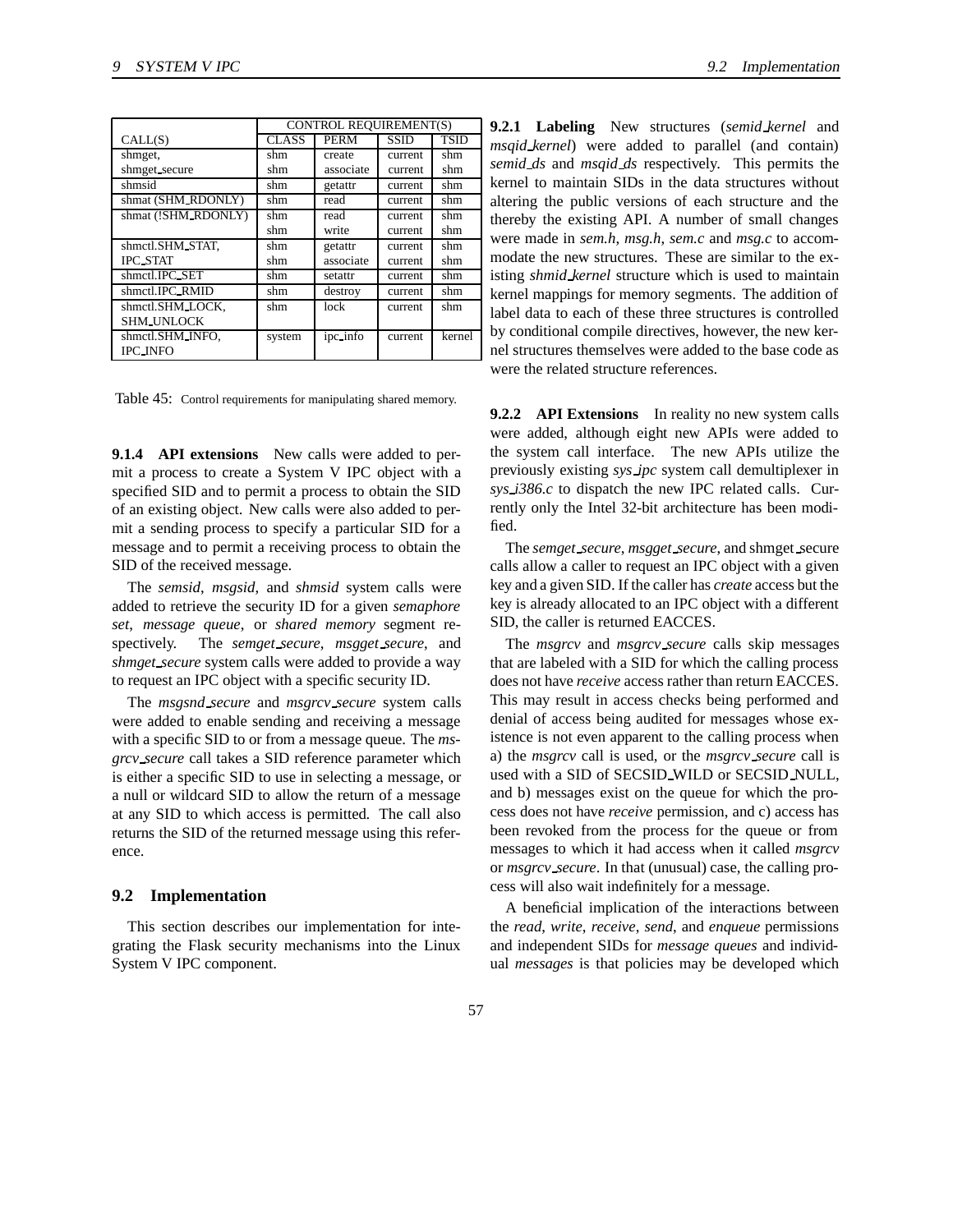allow restricted multi-level message queues. These may be desired to create a convenient one-way communication mechanism for processes. Policy writers, of course, need to carefully consider the the implications of such a one-way channel if it is desired and implemented.

**9.2.3 Control Requirements** The *semctl*, *msgctl* and *shmctl* system calls with the IPC RMID or IPC SET options each allowed a process with CAP SYS ADMIN to bypass the standard Linux owner checks. The Flask checks, however, are not bypassed by CAP SYS ADMIN, and as described in Section 5.2, the use of CAP SYS ADMIN even to bypass the standard owner checks is subject to additional Flask checks.

Each control point that has the potential to generate an audit record adds the ID of the semaphore set, message queue, or shared memory region to the audit data included in the record.

The *shmat*(!SHM RDONLY) control point is implemented as a check for *read* and *write* since the logical semantics as well as the x86 implementation of notreadonly are read and write.

Since *shmat* also writes the access granted into the memory segment structures for hardware use on each access, a call-back will eventually be necessary to allow the access control embodied in the memory structures to be revalidated or revoked on a policy change.

The case statement conditions in the *sys semctl* function were slightly reordered to collect some *read* based access checks and *getattr* access checks that were both covered by the standard Linux read permission bit. A seemingly redundant check was found for the "ID Removed" (EIDRM) condition between switch statements in that function that was already covered by the check at the beginning of *sys semctl*. The first case in the switch following the EIDRM check is a permission check for GETALL that also seems to be redundant with the check previously performed in the cases above. No control point was added for the second permission check as the previous permission check should still be valid. (There are no process sleeps in the GETALL code path between these points.) No other changes were made to improve the flow of the case statements, as this was seen as counter-productive given the reorganization in later kernel versions.

The *sem\_exit* function performs a check when freeing undo structures that the semaphore values do not become negative. A printk was added after that check to allow detect failure of that assumption. Since the printk should never be executed unless there is a kernel bug, there should be no impact from this change.

# **10 System Call Review**

This section contains the results of a review of the Linux/i386 system call interface to determine what additional Flask controls are needed. The following subsections describe the results for each category of system calls. As controls recommended in this review are implemented, the corresponding discussion should be removed from this section and integrated into an appropriate section of the document.

#### **10.1 Process Management**

This subsection describes the results of the system call review for calls related to process management.

**10.1.1 Scheduling** Flask provides controls over the ability to observe or modify the scheduling characteristics of other processes and the ability to increase priority. However, Flask does not yet provide a scheduling policy. Support for a new scheduling policy based on the security contexts of processes would be desirable. Such support will likely require a new interface to the security server.

**10.1.2 Sessions and Process Groups** The ability to observe orset the session and process group identifiers of other processes is controlled by Flask, but the session and process group abstractions are not labeled or controlled. The Flask mechanisms could be used to provide a label for each session and process group, to control what processes may be in each process group, and to control what terminal may serve as the controlling terminal for each process group. However, it is not clear that such labeling and controls are needed, since signal delivery and terminal access are controlled through the existing Flask signal and file controls. Further study of the use of session and process groups is needed.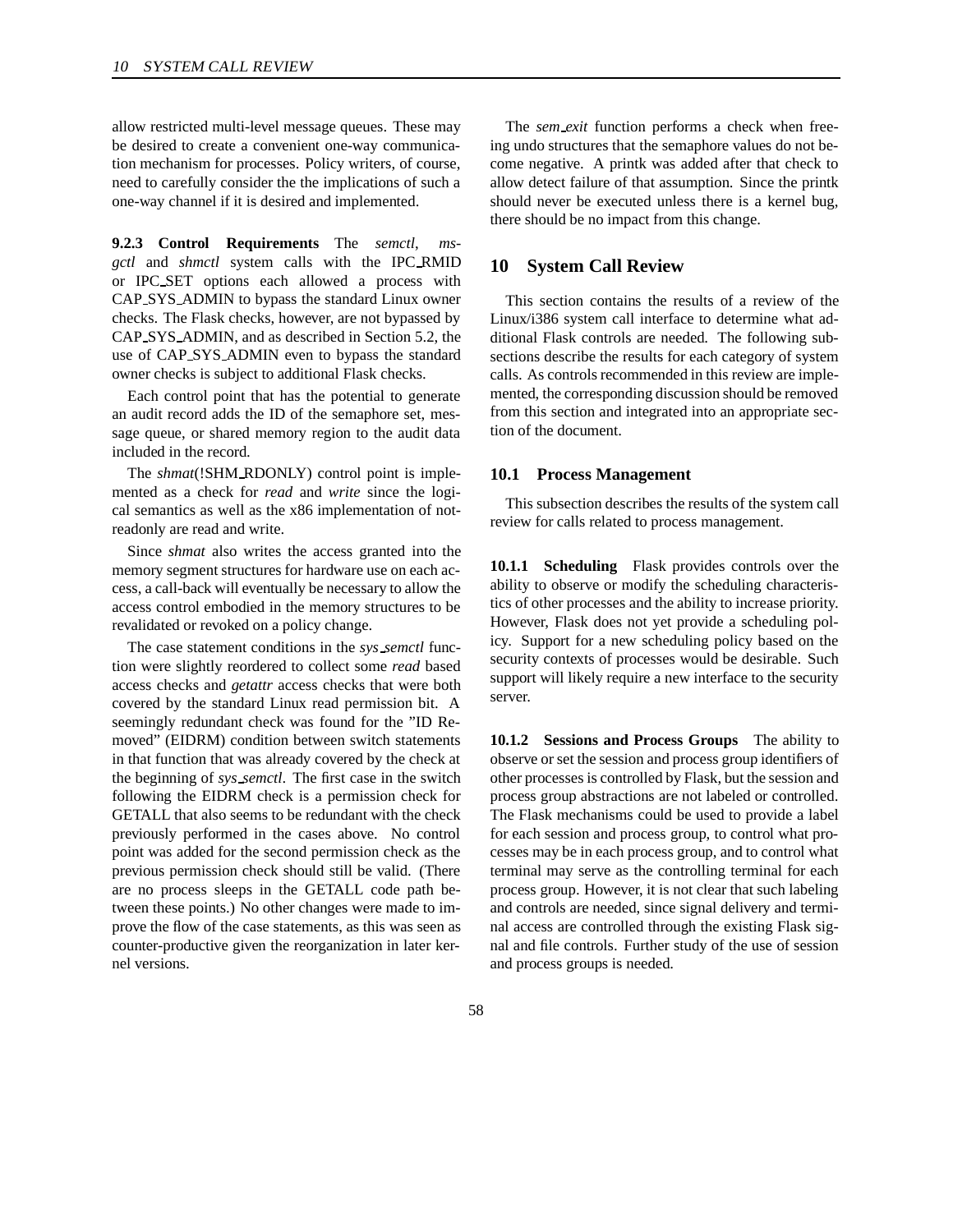**10.1.3 User and Group Identity** The *setuid* , *seteuid* , *setreuid* , *setresuid* , and *setfsuid* calls may be used to set the user identity attributes of the calling process. The *setgid* , *setegid* , *setregid* , *setresgid* , *setfsgid* , and *setgroups* calls may be used to set the group identity attributes of the calling process. Linux permits unprivileged processes to perform certain kinds of changes to their identity attributes, such as changing the effective identity to the real identity or vice versa, or changing the effective identity to the saved identity. Linux permits more general changes in identity for processes that have the *CAP SETUID* and *CAP SETGID* capabilities.

These calls only affect the private state of the calling process. Furthermore, the Flask controls are not based on the Linux identity attributes. Consequently, changes in Linux identity attributes are irrelevant to the Flask security policy and do not need to be controlled by the policy. However, it may be valuable to provide Flask controls on these calls to allow the policy to confine changes in Linux identity. The Flask *cap setuid* and *cap setgid* permissions are checked when the corresponding capabilities are required by Linux. If it is desirable for the policy to be able to confine Linux identity changes, then new Flask permissions need to be defined to control all uses of these system calls.

**10.1.4 Capabilities** The ability to get or set the capability sets of another process is controlled by Flask. Flask controls the use of capabilities by requiring that a process also have a corresponding capability permission. Hence, possession of a capability is necessary but not sufficient to have the corresponding privilege when Flask is enabled. Since Flask directly controls the use of capabilities, it is not necessary to control the setting and inheritance of capability sets other than ensuring that the ability of a process to observe or change the capability sets of another process is controlled.

Flask could be extended to provide a finer-grained replacement mechanism for capabilities. Such a mechanism was developed for one of Flask's predecessors, the DTOS system. This mechanism permitted privileges to be granted based on both the attributes of the process and the attributes of the relevant object, *e.g.* discretionary read override could be granted to a particular set of files. Since the mechanism obtained privilege decisions from the Flask security server, management of privileges was centralized and verification that privileges were granted appropriately was straightforward.

**10.1.5 Timers** The *alarm* and *setitimer* calls may be used to arrange for a signal to be sent to the calling process after an interval. The *getitimer* call obtains the value of an interval timer. The calls are implemented in *kernel/sched.c* and *kernel/itimer.c*. Currently, no controls are performed. A process could arrange for a signal to be delivered and perform an *execve* or *execve secure* before the signal is generated, thus effectively delivering a signal to itself after a SID change. This signal is not subject to any access checking, so additional controls are necessary when the *execve* is performed. Timers could be cleared upon an *execve* that changes SID if the calling process lacks the appropriate signal permission to the transformed process.

**10.1.6 Resource Limits and Usage** The *setrlimit* call may be used to change the resource limits for the calling process. The call is implemented in *kernel/sys.c*. Linux requires the *CAP SYS RESOURCE* capability to use the *setrlimit* call to increase the soft or hard limit above the current hard limits, so Flask requires *cap sys resource* under the same conditions. Flask does not provide a process resource limit policy. Support for defining resource limits based on the security contexts of processes would be desirable. For now, Flask only controls the ability to increase the limit above the current hard limit.

The *getrusage* call may be used to get resource usage information for the calling process and its children. Similarly, the *times* call may be used to obtain the time usage of the calling process and its children. Linux does not control the use of these calls. Since the usage statistics of a child process are only added into the parent's combined statistics for its children if the parent reaps the child, the existing Flask wait controls are sufficient. No other controls seem necessary.

**10.1.7 Other Process Calls** The *prctl* call is a general interface for performing operations on a process. It only supports a single operation that sets or clears the signal that the calling process will receive when its parent dies. The existing Flask controls for signals ensure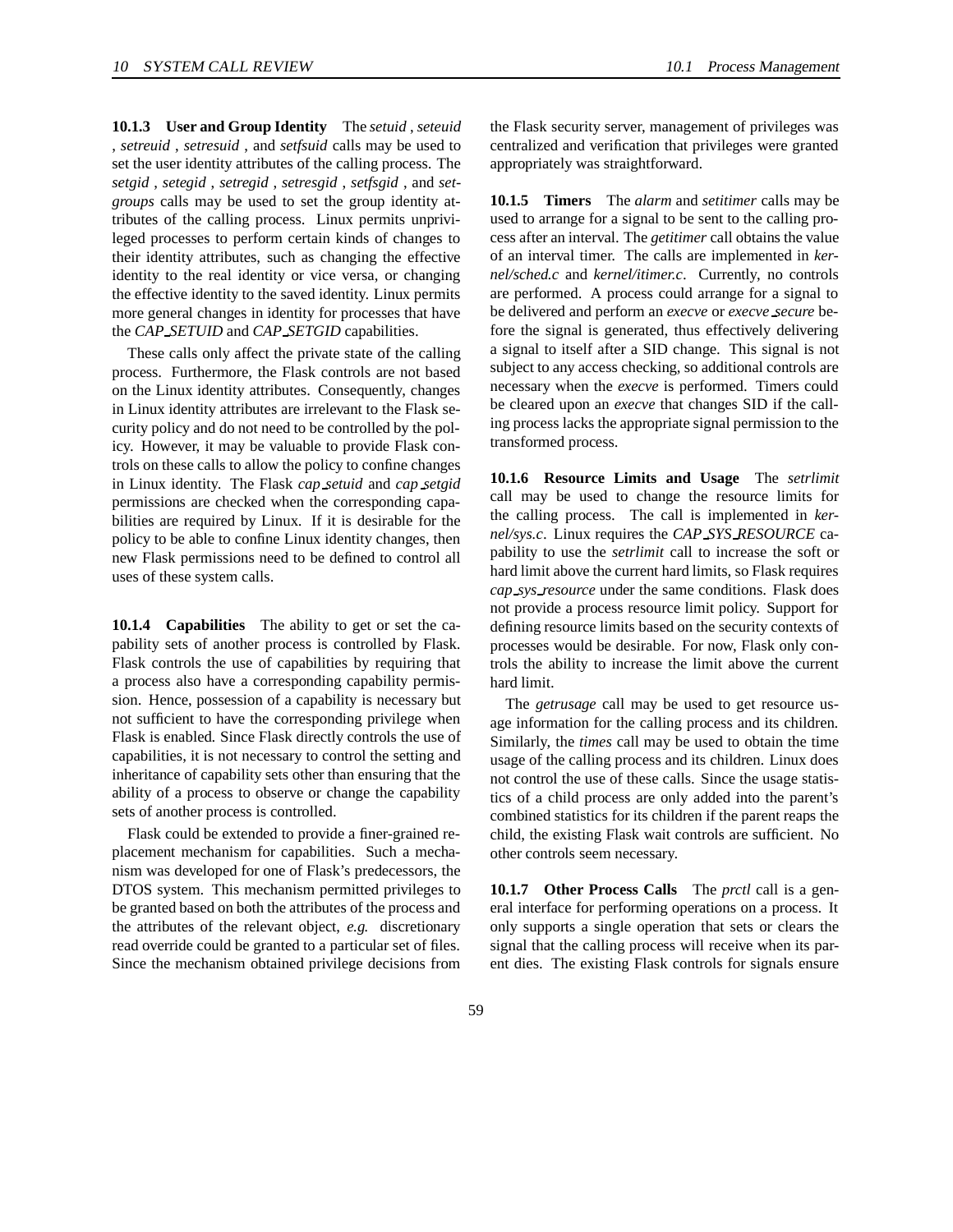that the delivery of the signal is controlled. However, it would be useful to check the appropriate signal permission when this call is used so that the calling process will be aware of any permission failure.

The *rt sigqueueinfo* call is a variant of *kill* for realtime signals. This call is already controlled through the existing Flask signal permissions.

The *getpid* and *getppid* calls may be used to obtain the process identifier of the calling process and its parent, respectively. The *getpid* call does not require any controls, since it only reveals private state of the calling process. The *getppid* call would only need to be controlled if it would be useful to conceal the PID of the parent, but such a need is not evident.

#### **10.2 Memory Management**

This subsection describes the results of the system call review for calls related to memory management.

The *mprotect* call may be used to set the protection on a region of memory. The call is implemented in *mm/mprotect.c.* Linux requires that the new protection be a subset of the maximum protection on the mapping. For anonymous memory or a private copy-on-write mapping of a file, the maximum protection allows all accesses. For a shared mapping, the maximum protection always allows read and execute access but only allows write access if the file is open for writing.

Flask ensures that *mprotect* cannot be used to increase the current protection on memory-mapped files beyond what the security policy authorizes. Flask should also control the ability to execute anonymous memory. A new permission could be introduced based on the SID of a process that controls whether the process is allowed to execute anonymous memory.

The *mlock* and *munlock* calls may be used to disable and reenable paging for a range of memory. The *mlockall* and *munlockall* calls may be used to disable and reenable paging for all pages mapped into the address space of the calling process. These calls are implemented in *mm/mlock.c*. Linux requires *CAP IPC LOCK* to disable paging, so Flask requires *cap ipc lock* permission. No additional controls seem necessary.

#### **10.3 File System**

This subsection describes the results of the system call review for calls related to the file system.

The *nfsservctl* call is the interface to the kernel NFS daemon. The call is implemented in *fs/nfsd/nfsctl.c*. Linux requires *CAP SYS ADMIN* to use the call, so Flask requires *cap sys admin* permission. Since the Flask controls have not yet been integrated into the Linux NFS implementation, no further controls are required at this time. Separate permissions for the individual operations may be introduced at a later time.

The *quotactl* call may be used to manipulate disk quotas. This call is implemented in *fs/dquot.c*. Linux requires *CAP SYS RESOURCE* for enabling or disabling quotas, getting the quota of another user or group, or setting a quota. Hence, Flask requires *cap sys resource* permission for these commands. When enabling quotas, a quota file is specified. This file must already exist, typically being created by the *quotacheck* program. The file is opened for read and write access, and the existing Flask file access controls are applied. It might be useful to add a new permission controlling what files may be used as quota files. Linux does not control the *quotactl* commands for syncing the quota files, obtaining quotarelated statistics, or obtaining the quota limits and current usage for user or group of the calling process. Flask does not provide a disk quota policy. Support for defining disk quotas based on the security contexts of processes would be desirable.

The *bdflush* call may be used to start, flush or tune the buffer-dirty flush daemon. The call is implemented in *fs/buffer.c*. Linux requires the *CAP SYS ADMIN* capability, so Flask requires *cap sys admin* permission. It might be useful to add new permissions to control the individual operations provided by the call.

The *swapon* and *swapoff* calls may be used to start and stop swapping to a file or device. Linux requires *CAP SYS ADMIN* and search access to the file to use either call. Flask requires *cap sys admin* permission and *search* permission. It might be useful to add a new permission controlling what files may be used as swap files.

The *chroot* system call may be used to change the root directory. The call is implemented in *fs/open.c*. Linux requires search access to the new root directory and *CAP SYS CHROOT*. Flask requires *search* permis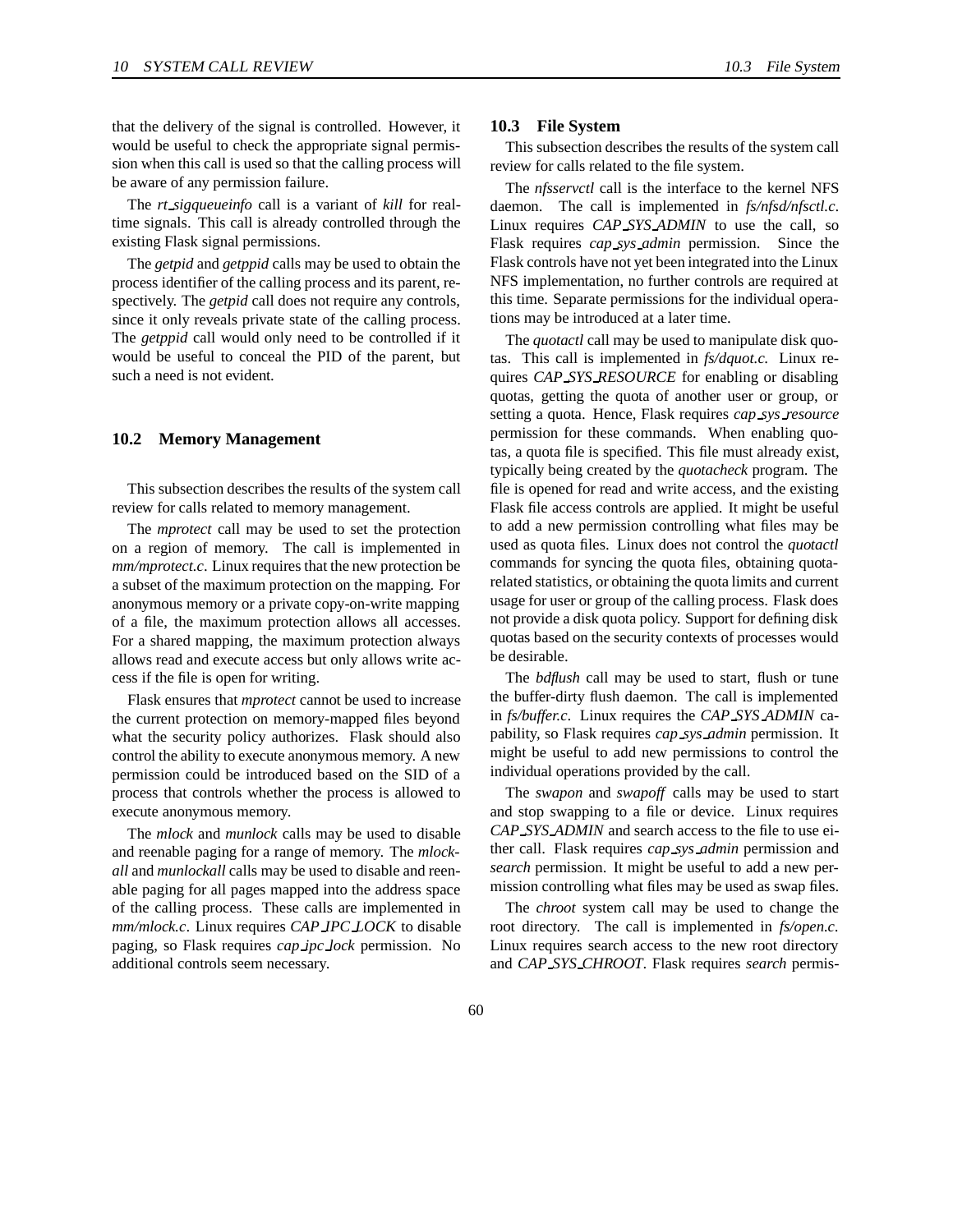sion to the new root directory and *cap sys chroot* permission. No further controls seem to be necessary.

#### **10.4 Kernel Modules**

This subsection describes the results of the system call review for calls related to kernel modules.

The *create module* call may be used to register a name and to reserve kernel memory for a loadable module. The *init module* call may be used to load a relocated module image into kernel memory and to run the module's initialization function. The *delete module* call may be used to remove modules. These calls are implemented in *kernel/module.c*. Linux requires *CAP SYS MODULE* to use any of these three calls, and Flask requires the corresponding *cap sys module* permission. No additional controls seem to be necessary for these calls.

The *query module* call may be used to obtain information related to loadable modules. The *get kernel syms* call may be used to obtain the kernel and modules symbols. This call is obsoleted by *query module*. Linux does not control the use of these two calls. Flask controls should be defined for these calls to control their use.

The kernel module loader (*kernel/kmod.c*) runs modprobe to automatically load modules when they are requested. The kernel module loader runs as the superuser with all capabilities enabled. The kernel module loader was changed for Flask to run with the *kmod* initial SID. Otherwise, the Flask controls would be based on the SID of the user process.

Although the Flask controls for module-related calls are straightforward, protection of the kernel module facility requires configuration of the security policy to label and control access to the module object files, the module utilities, the module configuration files, and the kernel path for modprobe. The policy configuration for kernel modules is described in [7].

#### **10.5 System Operations**

This subsection describes the results of the system call review for calls related to the overall system.

The *stime* and *settimeofday* system calls may be used to set the system time and date. Both calls are implemented in *kernel/time.c*. Linux requires *CAP SYS TIME* to use these calls, so a process must have the Flask

*cap sys time* permission to use these calls. No further controls seem to be necessary. The *adjtimex* call may be used to read or modify the clock adjustment parameters. This call is implemented in *kernel/time.c*. Linux requires *CAP SYS TIME* to use this call to modify the parameters, so Flask requires *cap sys time*. No further controls seem necessary.

The *sethostname* and *setdomainname* calls may be used to set the host and domain names for the system. Linux requires *CAP SYS ADMIN* to use either call. Flask requires *cap sys admin* permission. No other controls seem necessary.

The *acct* call may be used to enable or disable process accounting. The call is implemented in *kernel/acct.c*. Linux requires the calling process to have *CAP SYS PACCT* to use the call. If the call is used to set the accounting file, then the calling process must also be able to open the accounting file with append access. The Flask *cap sys pacct* permission is checked when the call is used, and the Flask file mandatory access controls are checked if an accounting file is specified. It might be useful to add a new permission controlling what files may be used for accounting.

The *reboot* call may be used to reboot the system or to enable or disable the reboot keystroke. The call is implemented in *kernel/sys.c*. Linux requires that the calling process have *CAP SYS BOOT*, so Flask requires that the calling process have *cap sys boot* permission. No other controls seem necessary.

The *ioperm* call may be used to set I/O port access permission bits for the calling process for a specified port and range. The call may only be used for the first 0x3ff I/O ports. This call is implemented in *arch/i386/kernel/ioport.c*. If the permission bits are being set to anything non-zero, then Linux requires that the calling process have *CAP SYS RAWIO*. Thus, Flask requires the corresponding *cap sys rawio* permission. Port access permissions are not inherited on *fork* but they are inherited across *execve*. New Flask controls should be defined to control inheritance of port access permissions. It may also be desirable to support individual labeling of different I/O ports and to add a permission controlling access to particular ports.

The *iopl* call may be used to change the I/O privilege level of the calling process. The call is necessary for